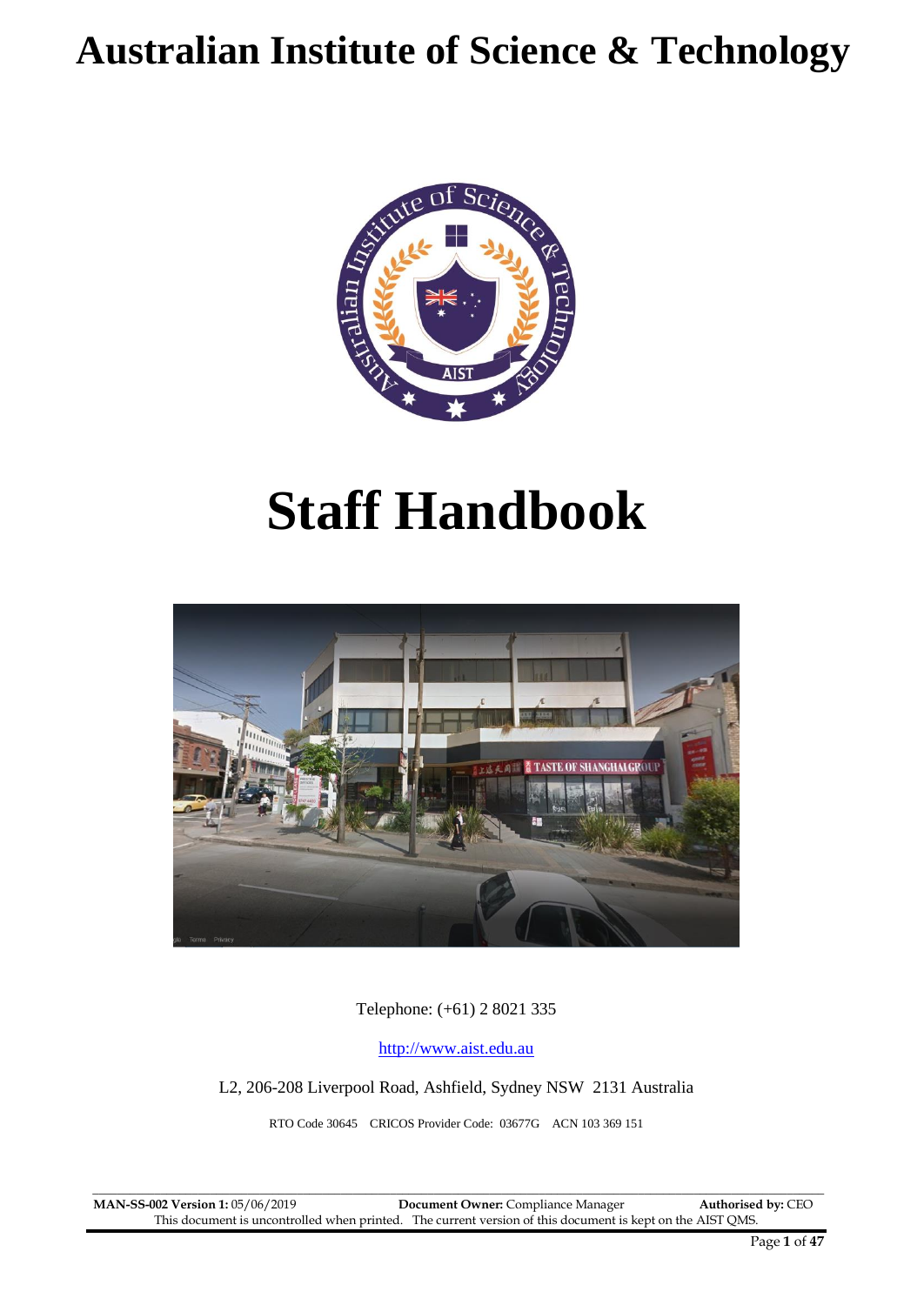## **Table of Contents**

| MAN-SS-002 Version 1: 07/03/2022 | Document Owner: Compliance Manager | Authorised by: CEO |
|----------------------------------|------------------------------------|--------------------|

This document is uncontrolled when printed. The current version of this document is kept on the AIST QMS.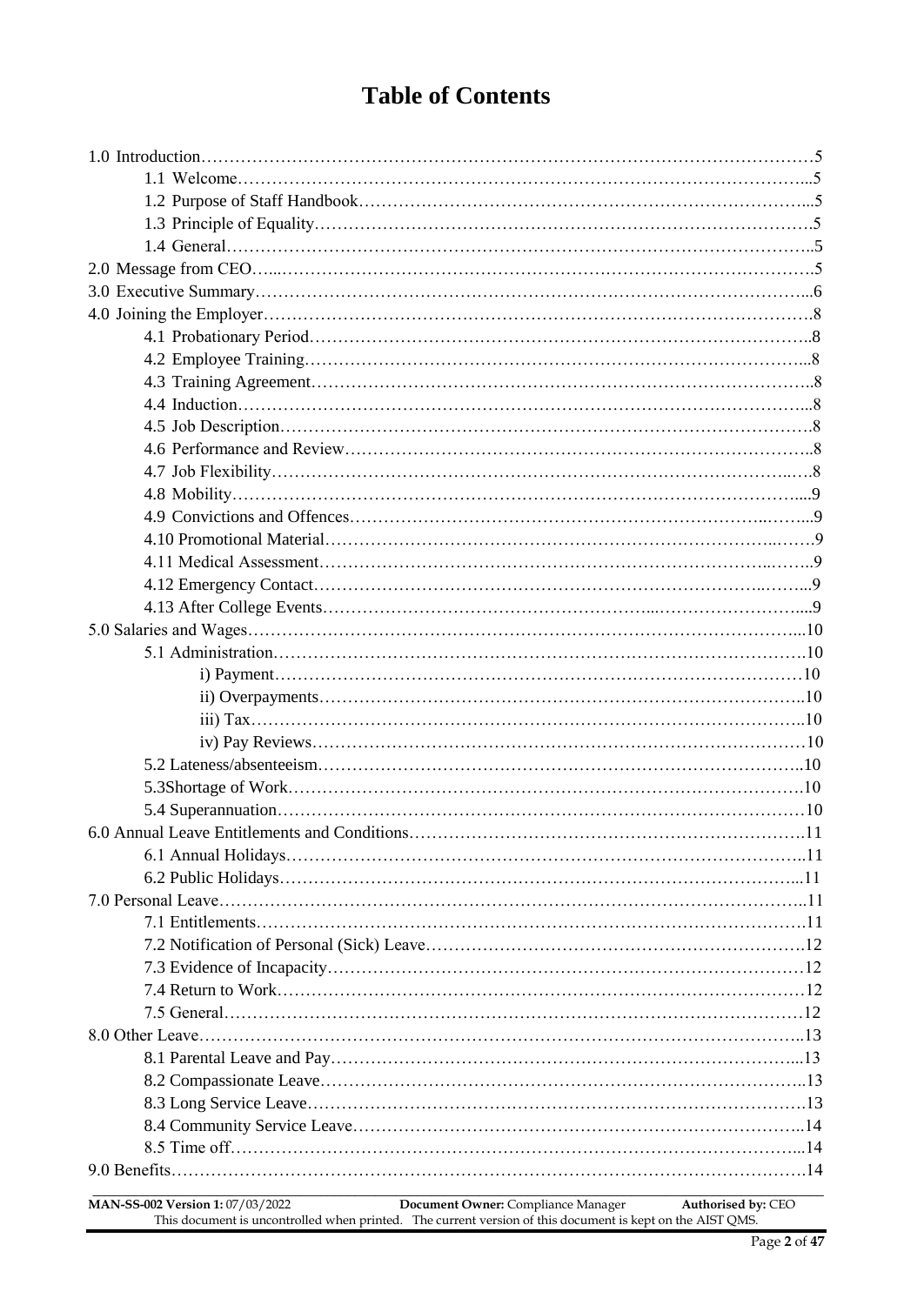| Document Owner: Compliance Manager<br>MAN-SS-002 Version 1: 07/03/2022<br>Authorised by: CEO<br>This document is uncontrolled when printed. The current version of this document is kept on the AIST QMS. |  |
|-----------------------------------------------------------------------------------------------------------------------------------------------------------------------------------------------------------|--|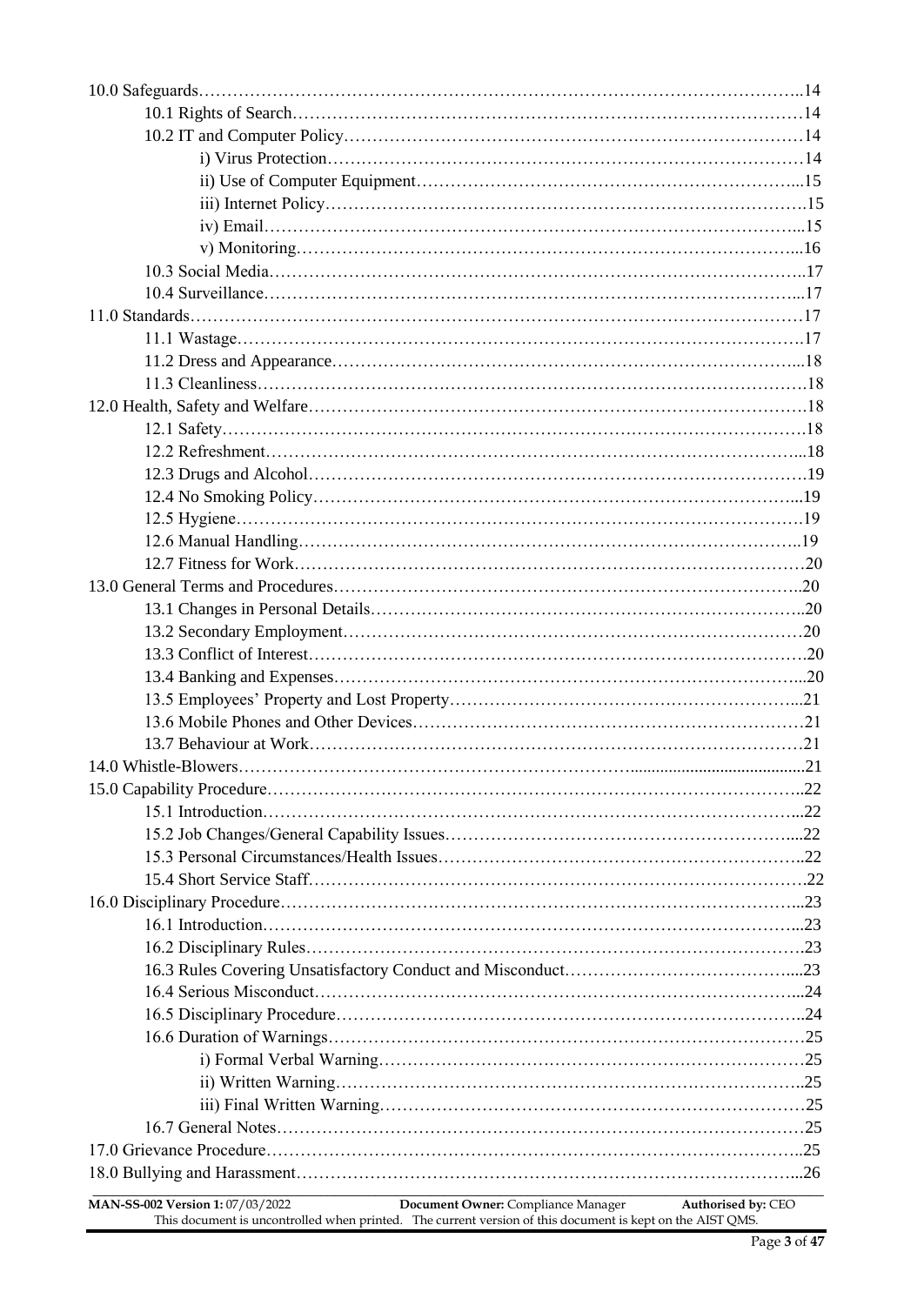| 23.0 Australian Institute of Science & Technology Advantages Over Competitor Colleges33 |  |
|-----------------------------------------------------------------------------------------|--|
|                                                                                         |  |
|                                                                                         |  |
|                                                                                         |  |
|                                                                                         |  |
|                                                                                         |  |
|                                                                                         |  |
|                                                                                         |  |
|                                                                                         |  |
| 25.4 Copyright, Intellectual Property and Computer Software Policy35                    |  |
|                                                                                         |  |
|                                                                                         |  |
|                                                                                         |  |
|                                                                                         |  |
|                                                                                         |  |
|                                                                                         |  |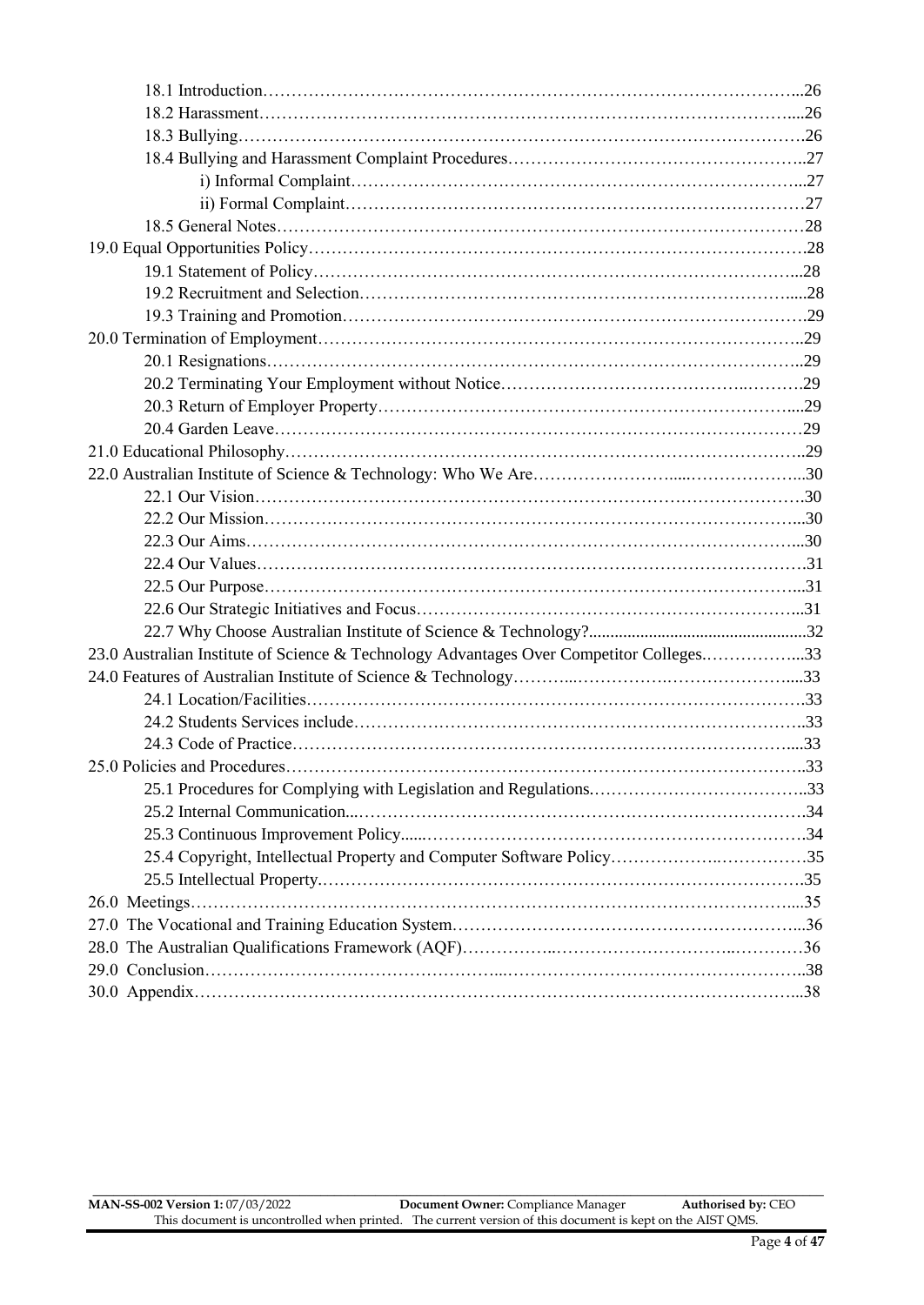## 1.0 **Introduction**

#### **1.1 Welcome**

Australian Institute of Science & Technology (AIST -- the **Employer**) would like to wish you every success during your employment, whether you recently joined or whether you are an existing employee. It is hoped that your experience of working with us is positive and rewarding.

With a reputation as a friendly education provider, our values reflect our firm belief in a quality, inclusive education for all.

*Terms – Teacher/Trainer, Trainer & Assessor, and Teacher are used interchangeably and retain the same meaning for AIST*.

#### **1.2 Purpose of Staff Handbook**

The Handbook is intended to explain to Staff their benefits, opportunities and responsibilities whilst employed by AIST. The Handbook has been prepared to introduce staff and contractors to our College and acquaint them with the benefits, opportunities, responsibilities, key policies, procedures and standards that apply to their employment or contract.

All staff are advised to read this handbook carefully and refer to it each term, for future reference. Staff should refer to the AIST Policy & Procedures folder on AIST's QMS Drive. If you require any clarification or additional information please speak with your manager. Changes will be notified to all staff by email and documents updated on Moodle.

*The policies and information contained in the Staff Handbook may be changed if circumstances require an amendment. Management reserves the right to change, update or introduce new policies to maintain the continued safe and effective operation of the College.*

#### **1.3 Principle of Equality**

Please note that the Employer is committed to providing equal opportunities and the principle of equality in accordance with relevant legislative provisions. We expect your support in implementing these policies.

We will not condone any unlawful discriminatory act or attitude in the course of your employment or in your dealings with our clients, suppliers, and contractors, members of the public or fellow employees. Acts of unlawful discrimination, harassment or victimisation will result in disciplinary action.

#### **1.4 General**

Amendments to the Staff Handbook will be issued from time-to-time.

The Staff Handbook forms part of your contract of employment. It may be considered when interpreting your rights and obligations under your terms of employment.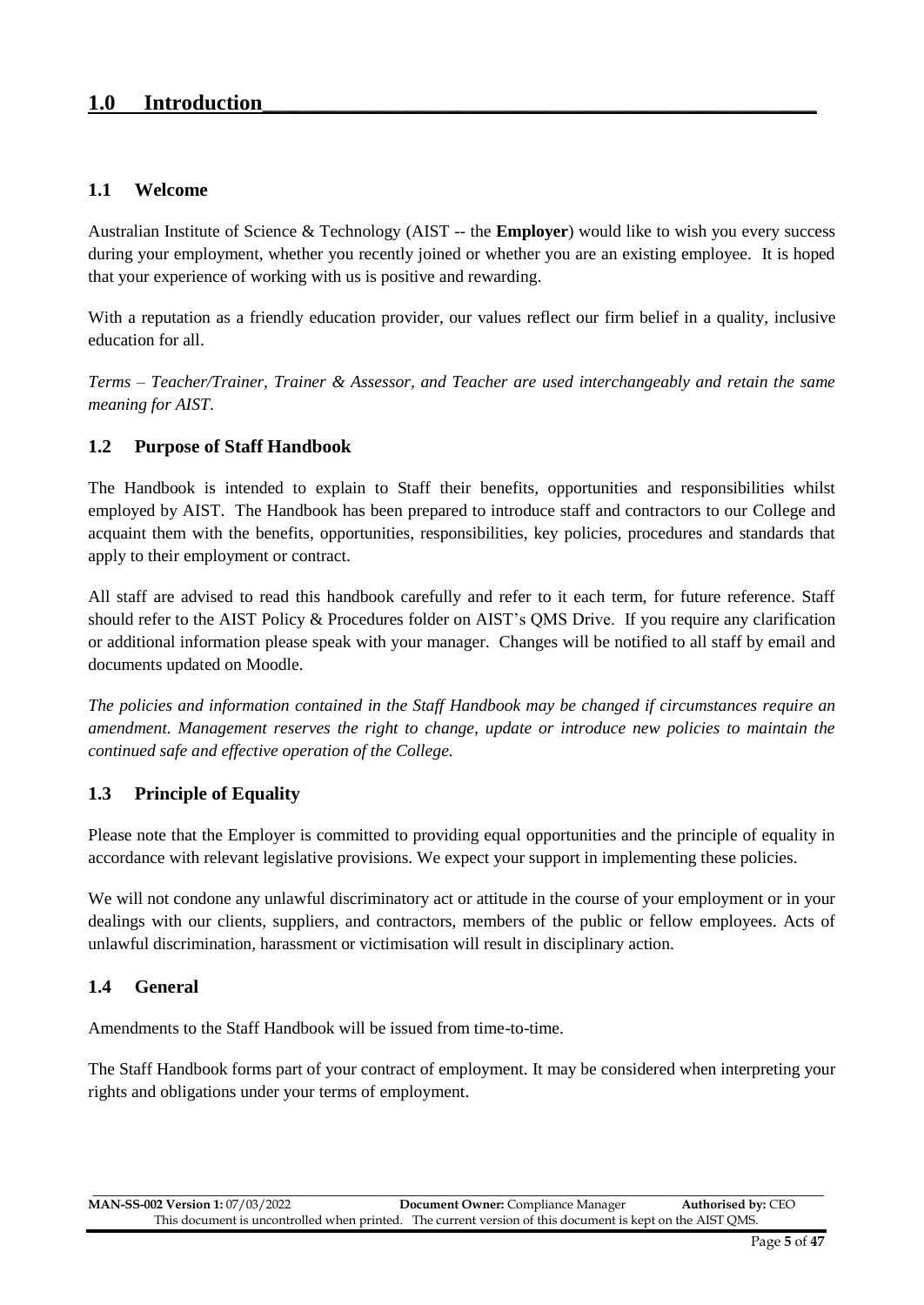## **2.0 Message from the CEO**

Welcome to Australian Institute of Science & Technology (AIST). As a member of staff of AIST, you are our College's most valuable asset. AIST wishes you a long and successful association with our College.

AIST is a private, tertiary, College that operates within the policies and Standards for RTOs, ESOS Act 2000, National Code 2018 and ELICOS Standards 2018, in Sydney.

Friendlier students and teachers create an environment that is conducive to learning. We have smaller class sizes and maintain an academic focus. As CEO, I try to inculcate Aussie values of an attitude of gratitude with a belonging culture. If you have any questions regarding AIST, please contact me, I will be delighted to discuss matters with you.

## **3.0 Executive Summary**

In 2003, AIST was established, because of the determination of the founders to improve educational services within Australia.

AIST works with students from enrolment through to becoming alumni, operating with a student-first focus. To be recognised as an educational provider that is integral to the international and domestic student experience, AIST aspires to become an industry-leading provider of education and learning skills relevant to Australian industries. The resources at AIST reflect this commitment, with dedicated staff and a management team that have strong backgrounds in industry and education, and are committed to assisting students reach their potential in their chosen industries.

The focus of AIST to date has been on the creation of a number of vocational courses for domestic and international students. In the immediate future, the focus will be on course development and curriculum for domestic students and expansion of VET courses, as well as establishing appropriate facilities to support this new infrastructure. Keeping in line with industry trends, and integral to AIST operations, are these distinguishing features:

| Teaching excellence | An industry-leading edge with high quality education.          |
|---------------------|----------------------------------------------------------------|
| Student focused     | From enrolment to alumni and beyond.                           |
| Industry focused    | Relationships with large organisations as potential employers. |
| Industry leading    | Flexibility and innovation in programs.                        |

The original and lasting philosophy of AIST has been to offer quality education and services so that graduates would make a positive contribution to the growth of national and international industries through relevant skills, service orientation, commercially pertinent attitudes and a genuine desire to make effective industry changes. AIST has a specific business growth strategy to become a leading vocational education service provider.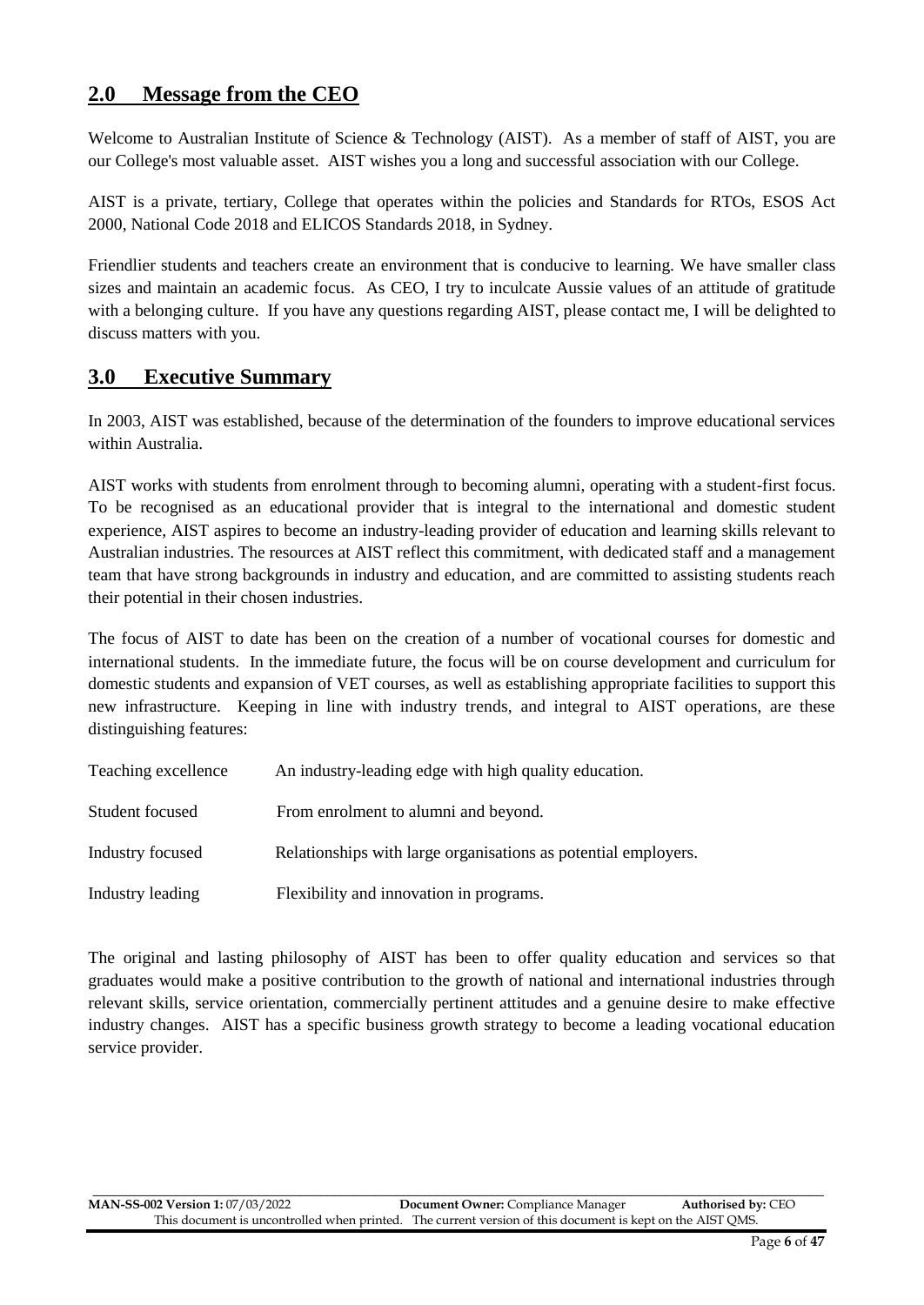## **Organisational Chart**



\_\_\_\_\_\_\_\_\_\_\_\_\_\_\_\_\_\_\_\_\_\_\_\_\_\_\_\_\_\_\_\_\_\_\_\_\_\_\_\_\_\_\_\_\_\_\_\_\_\_\_\_\_\_\_\_\_\_\_\_\_\_\_\_\_\_\_\_\_\_\_\_\_\_\_\_\_\_\_\_\_\_\_\_\_\_\_\_\_\_\_\_\_\_\_\_\_\_\_\_\_\_\_\_\_\_\_\_\_\_\_\_\_\_\_\_\_\_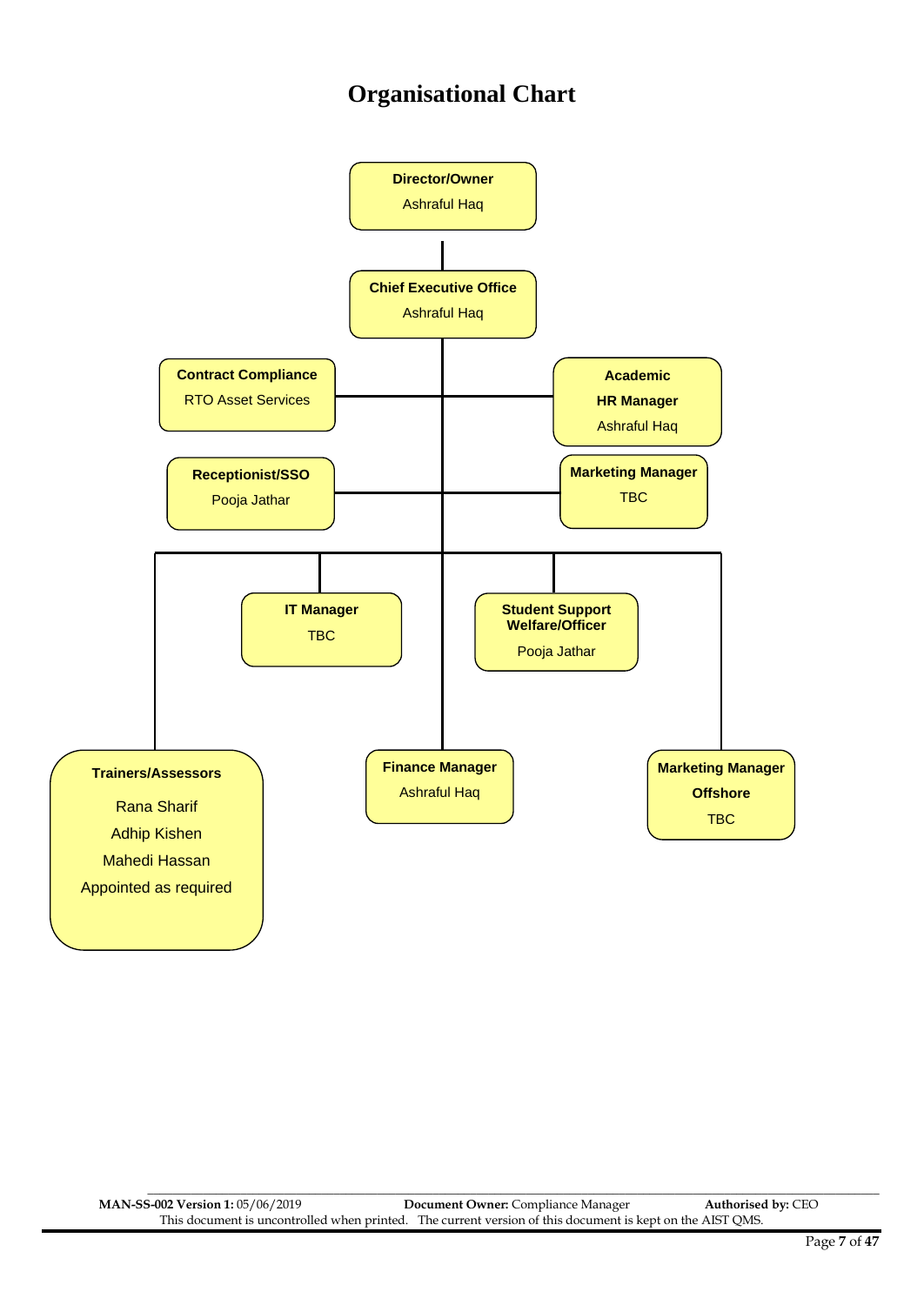## **4.0 Joining the Employer**

#### **4.1 Probationary Period**

Your employment is subject to an initial probationary period, as set out in your contract of employment. During this period, your work performance and general suitability will be assessed and, if it is satisfactory, your employment will continue. However, if your work performance is not up to the required standard, or you are considered to be generally unsuitable, the Employer may either take remedial action (which may include the extension of your probationary period) or terminate your employment at any time prior to confirmation of your employment.

We reserve the right not to apply full capability and disciplinary procedures during your probationary period.

#### **4.2 Employee Training**

At the commencement of your employment, you will receive training for your specific job. As your employment progresses, your role may be extended to encompass new activities within the business. You are expected to participate in any training deemed necessary for you to perform your role at the required standards.

#### **4.3 Training Agreement**

The Employer has a policy of encouraging its employees to undertake training in order to advance their career to the benefit of both the Employer and the individual.

This includes assisting with costs of the training in accordance with any specific agreement for training (the Training Agreement). However, in the event of termination of your employment, for whatever reason, the Employer will seek reimbursement of the costs in line with the Training Agreement. Further details are available separately.

#### **4.4 Induction**

At the start of your employment, you are required to complete an induction programme, during which all of our policies and procedures (including Health and Safety) will be explained to you. Information relating to these will be given to you at the induction.

#### **4.5 Job Description**

Amendments may be made to your job description from time-to-time in relation to the Employer's changing needs and your own ability.

#### **4.6 Performance and Review**

The Employer's policy is to monitor your work performance on a continual basis so that we can maximise your strengths, and help you with any development areas.

We have a staff appraisal scheme in place for the purpose of monitoring staff performance levels with a view to maximising the effectiveness of individuals.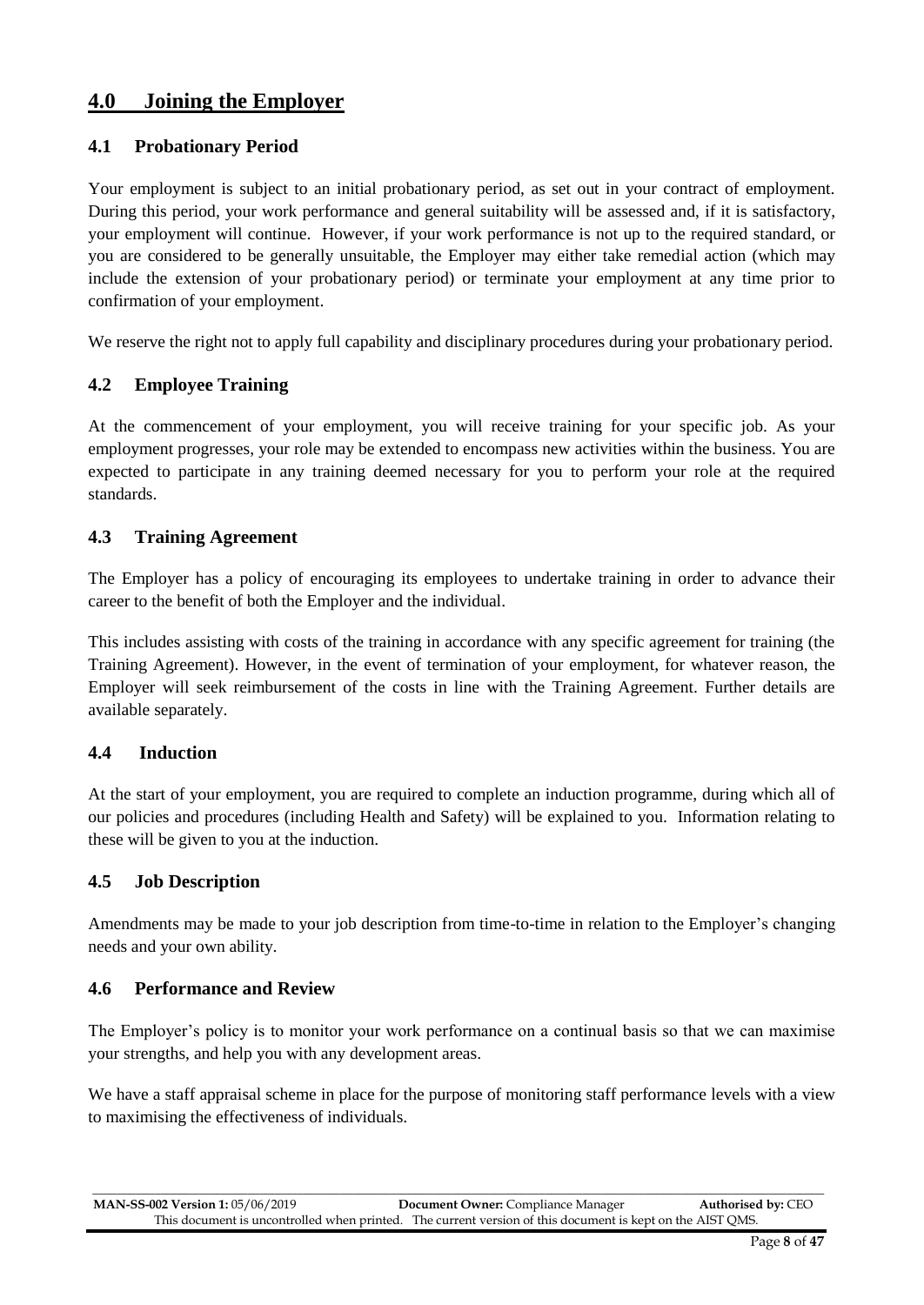#### **4.7 Job Flexibility**

Whenever necessary, you will transfer to alternative departments or duties within the Employer's business. During holiday periods, for example, it may be necessary for you to take over duties normally performed by colleagues. This flexibility is essential for operational efficiency as the type and volume of work is always subject to change.

#### **4.8 Mobility**

It is a condition of your employment that you are prepared, whenever applicable, to travel to any other of our sites within a reasonable travelling distance. This mobility is essential to the smooth running of the Employer.

#### **4.9 Convictions and Offences**

During your employment, you are required to immediately report to the Employer any convictions or offences with which you are charged.

#### **4.10 Promotional Material**

The employer takes photos and videos ("the images") of its operations from time-to-time for use in its promotional materials and web page. If the employee appears in the images then the employee agrees, without charge, to the employer using these images for the said purposes. The parties agree that if the employee serves written notice upon the employer to stop using the images in which the employee appears then

- i) the employer will remove the said images from its web page as soon as reasonably practicable, and
- ii) the employer will not use the said images when it next produces its promotional materials but the employee agrees that promotional materials that have already been produced by the employer can continue to be used until fully distributed by the employer.

#### **4.11 Medical Assessment**

For the purpose of ascertaining the fitness of a teacher to perform his or her duties, the Employer may direct you to submit to a medical examination by a qualified medical practitioner selected by the Employer.

The nominated medical practitioner will provide a report to the Employers and should the report indicate that you are unfit to perform your duties or is in breach of the Employer's policies, disciplinary actions may apply including instant dismissal.

#### **4.12 Emergen**c**y Contact**

You will be required to be contactable on a 24-hour basis in the case of an emergency.

The Employer does not expect this to occur on a regular basis, however, considers that it is necessary for families to have an appropriate point of contact in the case of an emergency.

#### **4.13 After College Events**

You may be required to attend after College events during week-ends and College term breaks.

| <b>MAN-SS-002 Version 1: 07/03/2022</b> | <b>Document Owner:</b> Compliance Manager                                                                 | <b>Authorised by: CEO</b> |
|-----------------------------------------|-----------------------------------------------------------------------------------------------------------|---------------------------|
|                                         | This document is uncontrolled when printed. The current version of this document is kept on the AIST OMS. |                           |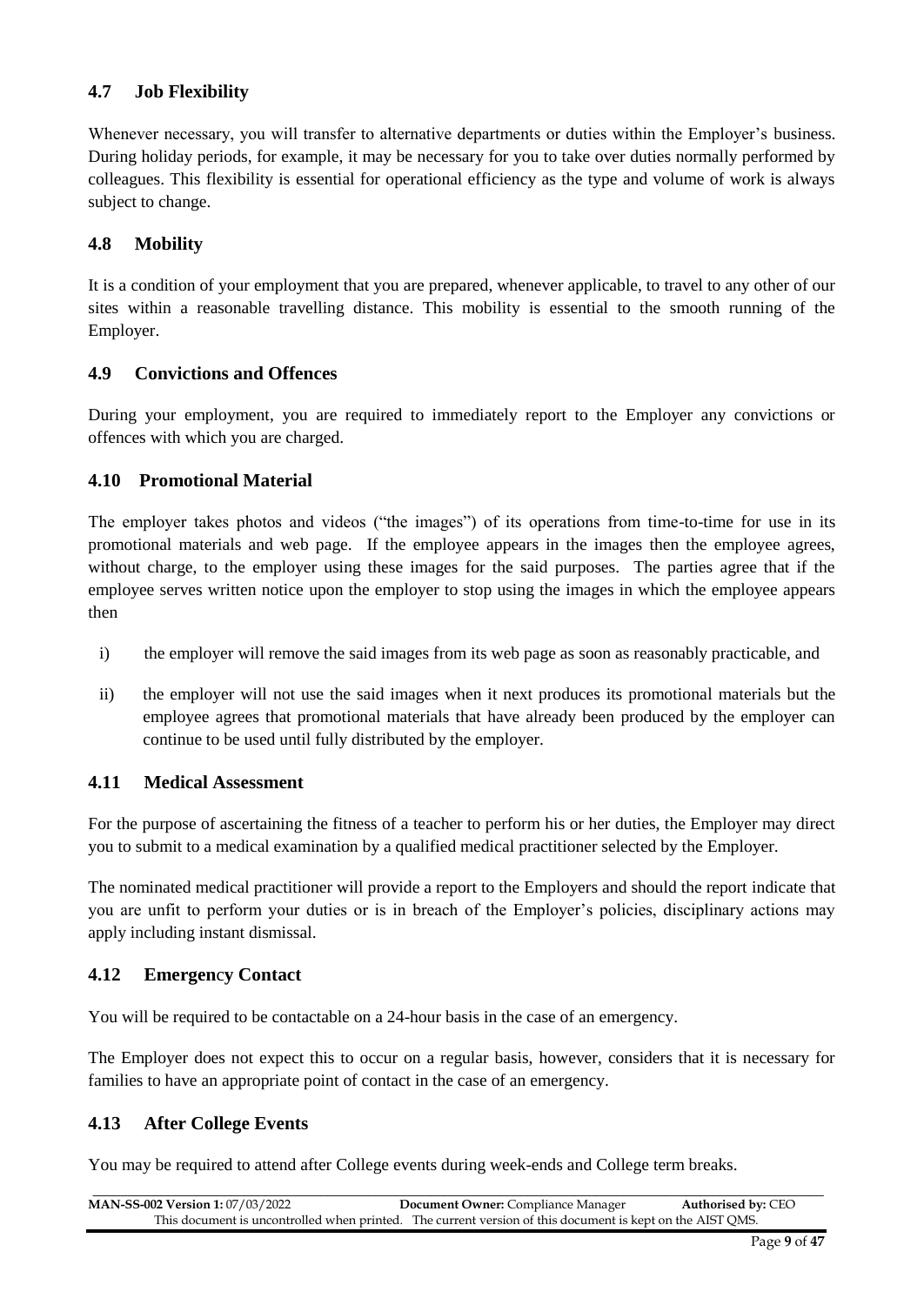After College events include but not limited to Fair Days, Expos, Festivals, and Open Nights.

The Employer reserves the right to vary, alter or withdraw these arrangements and will provide reasonable notice of any such changes.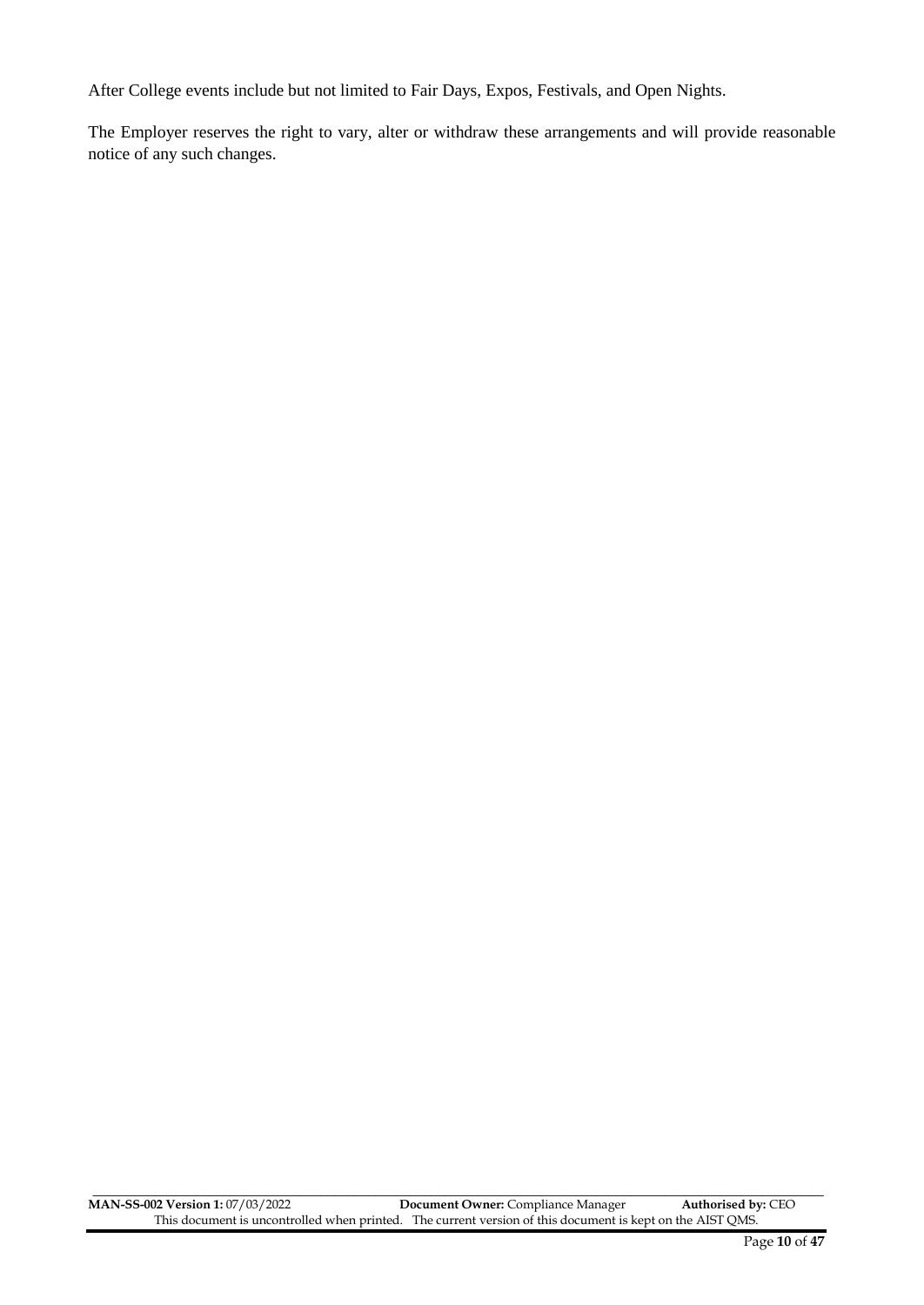## **5.0 Salaries and Wages**

#### **5.1 Administration**

#### **i) Payment**

Wages are paid fortnightly in arrears.

You will receive a payslip showing how the total amount of your pay has been calculated. It will also show the deductions that have been made and the reasons for them, for example, tax, superannuation and other agreed deductions.

Any pay queries that you may have should be raised with management.

#### **ii) Overpayments**

If you are overpaid for any reason, the total amount of the overpayment will normally be deducted from your next payment. If this would cause hardship, arrangements may be made for the overpayment to be recovered over a longer period.

#### **iii) Tax**

At the end of each tax year, you will be given a summary statement showing the total pay you have received during that year and the amount of deductions for tax and other matters. You should keep this document in a safe place as you may need to produce them for tax purposes.

#### **iv) Pay reviews**

Pay is reviewed annually. However, there is no guarantee of an increase in your pay as a result of any review.

#### **5.2 Lateness/absenteeism**

You must attend work punctually at the time(s) specified in your contract of employment or as otherwise agreed. You are required to comply strictly with any time recording procedures relating to your work.

All absences due to illness must be notified in accordance with the sickness reporting procedures set out in this Staff Handbook.

If you are paid hourly and you 'clock-in' more than four minutes late you will lose 15 minutes pay. If you 'clock-in' more than 19 minutes late you will lose 30 minutes pay and so on. If you arrive for work more than one hour late without having previously notified the Employer, other arrangements may have been made to cover your duties and you may be sent off the premises for the remainder of the shift/day without pay.

Lateness or unauthorised absence may result in disciplinary action and/or loss of pay.

#### **5.3 Shortage of Work**

If there is a temporary shortage of work for any reason, we will try to maintain your continuity of employment. With your agreement, we may place you on short time working, or alternatively, temporary

| <b>MAN-SS-002 Version 1: 07/03/2022</b> | <b>Document Owner:</b> Compliance Manager                                                                 | <b>Authorised by: CEO</b> |
|-----------------------------------------|-----------------------------------------------------------------------------------------------------------|---------------------------|
|                                         | This document is uncontrolled when printed. The current version of this document is kept on the AIST OMS. |                           |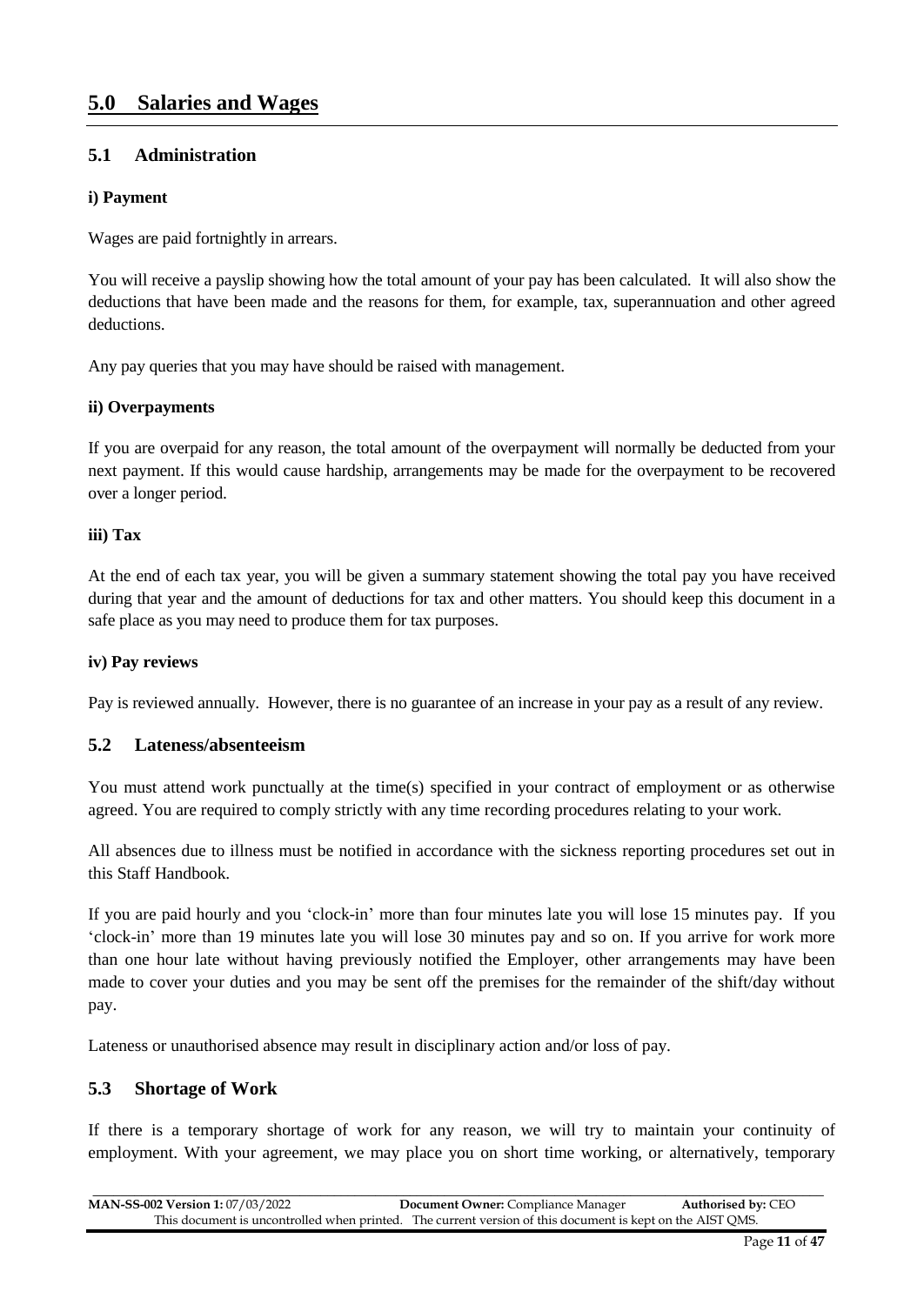leave. If you are placed on short time working, your pay will be reduced according to time actually worked. If you are placed on leave, you will receive no pay.

#### **5.4 Superannuation**

You will be paid superannuation in accordance with the Employer's statutory obligations.

\_\_\_\_\_\_\_\_\_\_\_\_\_\_\_\_\_\_\_\_\_\_\_\_\_\_\_\_\_\_\_\_\_\_\_\_\_\_\_\_\_\_\_\_\_\_\_\_\_\_\_\_\_\_\_\_\_\_\_\_\_\_\_\_\_\_\_\_\_\_\_\_\_\_\_\_\_\_\_\_\_\_\_\_\_\_\_\_\_\_\_\_\_\_\_\_\_\_\_\_\_\_\_\_\_\_ **MAN-SS-002 Version 1:** 07/03/2022 **Document Owner:** Compliance Manager **Authorised by:** CEO This document is uncontrolled when printed. The current version of this document is kept on the AIST QMS.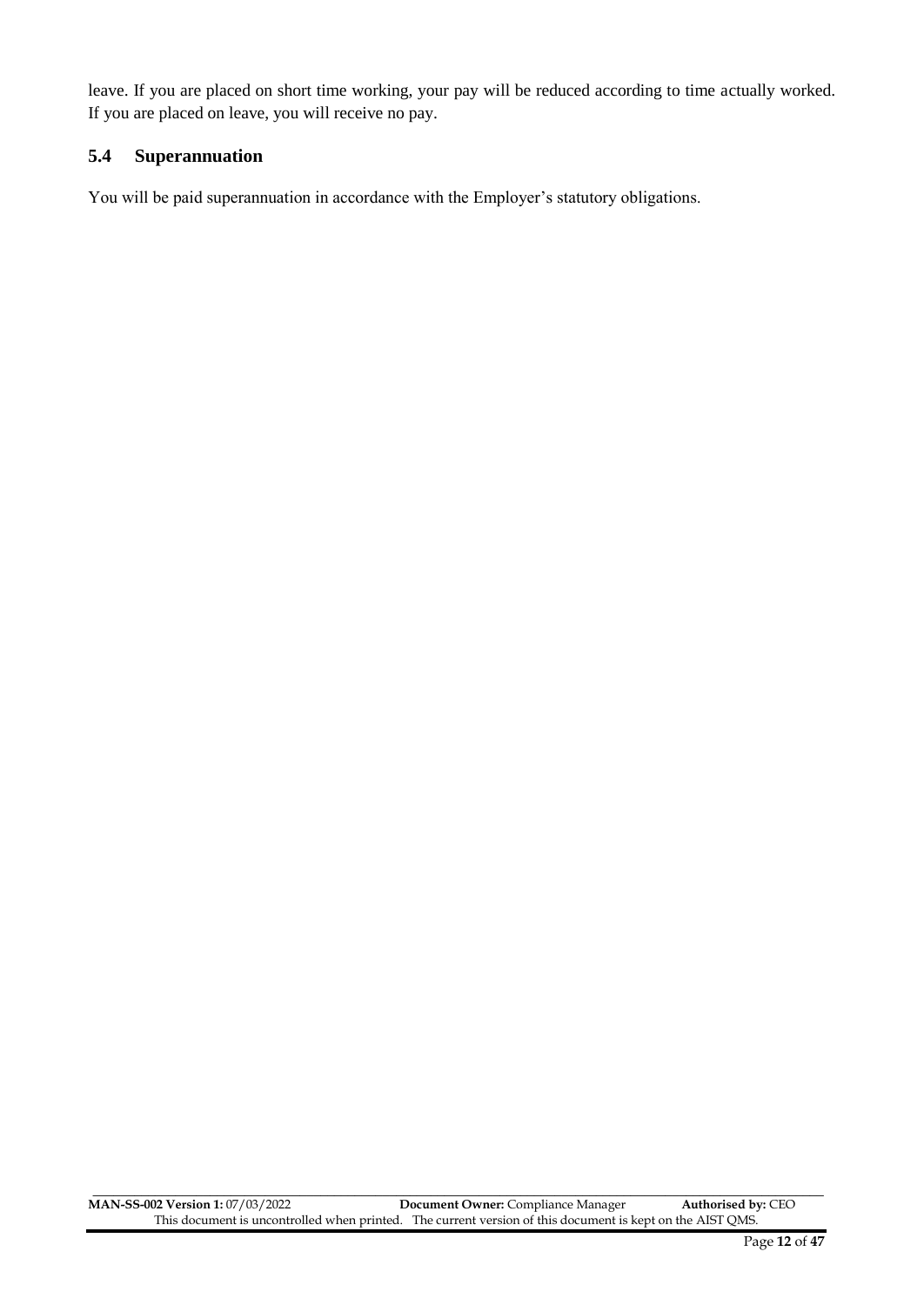## **6.0 Annual Leave Entitlements and Conditions**

#### **6.1 Annual Holidays**

You are entitled to annual leave in accordance with the National Employment Standards (NES), unless otherwise stated in your contract of employment.

It is the Employer's policy to encourage you to take all of your holiday entitlement in the current year.

You must complete an AIST Leave Permission form and have it signed by management before you make any firm holiday arrangements.

Annual leave is generally restricted to and may only be taken outside of College term periods.

Annual leave dates will normally be allocated on a "first come, first served" basis whilst ensuring that operational efficiency and appropriate staffing levels are maintained throughout the year.

You should give at least four weeks' notice of your intention to take annual leave of a week or more and one week's notice is required for odd single days.

Your annual leave pay will be at your normal basic pay unless shown otherwise in your contract of employment.

The Employer may choose to shut down over the Christmas/New Year period. If we do, you are required to reserve sufficient days from your annual leave entitlement to cover the Christmas/New Year shut-down period. If you have not accrued sufficient holiday entitlement to cover this period, you will be given unpaid leave of absence.

#### **6.2 Public Holidays**

Your entitlement to public holidays is in accordance with the National Employment Standards, unless otherwise stated in your individual contract of employment.

## **7.0 Personal Leave**

#### **7.1 Entitlements**

You are entitled to be paid for personal leave in accordance with the NES, unless otherwise stated in your contract of employment.

Your entitlement to paid personal leave accrues over the course of your employment.

Full time employees are entitled to 10 days of paid personal leave for each year of continuous service. Part time and fixed-term employees are entitled to this entitlement upon a pro-rata basis. Casual employees are not entitled to paid personal leave.

Personal leave accrues, and will be credited to you, progressively throughout the year.

| <b>MAN-SS-002 Version 1: 07/03/2022</b> | <b>Document Owner:</b> Compliance Manager                                                                 | <b>Authorised by: CEO</b> |
|-----------------------------------------|-----------------------------------------------------------------------------------------------------------|---------------------------|
|                                         | This document is uncontrolled when printed. The current version of this document is kept on the AIST OMS. |                           |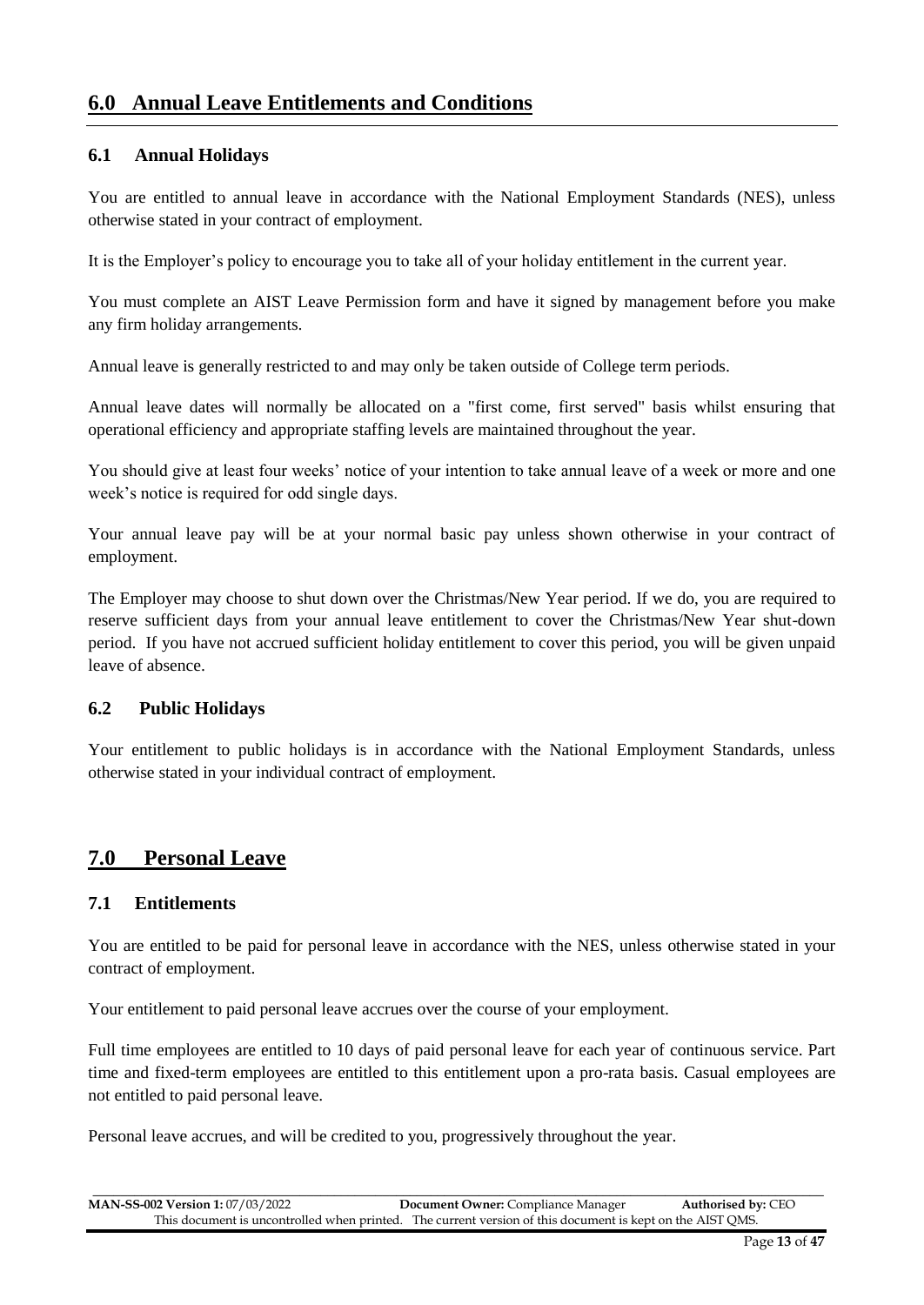You are entitled to take personal leave:

- because you are not fit for work due to a personal illness or personal injury affecting you; or
- to provide care or support to a member of your immediate family, or a member of your household who requires your care and support because of:
	- a sudden or unexpected personal illness or injury affecting the member; or
	- a sudden or unexpected emergency affecting the member.

If your entitlement to personal leave is exhausted, you may take 2 days' unpaid carer's leave for each occasion when a member of your immediate family or a member of your household requires your care and support because of:

- a sudden or unexpected personal illness or personal injury affecting the member; or
- a sudden or unexpected emergency affecting the member.

#### **7.2 Notification of Personal (Sick) Leave**

You must notify the Employer by telephone on the first day of incapacity or at the earliest possible opportunity and, in any case, by no later than 1 hour before your usual start time.

Text messages and e-mails are acceptable methods of notification. Other than in exceptional circumstances notification should be made personally to your manager.

You should try to give an indication of your expected return date and notify the Employer as soon as possible if this date changes. The notification procedures should be followed on each day of absence, unless you are covered by a doctor's medical certificate.

If your incapacity extends to more than seven days you are required to notify us of your continued incapacity once a week thereafter, unless otherwise agreed.

#### **7.3 Evidence of Incapacity**

A doctor's certificate or statutory declaration is required for all personal leave, unless otherwise agreed by the Employer in specific circumstances.

#### **7.4 Return to Work**

You should notify your manager as soon as you know on which day you will be returning to work, if this differs from a date of return previously notified.

If you have been suffering from an infectious or contagious disease or illness such as rubella or hepatitis, you must not report for work without clearance from your own doctor.

Separate rules relating to infectious diseases and those whose duties may involve handling food are to be found later in this handbook and, if appropriate to your duties, you must familiarise yourself with them.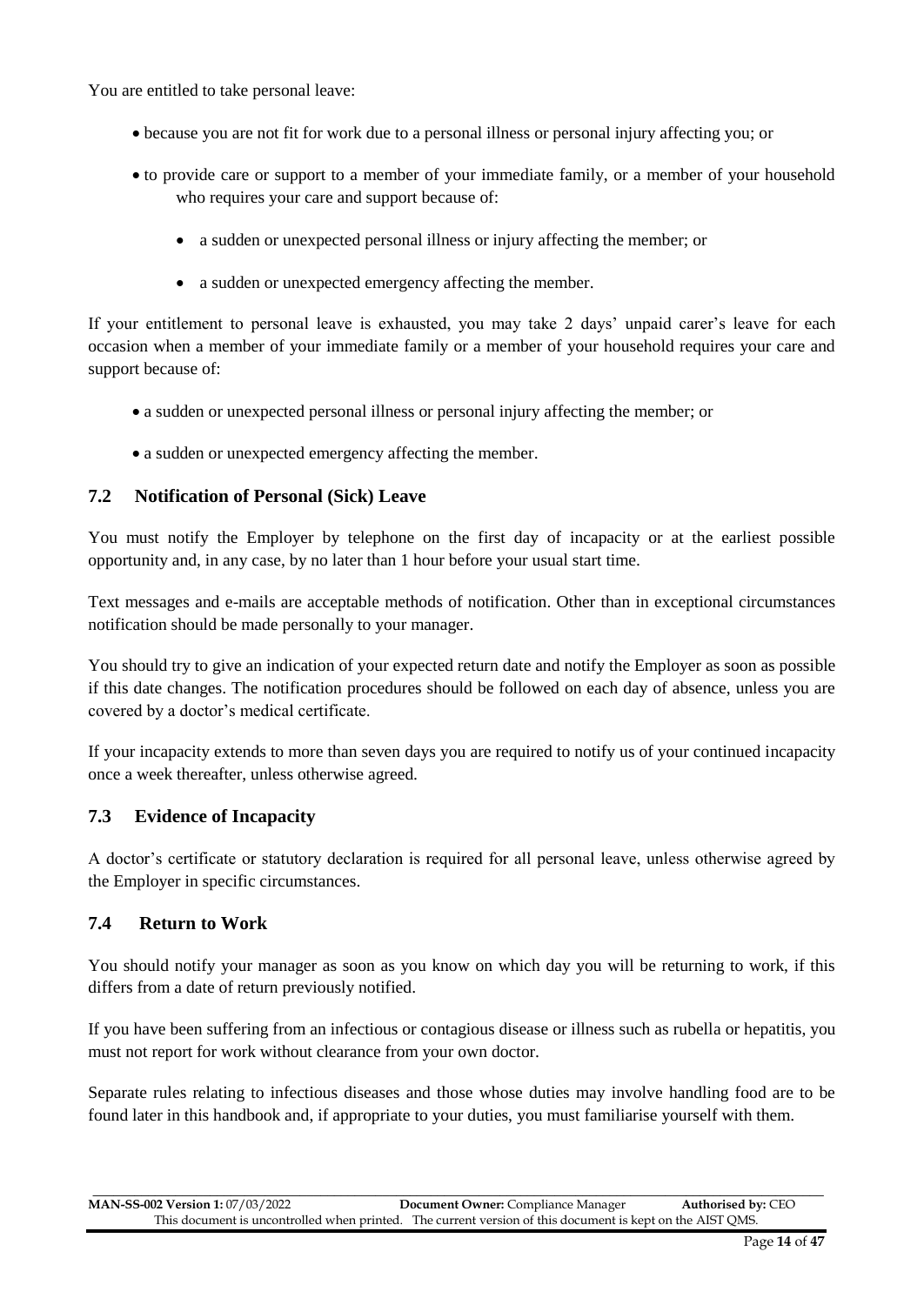On return to work after any period of personal leave, you may be required to attend a return to work interview to discuss the state of your health and fitness for work. Information arising from such an interview will be treated with strictest confidence.

## **7.5 General**

Submission of a medical certificate may not always be regarded as sufficient justification for accepting your absence. Sickness is just one of a number of reasons for absence and although it is understandable that if you are sick you may need time off, continual or repeated absence through sickness may not be acceptable to the Employer.

In deciding whether your absence is acceptable, the Employer will take into account the reasons for your absences and extent of them, including any absence caused by sickness/injury. We cannot operate with an excessive level of absence as all absence, for whatever reason, reduces the Employer's ability to operate successfully.

The Employer will not tolerate any non-genuine absences, and any such instances will result in disciplinary action being taken.

If considered necessary, we reserve the right to ask your permission to contact your doctor and/or for you to be independently medically examined.

## **8.0 Other Leave**

#### **8.1 Parental Leave and Pay**

If you or your partner become pregnant or are notified of a match date for adoption purposes you should notify management at an early stage so that your entitlements and obligations can be explained to you.

Under the National Employment Standards (**the NES**), employees who will have at least 12 months of continuous service as at the expected date of birth of the child, are entitled to 52 weeks of unpaid parental leave. Casuals with regular on-going work are also entitled to unpaid parental leave. You may request an additional 52 weeks of leave which will only be refused by the Employer on reasonable business grounds.

Other forms of leave, such as annual leave and long service leave, may be taken concurrently with parental leave, but when combined with the unpaid parental leave must not exceed the 52-week period.

You must give the Employer at least 10 weeks prior notice of your intention to take unpaid parental leave. This can be done using the standard leave form.

When advising of your intention to take unpaid parental leave you must provide the following:

- a medical certificate indicating the expected date of birth of the child, or, where the leave is adoption related, the expected date of placement;
- an expected return date; and
- details of any parental leave your partner intends to take.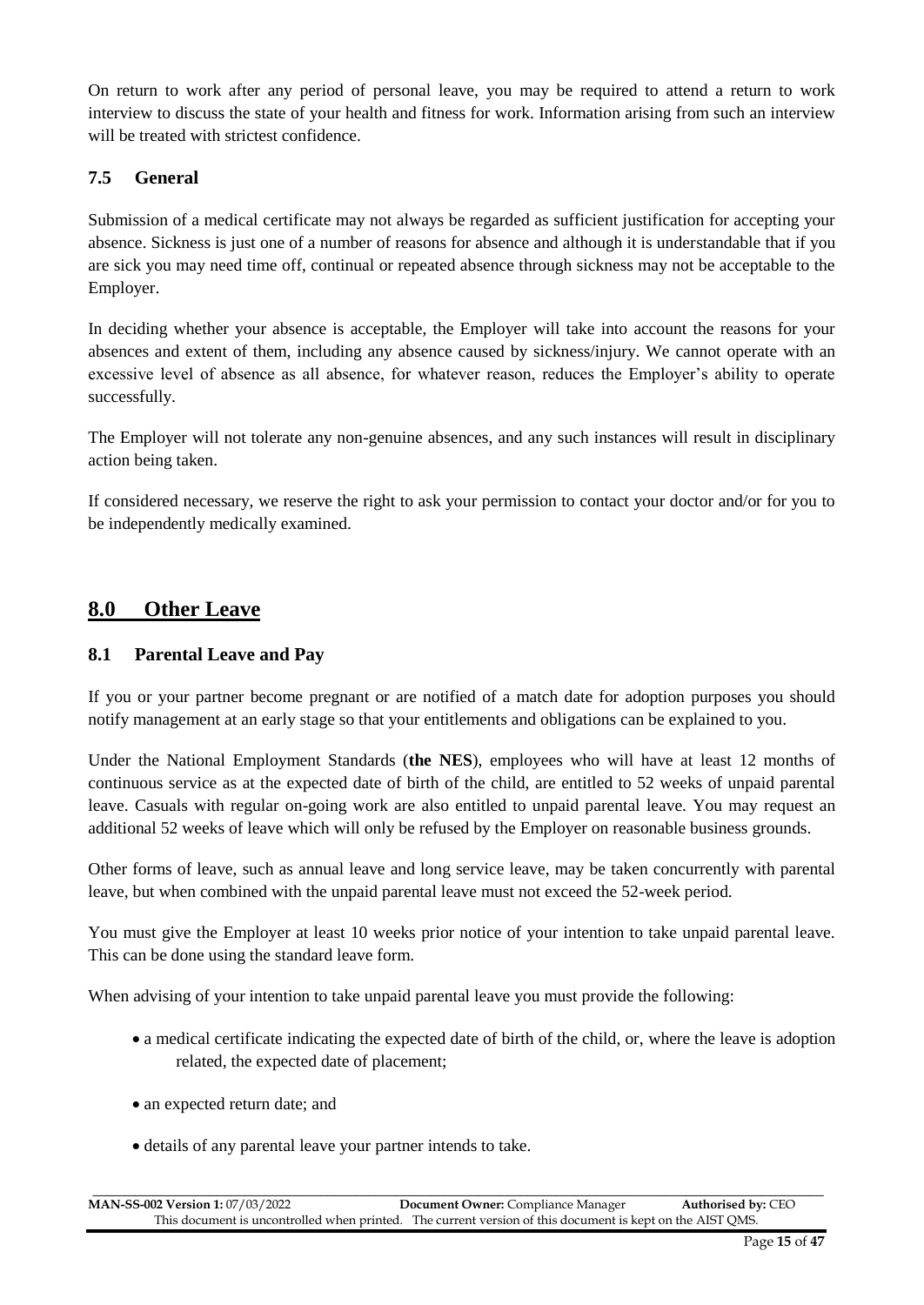#### **8.2 Compassionate leave**

Full-time and part-time employees are entitled to 2 days paid compassionate leave for each occasion when a member of your immediate family or a member of your household:

- contracts or develops a personal illness that poses a serious threat to their life; or
- sustains a personal injury that poses a serious threat to their life; or
- dies.

#### **8.3 Long Service Leave**

You are entitled to long service leave in accordance with the relevant laws of the state in which you are employed. Long service leave should be taken as soon as reasonably practicable after you become entitled to it.

#### **8.4 Community Service Leave**

You are entitled to community service leave in certain circumstances.

Community service leave is for eligible community service activities such as SES, jury service and volunteer fire fighting.

Other than for the first 2 weeks of jury service leave, where the Employer will top up the pay of a permanent employee, community service leave is unpaid.

#### **8.5 Time off**

Circumstances may arise where you need time off for medical/dental appointments, or for other reasons.

Where possible, such appointments should be made outside normal working hours. If this is not possible, time off required for these purposes may be granted at the discretion of management and will normally be without pay.

#### **9.0 Benefits**

#### **9.1 Professional Development**

AIST will on an ongoing basis support professional development and subsidies staff enrolments in AIST courses subject to approval by your line manager.

#### **10. Safeguards**

#### **10.1 Rights of Search**

We have the right to carry out searches of you and your property (including vehicles) whilst you, or your property, are on our premises or during the performance of your duties.

| <b>MAN-SS-002 Version 1:</b> 07/03/2022 | <b>Document Owner:</b> Compliance Manager                                                                 | <b>Authorised by: CEO</b> |
|-----------------------------------------|-----------------------------------------------------------------------------------------------------------|---------------------------|
|                                         | This document is uncontrolled when printed. The current version of this document is kept on the AIST OMS. |                           |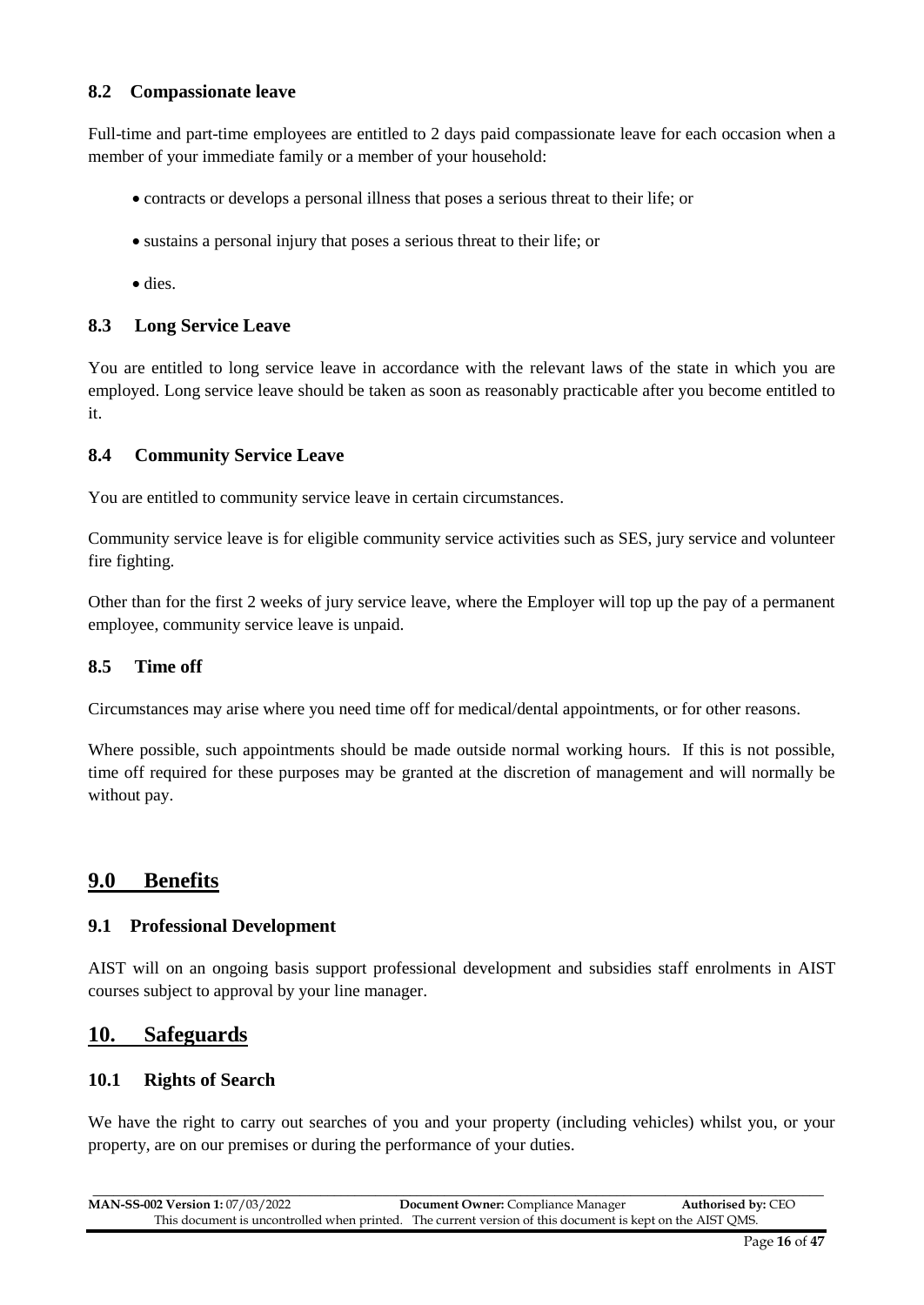Where practicable, searches will be carried out in the presence of a colleague of your choice who is available on the premises at the time of the search.

You may be asked to remove the contents of your pockets, bags, vehicles, etc.

Whilst you have the right to refuse to be searched, such refusal will constitute failure to follow a reasonable management instruction, which may result in disciplinary action being taken against you.

We reserve the right to call the police at any stage.

#### **10.2 IT and Computer Policy**

#### **i) Virus protection**

In order to prevent the introduction of virus contamination into the software system, the following rules must be observed:

- unauthorised software including public domain software, magazine cover disks/CDs or internet downloads must not be used; and
- all software must be virus checked using standard testing procedures before being used.

#### **ii) Use of computer equipment**

In order to control the use of the Employer's computer equipment and reduce the risk of contamination, the following rules will apply:

- the introduction of new software must first of all be checked and authorised by management before general use will be permitted;
- only authorised staff are permitted access to the Employer's computer equipment;
- only software that is used for business applications may be used on the Employer's computer equipment;
- no software may be brought onto or taken from the Employer's premises without prior authorisation;
- unauthorised access to computing facilities will result in disciplinary action up to and including dismissal; and
- unauthorised copying and/or removal of computer equipment and/or software will result in disciplinary action up to and including dismissal.

#### **iii) Internet policy**

The purpose of this policy is to provide a framework to ensure that the expectations and rules relating to the use of internet within the Employer are clear.

Authorised staff are encouraged to make use of the internet as part of their professional activities. Attention must be paid to ensuring that published information has relevance to normal professional activities before material is released in the Employer's name. Where personal views are expressed, a disclaimer stating that this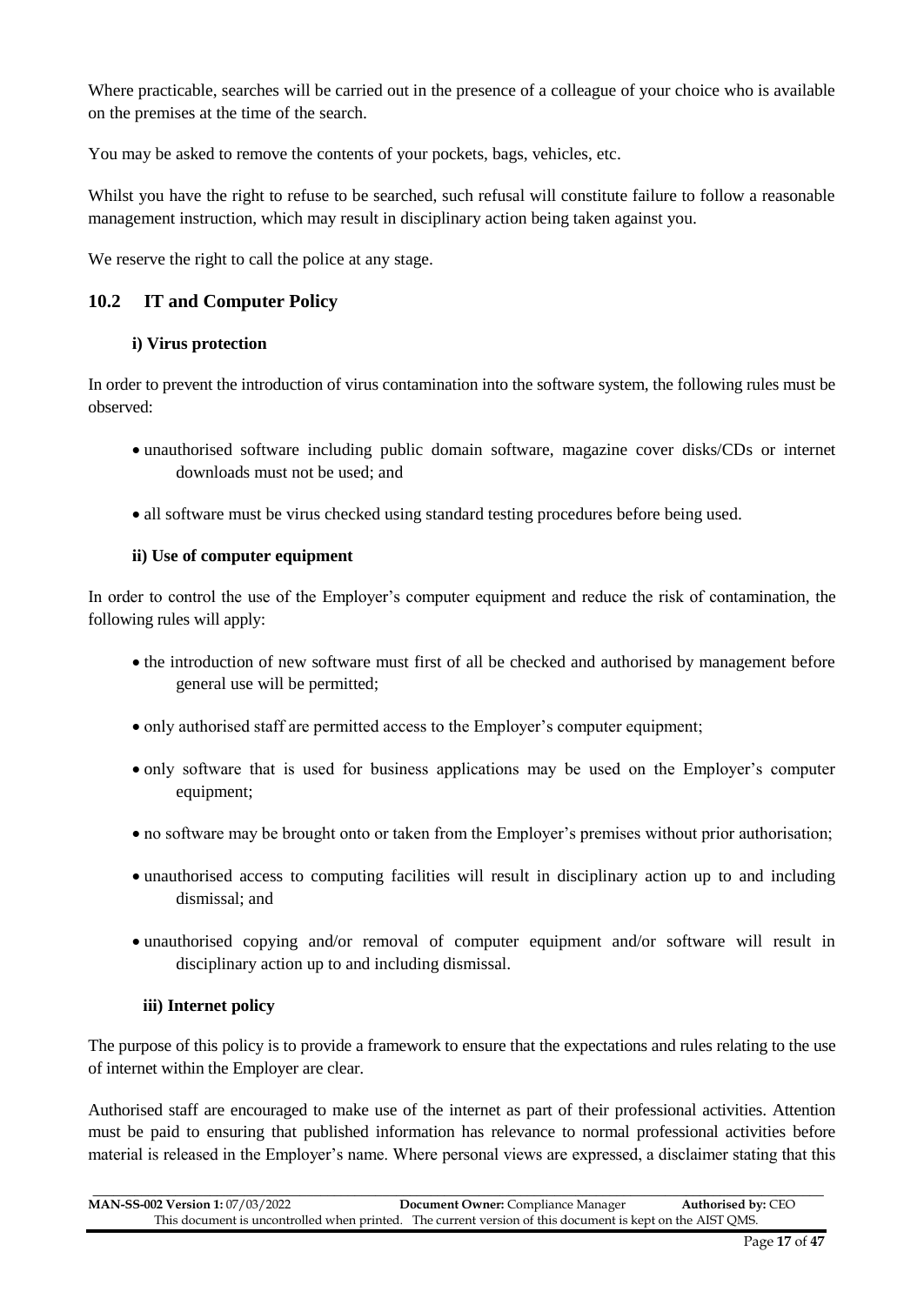is the case should be clearly added to all correspondence.

The availability and variety of information on the internet means that it can be used to obtain material reasonably considered to be offensive. The use of the internet to access and/or distribute any kind of offensive material, or material that is not work-related, leaves an individual liable to disciplinary action up to and including dismissal.

The Employer will not tolerate the use of the internet at work for unofficial or inappropriate purposes, including:

- accessing websites which put the Employer at risk of viruses, compromising copyright or intellectual property rights;
- using social media in breach of the Employer's social media policy;
- connecting, posting or downloading any information unrelated to their employment and, in particular, pornographic or other offensive material; and
- engaging in computer hacking and other related activities, or attempting to disable or compromise the security of information contained on the Employer's computers.

You are reminded that these activities may constitute a criminal offence.

#### **iv) Email**

The use of the work email system (**work email**) is encouraged as its appropriate use facilitates efficiency. Used correctly, it is a facility that is of assistance to the Employer. However, inappropriate use causes a number of problems, including distractions, time wasting and legal claims. This policy sets out the Employer's position on the correct use of work email.

Unauthorised or inappropriate use of work email may result in disciplinary action up to and including summary dismissal.

Work email is available for communication and matters directly concerned with the legitimate business of the Employer. Employees using work email should:

- comply with Employer communication standards;
- only send emails to those to whom they are relevant;
- not use email as a substitute for face-to-face communication or telephone contact;
- not send inflammatory emails (ie emails that are abusive);
- be aware that hasty messages sent without proper consideration can cause upset, concern or misunderstanding;
- if the email is confidential, ensure that the necessary steps are taken to protect confidentiality; and
- be aware that offers or contracts transmitted by email are as legally binding on the Employer as those sent on paper.

\_\_\_\_\_\_\_\_\_\_\_\_\_\_\_\_\_\_\_\_\_\_\_\_\_\_\_\_\_\_\_\_\_\_\_\_\_\_\_\_\_\_\_\_\_\_\_\_\_\_\_\_\_\_\_\_\_\_\_\_\_\_\_\_\_\_\_\_\_\_\_\_\_\_\_\_\_\_\_\_\_\_\_\_\_\_\_\_\_\_\_\_\_\_\_\_\_\_\_\_\_\_\_\_\_\_ **MAN-SS-002 Version 1:** 07/03/2022 **Document Owner:** Compliance Manager **Authorised by:** CEO This document is uncontrolled when printed. The current version of this document is kept on the AIST QMS.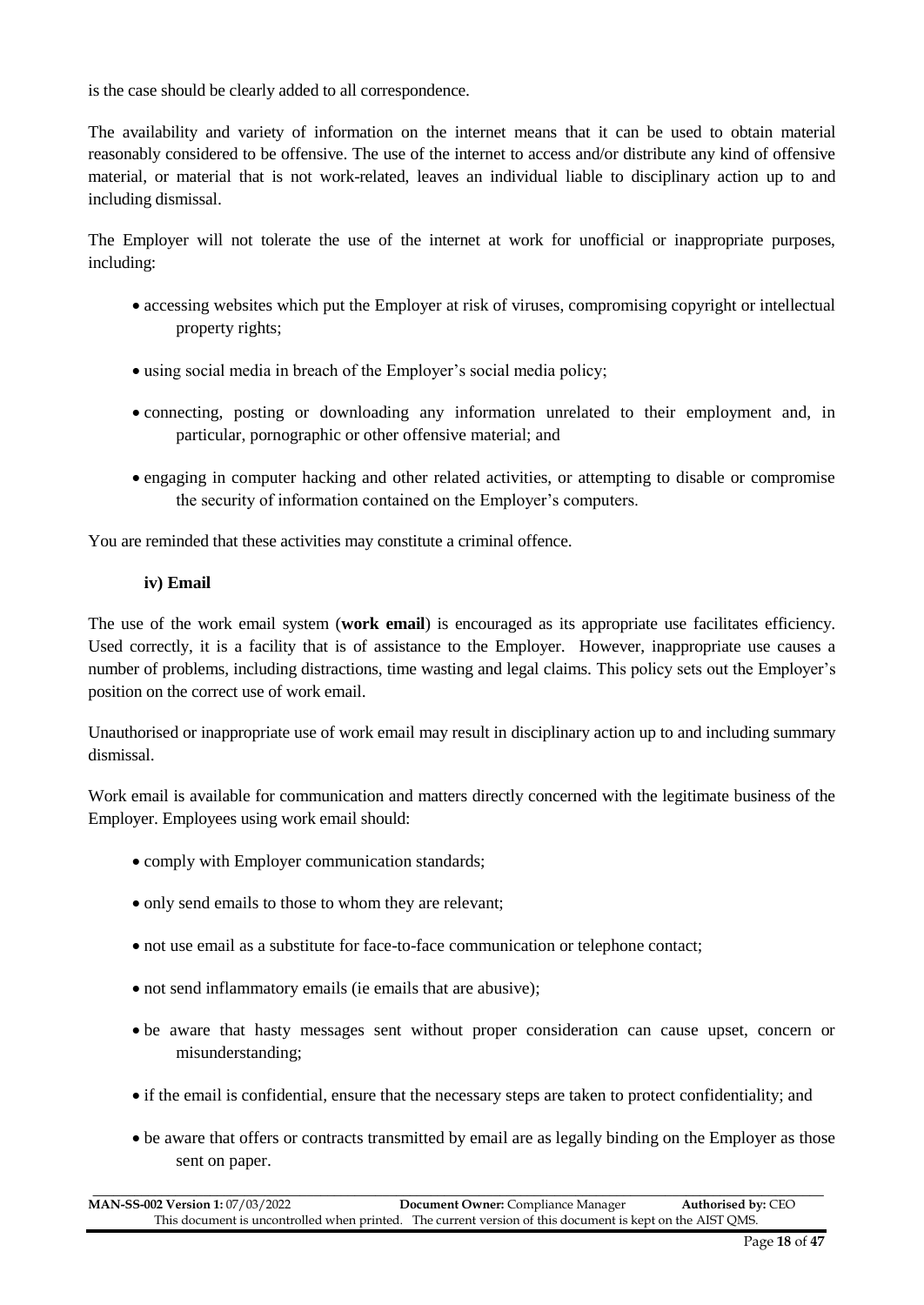The Employer will not tolerate the use of work email for unofficial or inappropriate purposes, including:

- any messages that could constitute bullying, harassment or other detriment;
- personal use (eg social invitations, personal messages, jokes, cartoons, chain letters or other private matters);
- on-line gambling;
- accessing or transmitting pornography;
- social media;
- transmitting copyright information and/or any software available to the user; or
- posting confidential information about other employees, the Employer or its customers or suppliers.

#### **v) Monitoring**

The Employer considers any and all data created, stored or transmitted upon the systems (the Systems) as work product and, as such, expressly reserves the right to monitor and review any data upon the Systems, including your usage and history, on an intermittent basis without notice.

In addition to this, the Employer has the right to protect its business interests and confidentiality. This includes the right to survey, audit and/or monitor its Systems, including but not limited to:

- monitoring sites users visit on the internet;
- monitoring time spent on the internet;
- reviewing material downloaded or uploaded; and
- reviewing emails sent and received.

Information reports will be available to the Employer which can subsequently be used for matters such as system performance and availability, capacity planning, cost re-distribution and the identification of areas for personal development.

For the avoidance of doubt, we reserve the right to monitor all internet and email activity by you for the purposes of ensuring compliance with the Employer's policies and procedures and for ensuring compliance with the relevant regulatory requirements and you hereby consent to such monitoring. Information acquired through such monitoring may be used as evidence in disciplinary proceedings.

#### **10.3 Social Media**

Any work-related issue or material that could identify an individual who is a customer/client or work colleague, which could adversely affect the Employer, a customer/client or the Employer's relationship with any customer/client must not be placed on any social networking site.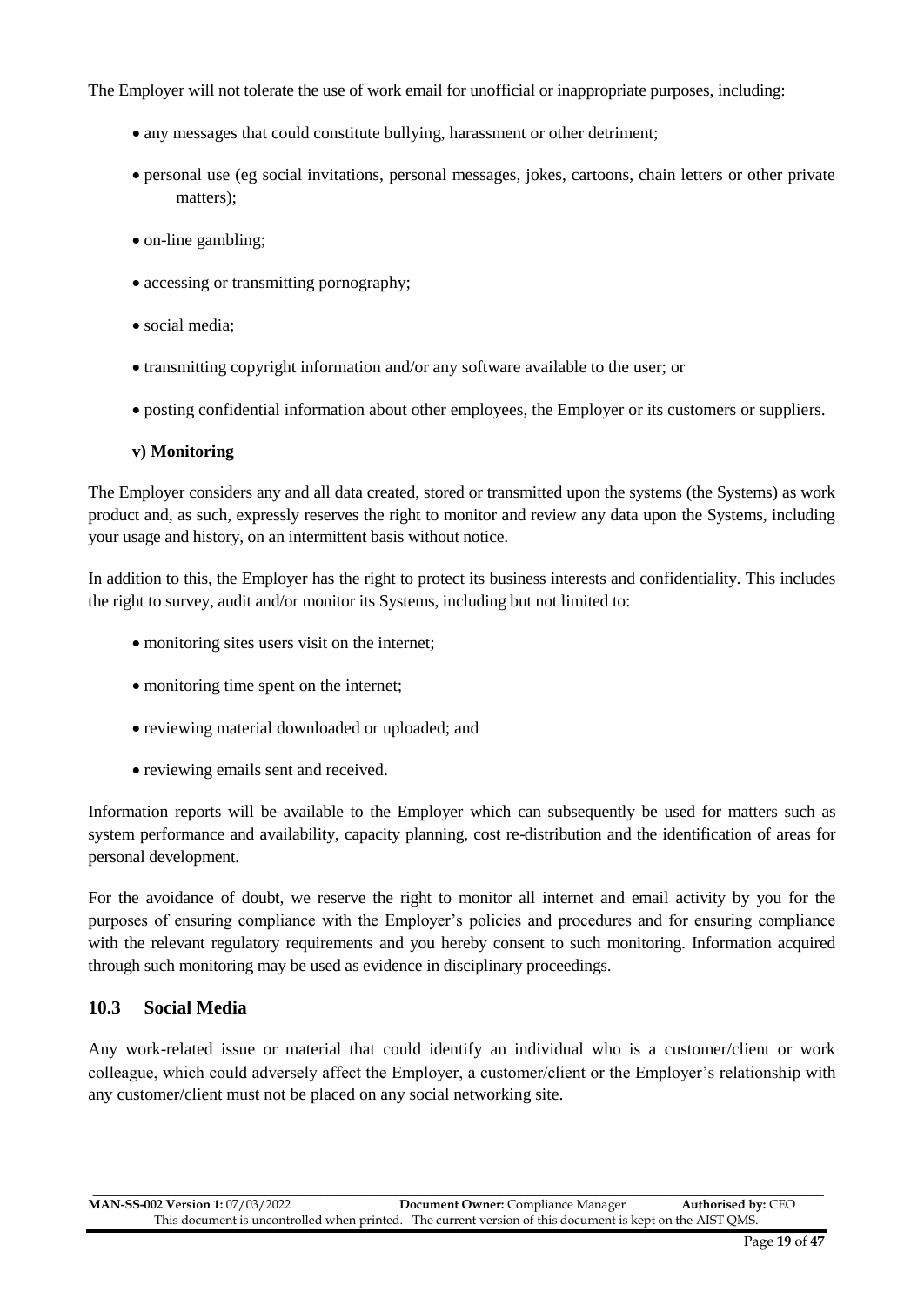This means that, unless otherwise authorised, work related matters must not be placed on any such site at any time either during or outside of working hours and this includes access via any mobile computer equipment, including mobile phone or PDA.

#### **10.4 Surveillance**

The Employer may install and/or use video surveillance (CCTV) in and around the Employer's premises. The purpose of the surveillance is to ensure the safety and security of employees, visitors and property. The Employer reserves the right to review and use the CCTV in disciplinary proceedings.

All cameras are visible and will not be located in change rooms or bathrooms.

## **11.0 Standards**

#### **11.1 Wastage**

We maintain a policy of "minimum waste", which is essential to the cost-effective and efficient running of the Employer.

You are able to promote this policy by taking extra care during your normal duties by avoiding unnecessary or extravagant use of services, time, energy, etc. The following points are illustrations of this:

- handle machines, equipment and stock with care;
- turn off any unnecessary lighting and heating;
- keep doors closed whenever possible;
- ask for other work if your job has come to a standstill; and
- start with the minimum of delay after arriving for work and after breaks.

#### Further:

- any damage to vehicles, stock or property (including non-statutory safety equipment) that is the result of your carelessness, negligence or deliberate vandalism will render you liable to pay the full or part of the cost of repair or replacement;
- any loss to the Employer that is the result of your failure to observe rules, procedures or instruction, or is as a result of your negligent behaviour or your unsatisfactory standards of work, will render you liable to reimburse to us the full or part of the cost of the loss; and

In the event of failure to pay, the Employer has the contractual right to deduct such costs from your pay.

#### **11.2 Dress and Appearance**

It is important that you present a professional image with regard to your appearance and standards of dress at all times.

| <b>MAN-SS-002 Version 1: 07/03/2022</b> | <b>Document Owner:</b> Compliance Manager                                                                 | <b>Authorised by: CEO</b> |
|-----------------------------------------|-----------------------------------------------------------------------------------------------------------|---------------------------|
|                                         | This document is uncontrolled when printed. The current version of this document is kept on the AIST OMS. |                           |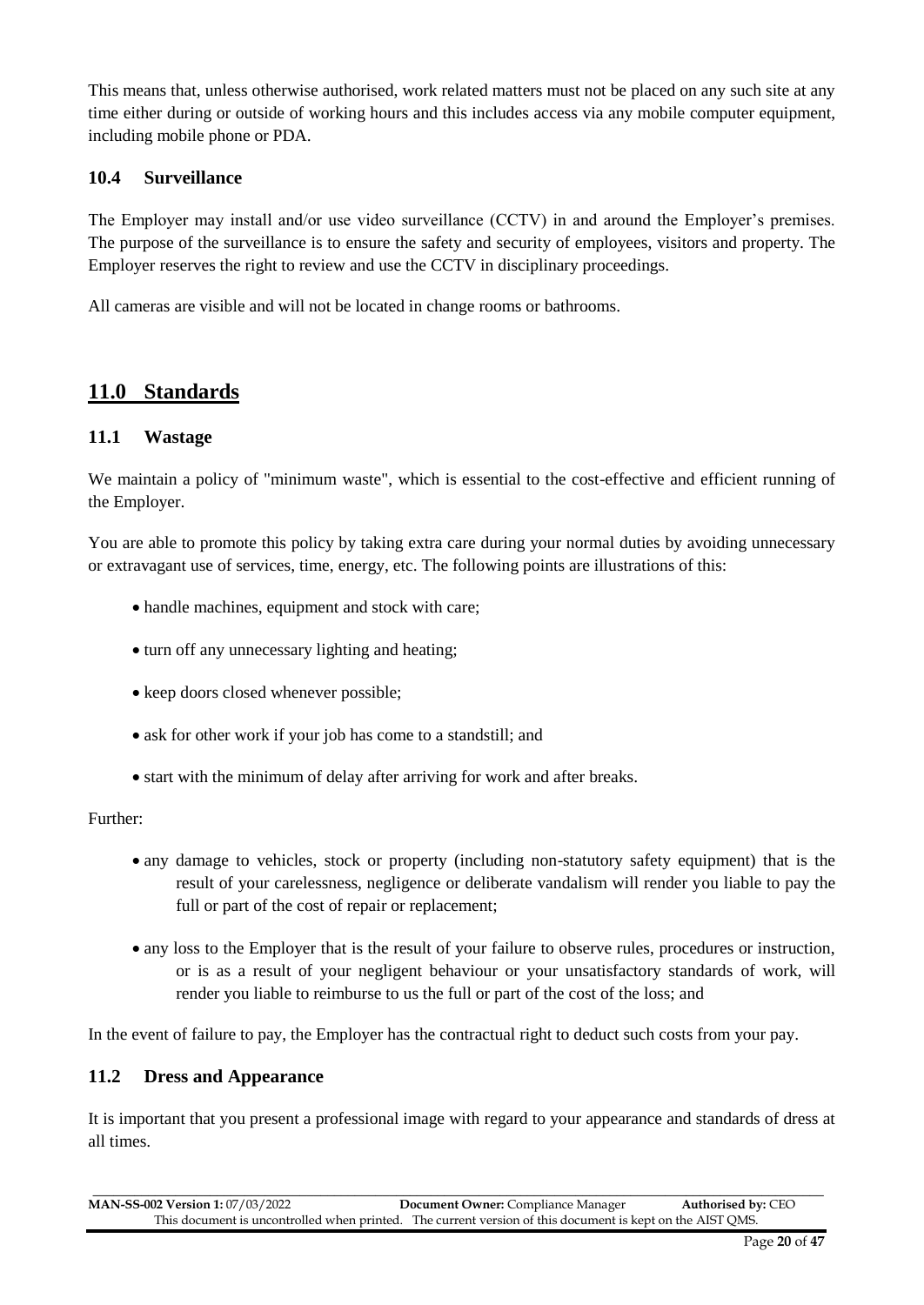You should wear clothes appropriate to your job responsibilities, and they should be kept clean and tidy at all times.

The College has a dress code for Teachers that precludes sneaker-type shoes and denim.

Teachers in practical subjects need to abide by the WH&S guidelines that would include "closed-in" shoes with leather uppers.

The Employer expects all employees to maintain excellent standards of personal hygiene at all times.

If you are in any doubt whether any aspect of your appearance or attire is appropriate for your job role you should contact management.

#### **11.3 Cleanliness**

For the purposes of safety and appearance, work areas must be kept clean and tidy at all times.

## **12.0 Health, Safety and Welfare**

#### **12.1 Safety**

You are entitled to a safe workplace. The health and safety of all employees, contractors and visitors are the highest priority and cannot be compromised.

You must not take any action that could threaten the health or safety of yourself, other employees, customers/clients or members of the public. At all times you must comply with any and all state and federal work health and safety laws and hygiene regulations. If you have any concerns about safety or hygiene in the workplace you should raise them directly with management without delay.

You should report all accidents and injuries at work, no matter how minor, via the Employer's incident reporting procedure.

You must ensure that you are aware of our fire and evacuation procedures and the action you should take in the event of such an emergency.

#### **12.2 Refreshment**

The Employer provides refreshment making facilities for your use, which must be kept clean and tidy at all times.

Refreshment making facilities may only be used during authorised breaks.

#### **12.3 Drugs and Alcohol**

The use of drugs or alcohol jeopardises a safe work environment.

The Employer recognises its responsibility under Health and Safety legislation to provide a safe work environment for all employees, contractors and visitors regarding the prohibition of drugs and alcohol.

| <b>MAN-SS-002 Version 1: 07/03/2022</b> | <b>Document Owner:</b> Compliance Manager                                                                 | <b>Authorised by: CEO</b> |
|-----------------------------------------|-----------------------------------------------------------------------------------------------------------|---------------------------|
|                                         | This document is uncontrolled when printed. The current version of this document is kept on the AIST QMS. |                           |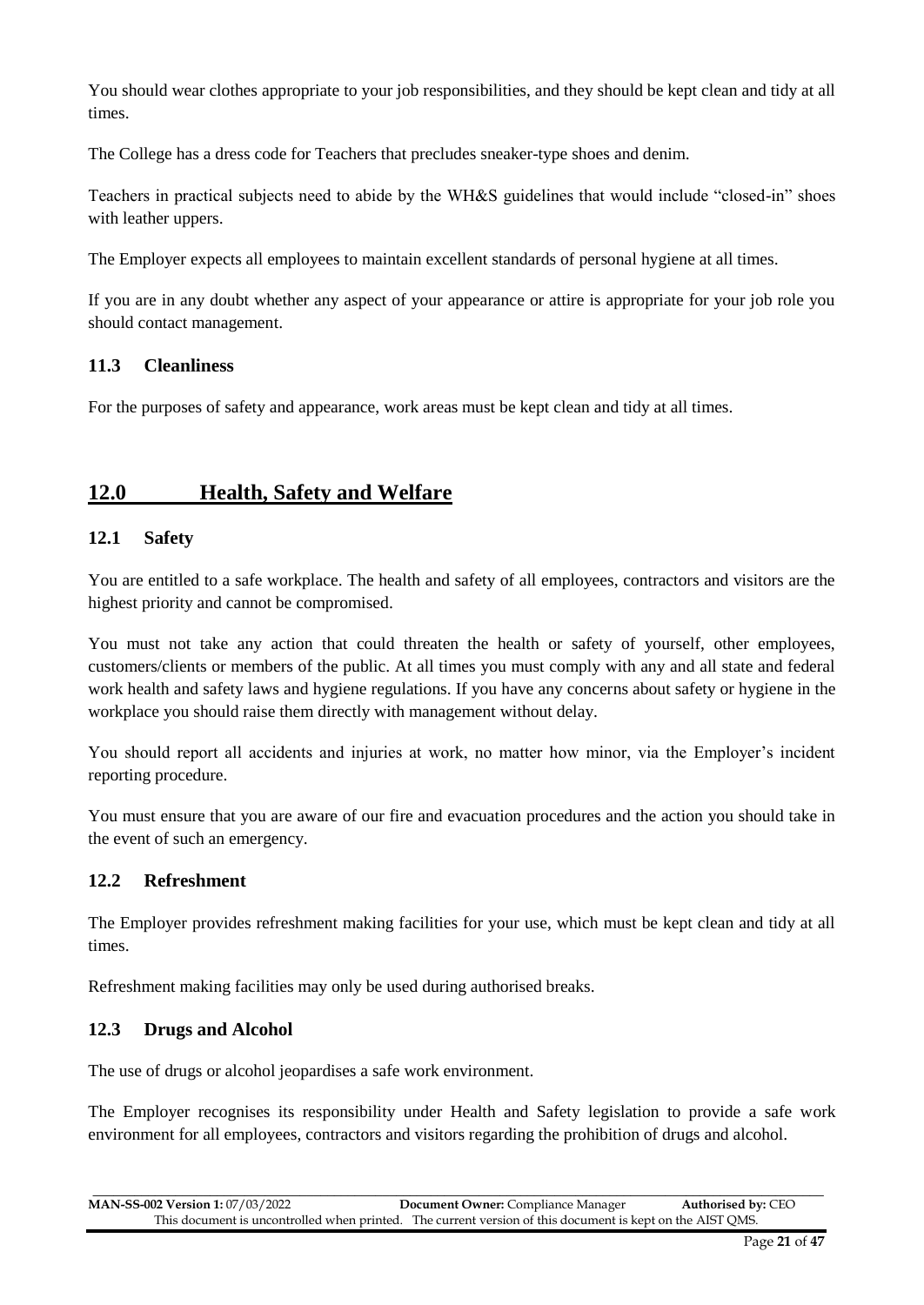Non-compliance with this policy and any associated procedure by employees, contractors or visitors, may place the person in non-compliance with the Employer's duty of care provisions for the workplace and such non-compliance may result in disciplinary action up to and including dismissal.

The Employer recognises alcohol and other drug dependencies as treatable conditions, and encourages those persons who may be subject to such dependency to seek assistance from appropriate organisations or support groups.

Employees, contractors and visitors must not be adversely affected by drugs or alcohol at work or while at work functions, and must at all times be fit to perform their work safely. Employees found to be in breach of this policy will be subject to disciplinary procedures.

Alcohol may be consumed at some Employer events. Where this is the case, the Employer encourages responsible alcohol consumption but you should at no time be drunk or behave in a manner which is inappropriate.

Employees who are taking any prescribed medication or drugs which may affect their ability to perform their work must notify their manager as soon as possible. You may be required to produce a medical certificate stating that you are fit for work or specifying any restrictions.

The Employer may conduct random drug and/or alcohol testing across all levels of employees.

You must submit yourself for drug and/or alcohol testing as soon as reasonably practicable after it has been requested of you. If you are believed to be under the influence of drugs or alcohol at work, you will be required to cease work immediately and sent home. Any resulting time off will be taken either as personal leave or unpaid leave.

#### **12.4 No Smoking Policy**

Smoking on the premises is not permitted. You are only permitted to smoke in designated areas and during your breaks.

If working off-site you must adhere to all relevant client site-specific policies and procedures regarding smoking.

#### **12.5 Hygiene**

Any exposed cut or burn must be covered with a first-aid dressing.

If you are suffering from an infectious or contagious disease or illness such as rubella or hepatitis you must not report for work without clearance from your own doctor.

Contact with any person suffering from an infectious or contagious disease must be reported before commencing work.

#### **12.6 Manual Handling**

You are required to advise us of any condition which may make you more vulnerable to injury whilst manual handling.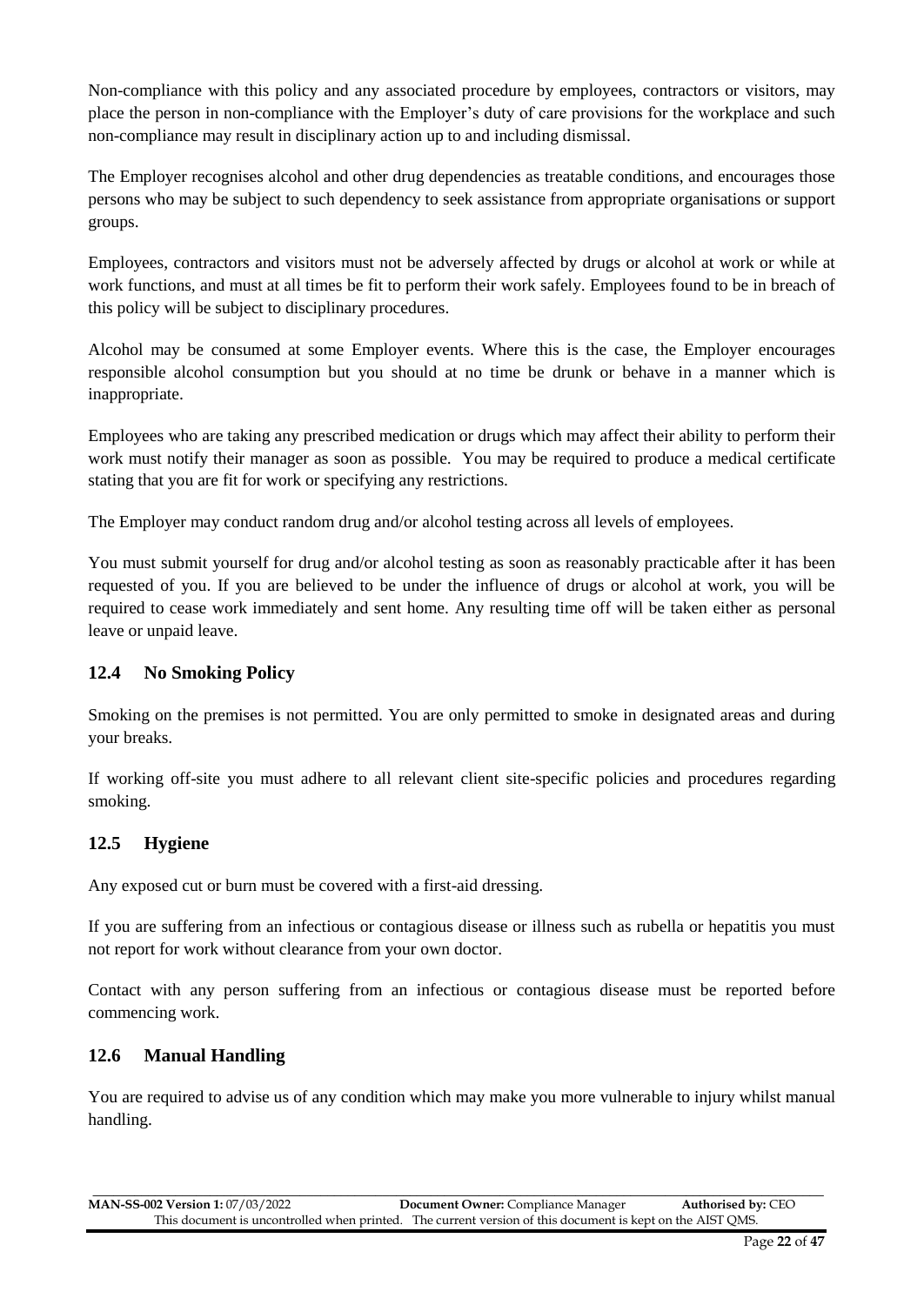#### **12.7 Fitness for Work**

If you arrive for work and, in the Employer's opinion, you are not fit to work, we reserve the right to exercise our duty of care if we believe that you may not be able to undertake your duties in a safe manner or may pose a safety risk to others. We may send you away for the remainder of the day with or without pay and, dependent on the circumstances; you may be liable to disciplinary action.

## **13.0 General terms and procedures**

#### **13.1 Changes in Personal Details**

You must notify the Employer of any change of name, address, telephone number, etc, so that we can maintain accurate records.

#### **13.2 Secondary Employment**

You are expected to devote the whole of your time and attention during working hours to our business. If you propose taking up additional employment with an employer or pursuing separate business interests or any similar venture, you must discuss the proposal with your manager in order to establish the likely impact of these activities on both yourself and the Employer. You will be asked to give full details of the proposal and consideration will be given to:

- working hours;
- competition, reputation and credibility;
- conflict of interest; and
- health, safety and welfare.

You will be notified in writing of the Employer's decision. The Employer may refuse to consent to your request. If you work without consent this could result in the termination of your employment.

If you already have any other employment or are considering any additional employment, you must notify the Employer so that we can discuss any implications arising from such employment, ie working time, health and safety issues, or conflicts of interest.

You may not under any circumstances, whether directly or indirectly, undertake any other duties of whatever kind during your hours of work with the Employer or whilst on Employer premises.

#### **13.3 Conflict of Interest**

You may not be involved, employed or engaged in any activity which may be or is likely to create a conflict of interest. The Employer may take whatever action it determines appropriate to avoid the actual or potential conflict of interest. Such action may include: transfers, reassignments, changing shifts, or, where the Employer deems such action appropriate, termination of employment.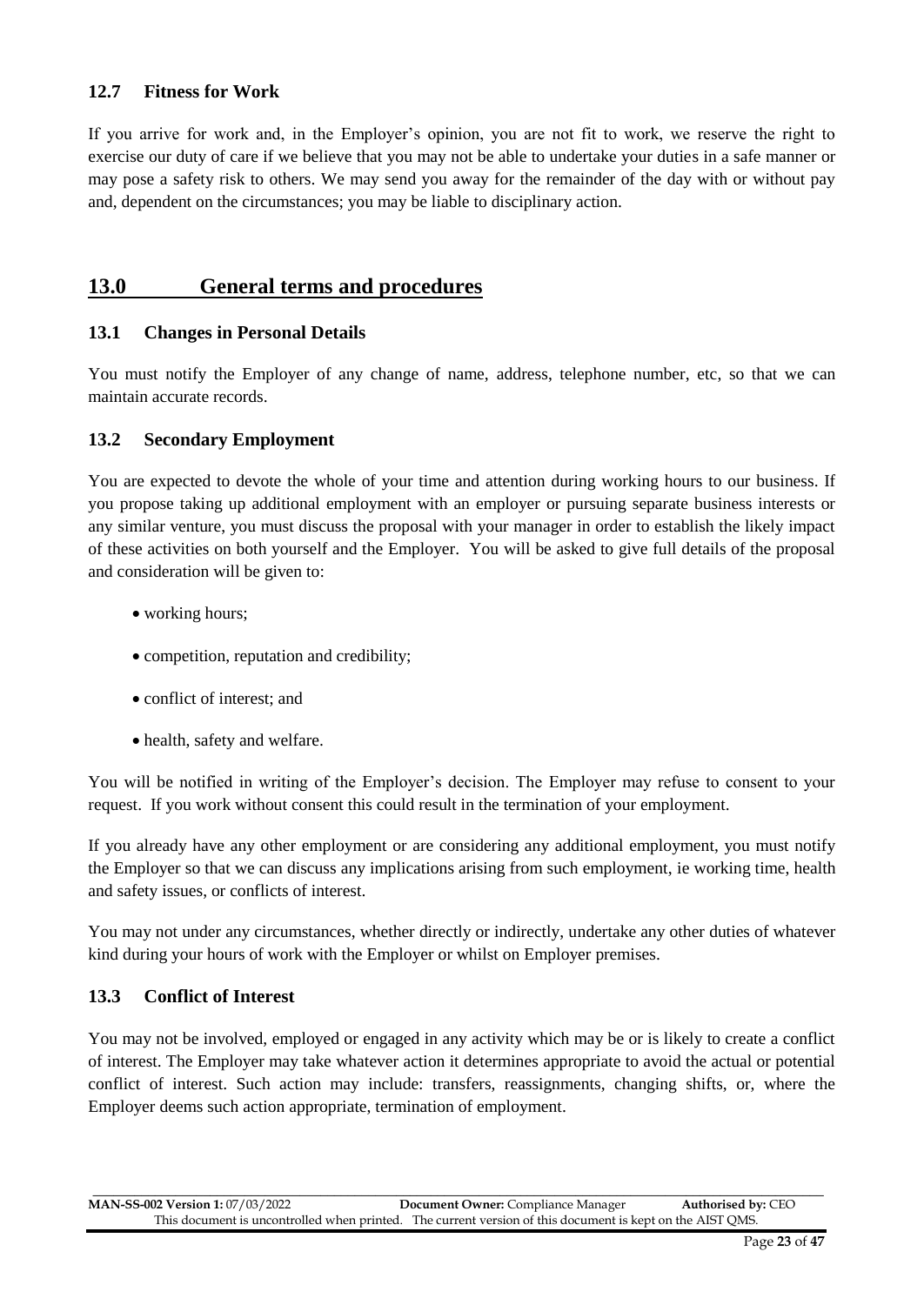#### **13.4 Banking and Expenses**

We will reimburse you for any reasonable expenses incurred where these are authorised by management. You must provide receipts for any expenditure.

You are required to ensure that the use of any Employer card and/or bank accounts is limited to business related expenses and is completed in a safe and secure manner.

#### **13.5 Employee's Property and Lost Property**

We do not accept liability for any loss of, or damage to, property that you bring onto the premises. You are requested not to bring personal items of value onto the premises and, in particular, not to leave any items overnight.

#### **13.6 Mobile Phones and Other Devices**

The Employer's mobile phones, laptops and other tablet devices are to be used for business purposes and incidental reasonable personal use.

Any unauthorised personal use may be repayable by you and may result in disciplinary action up to and including dismissal. The Employer reserves the right to deduct the appropriate sums from your salary in the event that repayments are not made.

Personal mobile phones, mp3 players and other personal devices should not be used during work time, other than in emergencies.

#### **13.7 Behaviour at Work**

You should behave with civility towards fellow employees, clients and members of public, whilst at work. Rudeness will not be permitted. Objectionable or insulting behaviour or bad language may result in disciplinary action up to and including dismissal.

You should use your best endeavours to promote the interests of the Employer and shall, during normal working hours, devote the whole of your time, attention and abilities to the Employer and its affairs.

Any involvement in activities which could be construed as being in competition with the Employer is not allowed.

## **14.0 Whistle-blowers**

If you believe that the Employer or any of its officers or employees is involved in any form of wrong-doing such as:

- committing a criminal offence;
- failing to comply with a legal obligation;
- endangering the health and safety of an individual;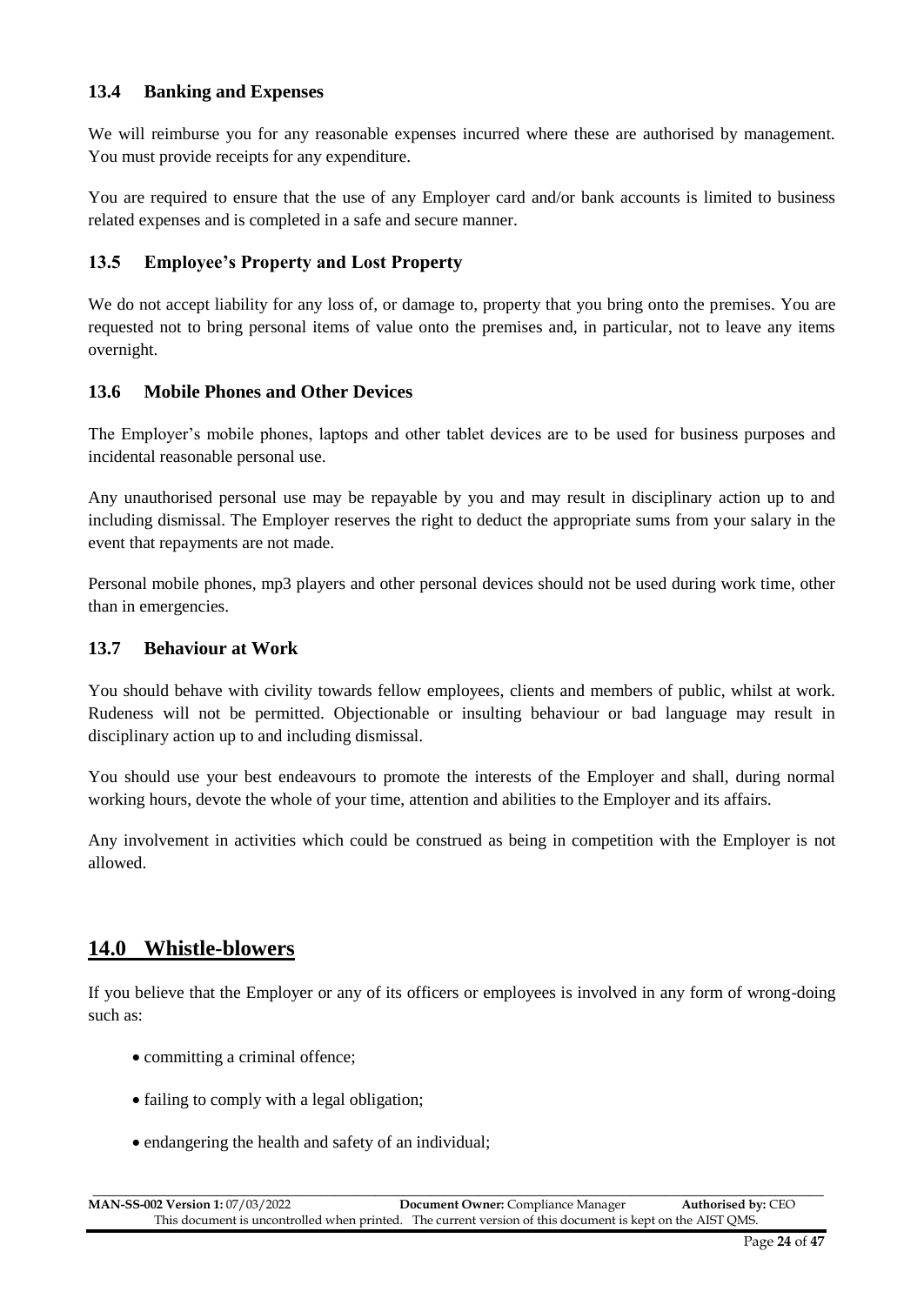- environmental damage; or
- concealing any information relating to the above;

You should in the first instance report your concerns to who will treat the matter with complete confidence. If you are not satisfied with the explanation or reason given to you, you should raise the matter with the appropriate organisation or body, eg the police, the Environment Protection Agency or Work Cover.

You will not suffer any detriment as a result of any genuine attempt to bring to light matters of concern. However, if this procedure has not been invoked in good faith (eg for malicious reasons or in pursuit of a personal grudge), then you may be subject to disciplinary action up to and including dismissal.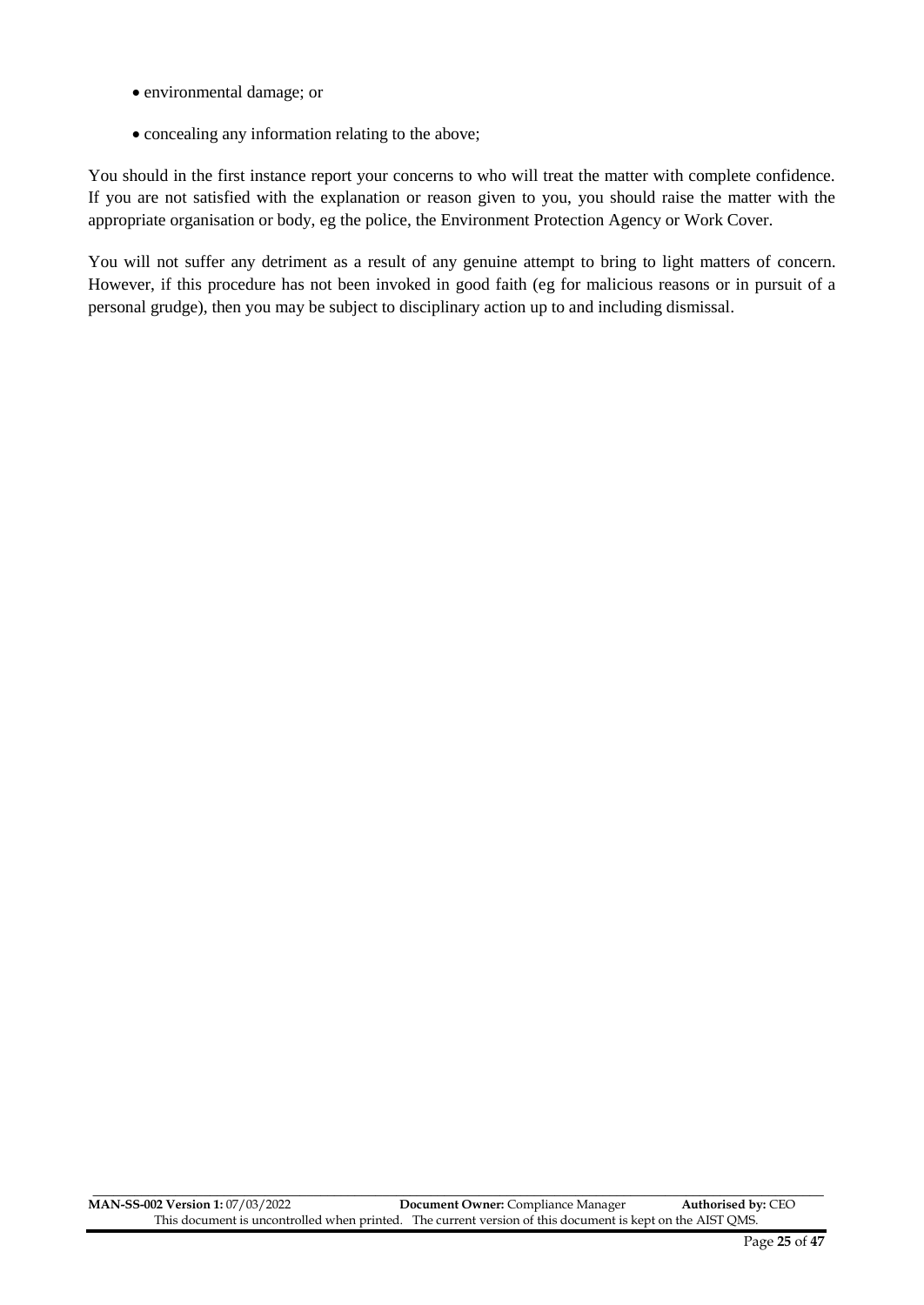#### **15.1 Introduction**

We recognise that during your employment with us you may find yourself less capable of conducting your duties. This might commonly be because either the job changes over a period of time and you fail to keep pace with the changes, or you change (perhaps because of health reasons) and you can no longer cope with the work.

#### **15.2 Job Changes/General Capability Issues**

If the nature of your job changes, or if we have general concerns about your ability to perform your job, we will try to ensure that you understand the level of performance expected of you and that you receive adequate training and supervision. Concerns regarding your capability will normally first be discussed in an informal manner and you will be given time to improve.

If your standard of performance is still inadequate, you will be warned in writing that a failure to improve and to maintain the performance required could lead to your dismissal. We will also consider the possibility of a transfer to more suitable work if possible.

If there is still no improvement after a reasonable time and we cannot transfer you to more suitable work, or if your level of performance has a serious or substantial effect on the Employer to its detriment, you will be issued with a final warning that you will be dismissed unless the required standard of performance is achieved and maintained.

If such improvement is not forthcoming after a reasonable period of time, you will be dismissed with the appropriate notice.

#### **15.3 Personal Circumstance/Health Issues**

Personal circumstances may arise which do not prevent you from attending for work but which prevent you from carrying out your normal duties (eg a lack of dexterity or general ill health). If such a situation arises, we will normally need to have details of your medical diagnosis and prognosis so that we have the benefit of expert advice.

Under normal circumstances, this can be most easily obtained by asking your own doctor for a medical report. Your permission is needed before we can obtain such a report and we will expect you to co-operate in this matter should the need arise. When we have obtained as much information as possible regarding your condition and after consultation with you, a decision will be made about your future employment with the Employer in your current role or, where circumstances permit, in a more suitable role.

There may also be personal circumstances which prevent you from attending work, either for a prolonged period or for frequent short absences. Under these circumstances, we will need to know when we can expect your attendance record to reach an acceptable level. This may again mean asking your own doctor for a medical report or by making whatever investigations are appropriate in the circumstances. When we have obtained as much information as possible regarding your condition, and after consultation with you, a decision will be made about your future employment with the Employer in your current role or, where circumstances permit, in a more suitable role.

| <b>MAN-SS-002 Version 1: 07/03/2022</b> | <b>Document Owner:</b> Compliance Manager                                                                 | <b>Authorised by: CEO</b> |
|-----------------------------------------|-----------------------------------------------------------------------------------------------------------|---------------------------|
|                                         | This document is uncontrolled when printed. The current version of this document is kept on the AIST OMS. |                           |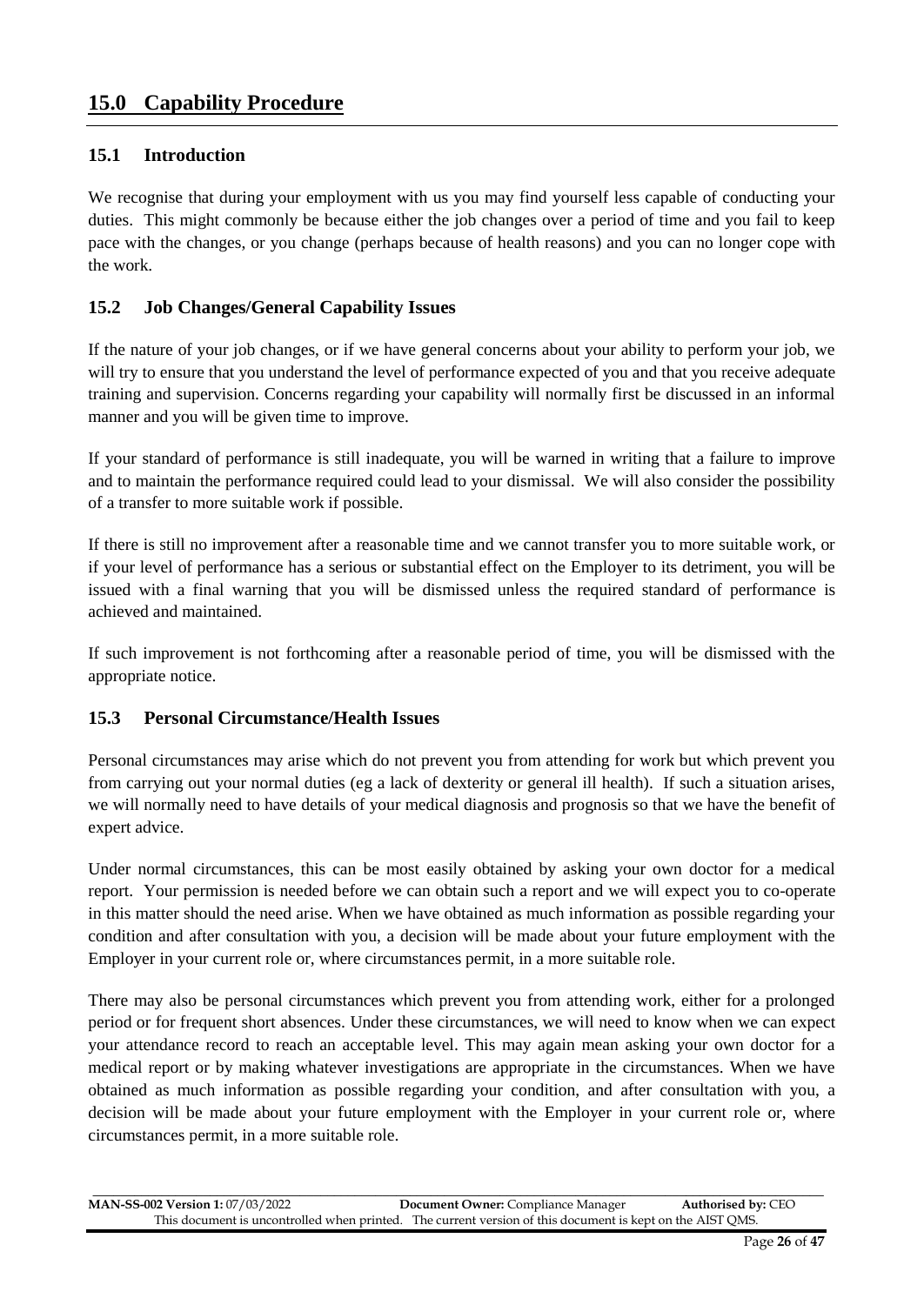#### **15.4 Short Service Staff**

We retain discretion in respect of the capability procedures to take account of your length of service and to vary the procedures accordingly. If you have a short amount of service, you may not be in receipt of any warnings before dismissal but you will retain the right to a hearing.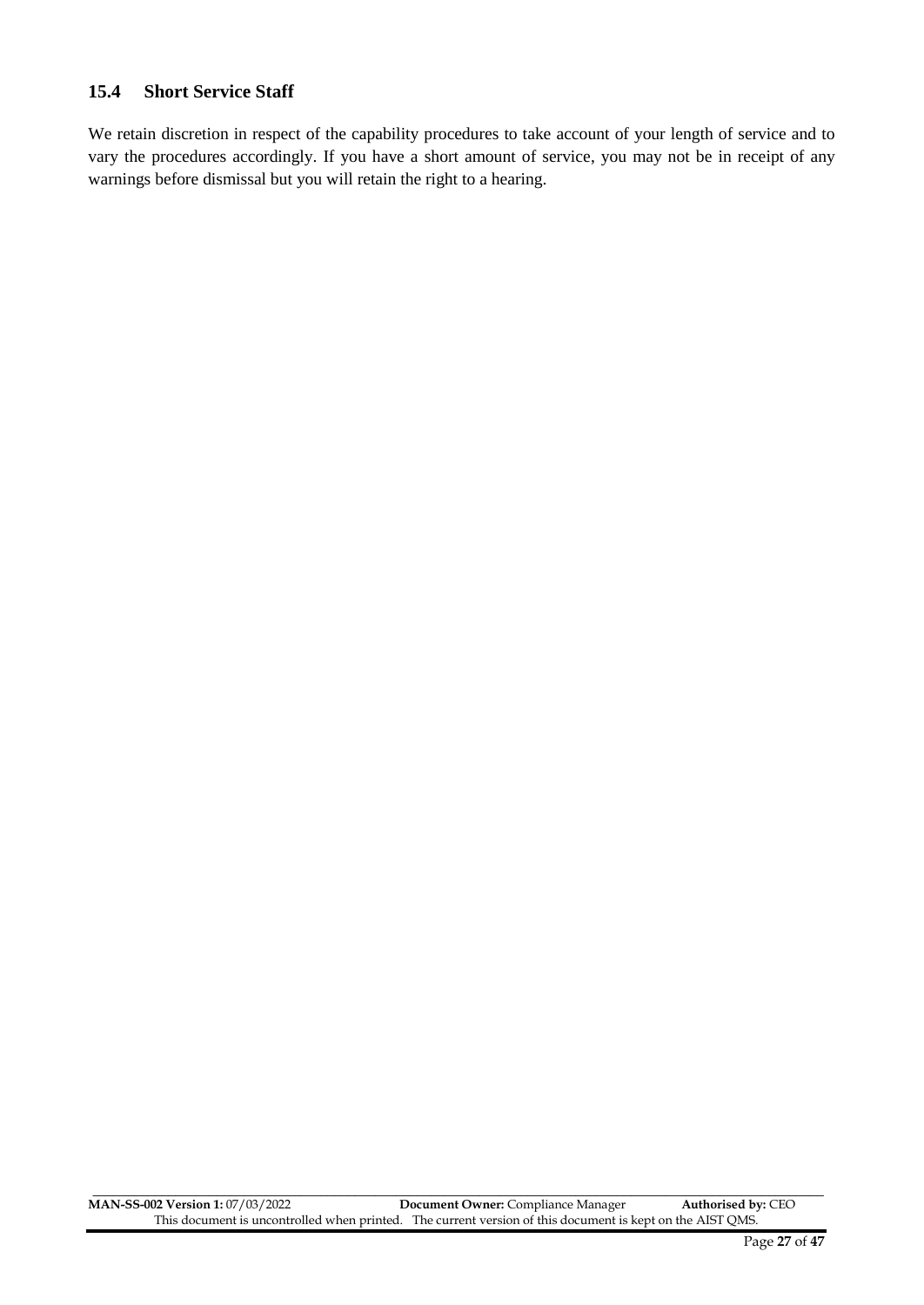## **16.0 Disciplinary Procedure**

#### **16.1 Introduction**

This policy sets standards of performance and behaviour expected by the Employer, together with the procedure to be followed in the event of disciplinary issues. The policy aims to help promote fairness and order in the treatment of individuals. It is the Employer's aim that the rules and procedures should emphasise and encourage improvement in the conduct of individuals where they are failing to meet the required standards, and not be seen merely as a means of punishment. We reserve the right to amend these rules and procedures where appropriate.

Every effort will be made to ensure that any action taken under this procedure is fair, with you being given the opportunity to state your case.

The following rules and procedures should ensure that:

- the correct procedure is used when requiring you to attend a disciplinary hearing;
- you are fully aware of the standards of performance, action and behaviour required of you;
- disciplinary action, where necessary, is taken speedily and in a fair, uniform and consistent manner;
- you will only be disciplined after careful investigation of the facts and the opportunity to present your side of the case;
- at all disciplinary hearings, rather than investigatory meetings, you have the right to be accompanied by a support person at all stages of the formal disciplinary process;
- you will not normally be dismissed for a first breach of discipline, except in the case of serious misconduct; and
- if you are disciplined, you will receive an explanation of the penalty imposed.

On some occasions temporary suspension on contractual pay may be necessary in order that an uninterrupted investigation can take place. This should not be regarded as disciplinary action or a penalty of any kind.

#### **16.2 Disciplinary Rules**

It is not practicable to specify all disciplinary rules or offences that may result in disciplinary action, as they may vary depending on the nature of the work. In addition to the specific examples of unsatisfactory conduct, misconduct and serious misconduct shown in this policy, a breach of other specific conditions, procedures and practices set out elsewhere in this Staff Handbook or that have otherwise been made known to you, will also result in this procedure being used to deal with such matters.

#### **16.3 Rules Covering Unsatisfactory Conduct and Misconduct**

You will be liable to disciplinary action if you are found to have acted in any of the following ways:

• failure to abide by the general health and safety rules and procedures;

\_\_\_\_\_\_\_\_\_\_\_\_\_\_\_\_\_\_\_\_\_\_\_\_\_\_\_\_\_\_\_\_\_\_\_\_\_\_\_\_\_\_\_\_\_\_\_\_\_\_\_\_\_\_\_\_\_\_\_\_\_\_\_\_\_\_\_\_\_\_\_\_\_\_\_\_\_\_\_\_\_\_\_\_\_\_\_\_\_\_\_\_\_\_\_\_\_\_\_\_\_\_\_\_\_\_ **MAN-SS-002 Version 1:** 07/03/2022 **Document Owner:** Compliance Manager **Authorised by:** CEO This document is uncontrolled when printed. The current version of this document is kept on the AIST QMS.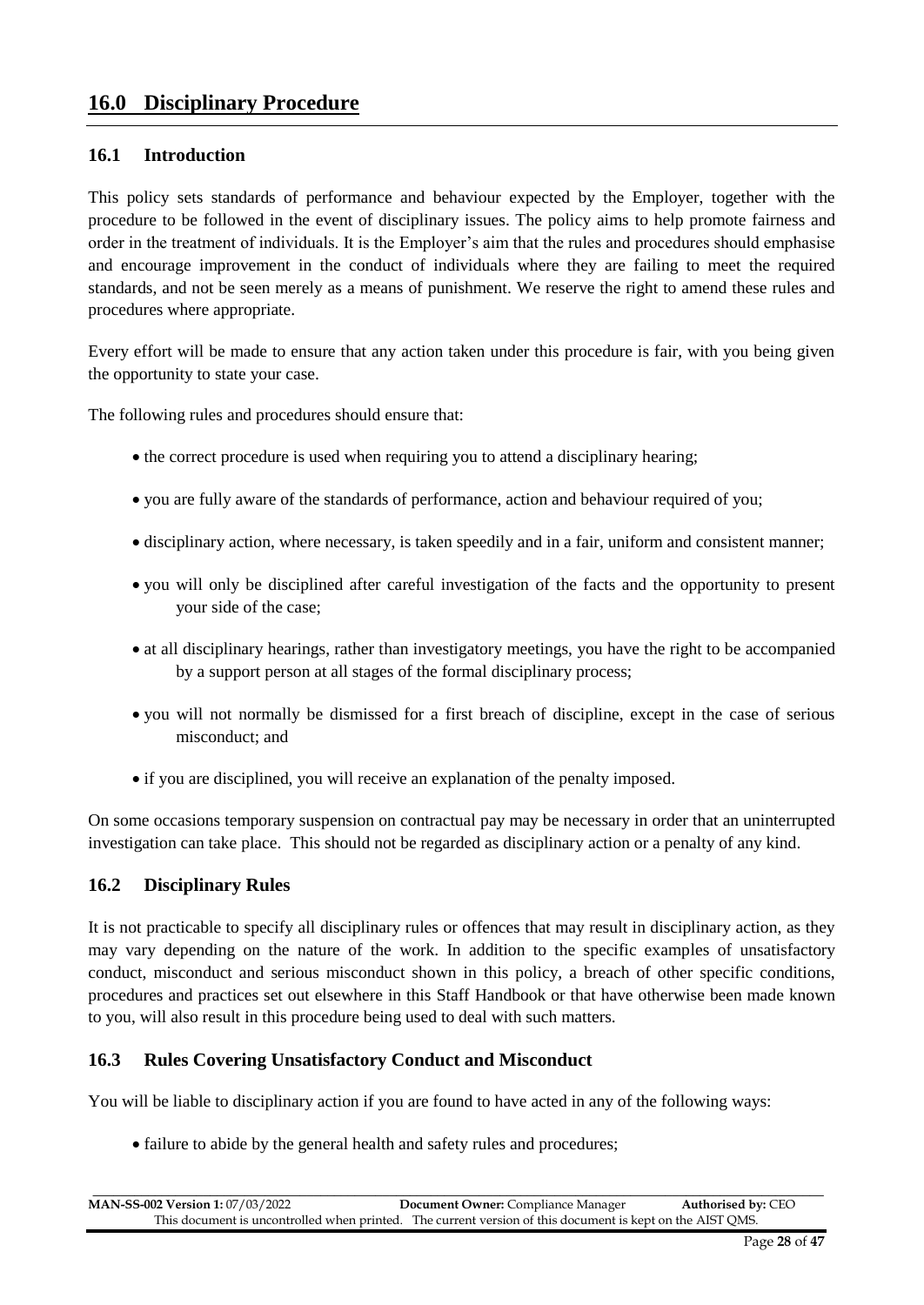- persistent absenteeism and/or lateness;
- unsatisfactory standards or output of work;
- rudeness towards customers/clients, members of the public or other employees, objectionable or insulting behaviour, harassment, bullying or bad language;
- failure to devote the whole of your time, attention and abilities to our business and its affairs during your normal working hours;
- unauthorised use of email and internet;
- failure to carry out all reasonable instructions or follow our rules and procedures;
- unauthorised use or negligent damage or loss of our property;
- failure to report immediately any damage to property or premises caused by you;

This list is not exhaustive.

#### **16.4 Serious Misconduct**

Occurrences of serious misconduct are very rare because the penalty is dismissal without notice, even without any previous warning being issued. It is not possible to provide an exhaustive list of examples of serious misconduct. However, any behaviour or negligence resulting in a fundamental breach of your contractual terms that irrevocably destroys the trust and confidence necessary to continue the employment relationship will constitute serious misconduct. Examples of offences that will normally be considered to be serious misconduct include serious instances of:

- theft or fraud:
- physical violence or bullying;
- deliberate damage to property;
- deliberate acts of unlawful discrimination or harassment;
- possession, or being under the influence, of illegal drugs at work; and
- breach of health and safety rules that endangers the lives of, or may cause serious injury to, employees or any other person.

#### **16.5 Disciplinary Procedure**

Disciplinary action taken against you may be based on the following procedure: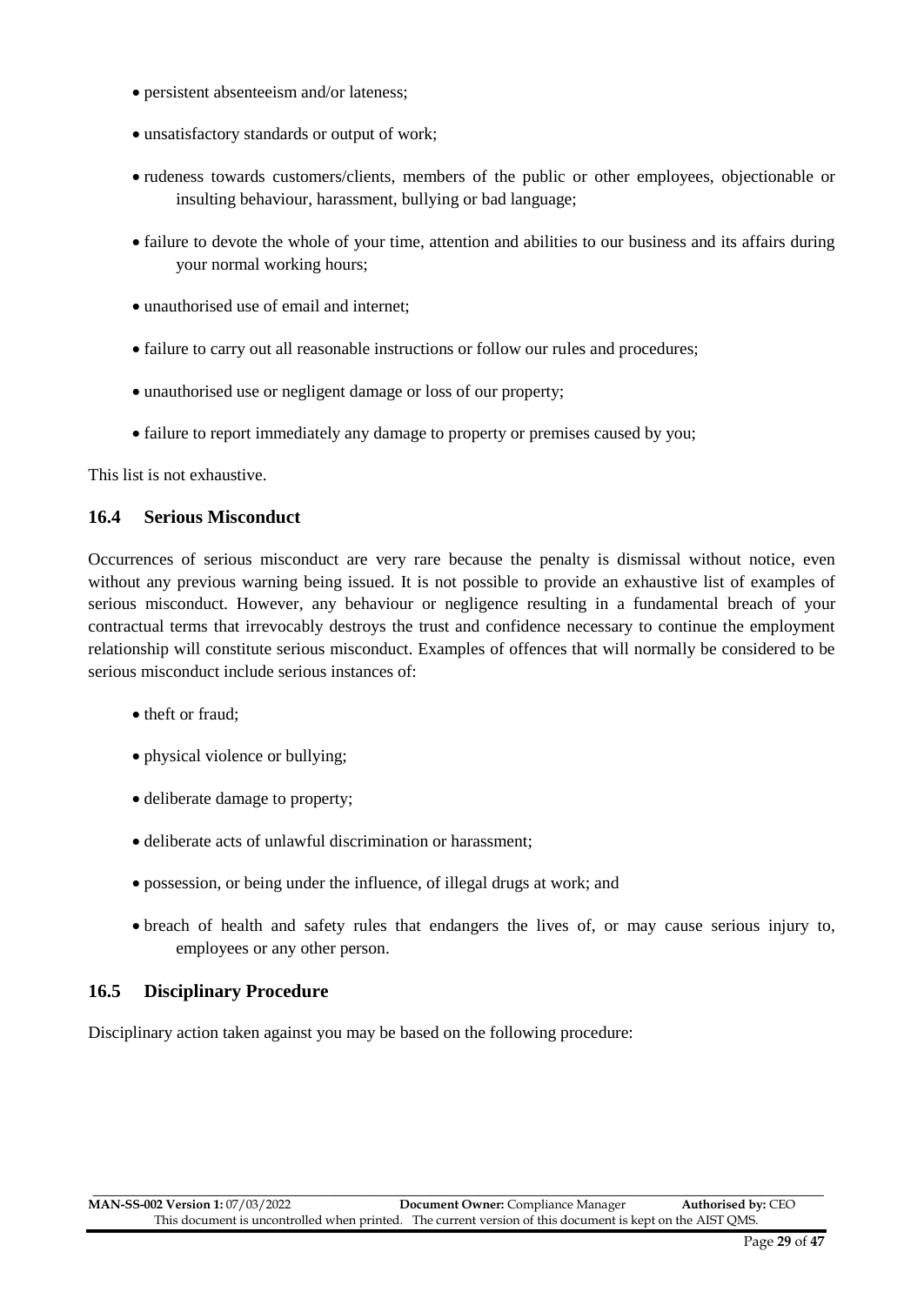| <b>Offence</b>            | $1st$ occasion | $2nd$ occasion  | 3 <sup>rd</sup> occasion | 4 <sup>th</sup> occasion |
|---------------------------|----------------|-----------------|--------------------------|--------------------------|
| Unsatisfactory<br>conduct | Formal verbal  | Written warning | Final written            | Dismissal                |
|                           | warning        |                 | warning                  |                          |
| Misconduct                | Final written  | Dismissal       |                          |                          |
|                           | warning        |                 |                          |                          |
| Serious                   | Dismissal      |                 |                          |                          |
| Misconduct                |                |                 |                          |                          |

We retain discretion in respect of the disciplinary procedures to take account of your length of service and the severity of the misconduct to vary the procedures accordingly. If you have a short amount of service you may not be in receipt of any warnings before dismissal, but you will retain the right to a disciplinary hearing.

If a disciplinary penalty is imposed it will be in line with the procedure outlined above, which may encompass a formal verbal warning, written warning, final written warning, or dismissal, and full details will be given to you.

In all cases, warnings will be issued for misconduct, irrespective of the precise matters concerned and any further breach of the rules in relation to similar or entirely independent matters of misconduct will be treated as further disciplinary matters and allow the continuation of the disciplinary process through to dismissal if the warnings do not change behaviour.

#### **16.6 Duration of Warnings**

#### **i) Formal verbal warning**

A formal verbal warning will normally be disregarded for disciplinary purposes after a six (6) month period.

#### **ii) Written warning**

A written warning will normally be disregarded for disciplinary purposes after a twelve (12) month period.

#### **iii) Final written warning**

A final written warning will normally be disregarded for disciplinary purposes after an eighteen (18) month period.

#### **16.7 General Notes**

If you are in a supervisory or managerial position then demotion to a lower status at the appropriate rate of pay may be considered as an alternative to dismissal, except in cases of serious misconduct.

In exceptional circumstances, suspension from work without pay for up to five days as an alternative to dismissal (except dismissal for serious misconduct) may be considered by the person authorised to dismiss.

Serious misconduct offences will result in dismissal without notice.

| <b>MAN-SS-002 Version 1: 07/03/2022</b> | <b>Document Owner:</b> Compliance Manager                                                                 | <b>Authorised by: CEO</b> |
|-----------------------------------------|-----------------------------------------------------------------------------------------------------------|---------------------------|
|                                         | This document is uncontrolled when printed. The current version of this document is kept on the AIST OMS. |                           |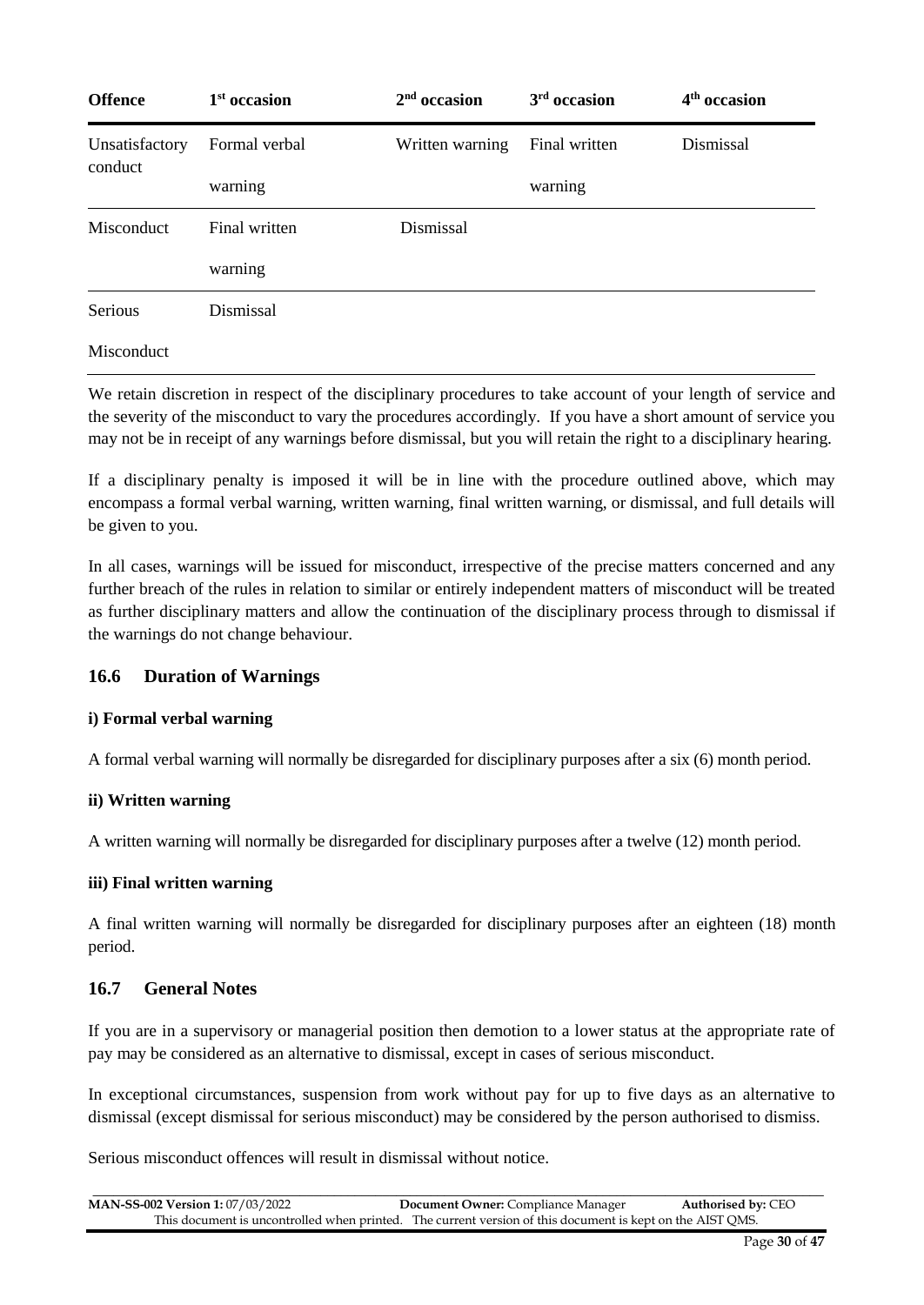## **17.0 Grievance Procedure**

It is important that if you feel dissatisfied with any matter relating to your employment you should have an effective means by which to raise such a grievance and, where appropriate, have it resolved.

Nothing in this procedure is intended to prevent you from informally raising with your manager any matter you may wish to mention. Informal discussion can frequently solve problems without the need for a written record. However, if you wish to raise a formal grievance you should normally do so in writing from the outset.

If you feel aggrieved at any matter relating to your work (except harassment, for which there is a separate procedure following this section), you should first raise the matter with your manager, explaining fully the nature and extent of your grievance. You will then be invited to a meeting at a reasonable time and location at which your grievance will be investigated fully. You must take all reasonable steps to attend this meeting. You will be notified of the decision, in writing, normally within ten (10) working days of the meeting.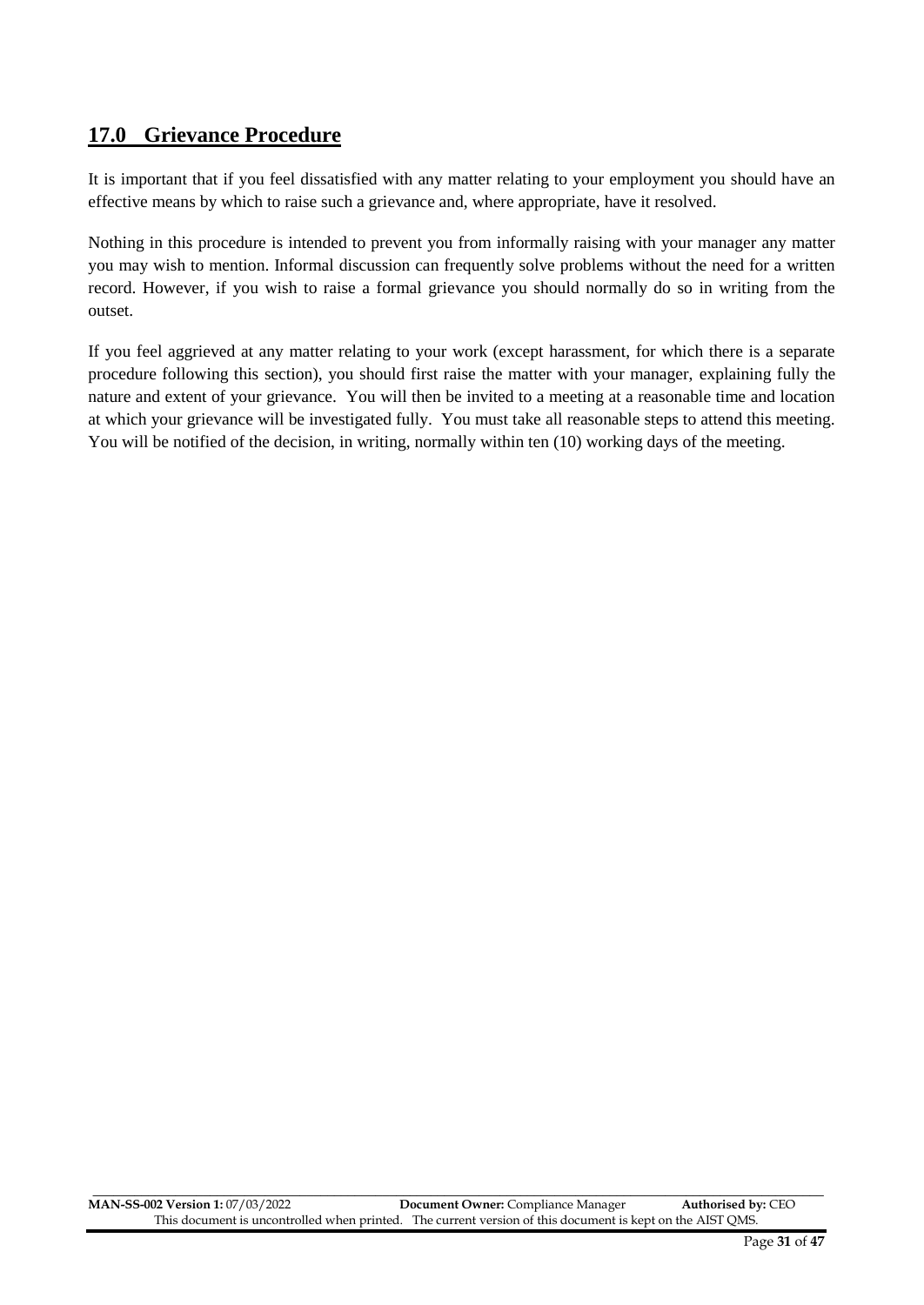## **18.0 Bullying and Harassment**

#### **18.1 Introduction**

The Employer is committed to promoting a fair, safe and healthy working environment in which everyone is treated with dignity and respect and in which no individual or group feels bullied, threatened or intimidated.

Bullying or harassment in any form is unacceptable behaviour and will not be permitted or condoned.

We recognise that bullying and harassment can exist in the workplace, as well as outside, and that this can seriously affect employees' working lives by detracting from a productive working environment and can impact on the health, confidence, morale and performance of those affected by it, including anyone who witnesses or has knowledge of the unwanted or unacceptable behaviour.

#### **18.2 Harassment**

We have published these procedures to inform employees of the type of behaviour that is unacceptable and provide employees who are the victims of personal harassment with a means of redress.

We recognise that we have a duty to implement this policy and all employees are expected to comply with it.

Harassment is any unwanted physical, verbal or non-verbal conduct based on grounds of age, disability, gender reassignment, marriage and civil partnership, pregnancy or maternity, race, religion or belief, sex or sexual orientation which affects the dignity of anyone at work or creates an intimidating, hostile, degrading, humiliating or offensive environment.

A single incident of unwanted or offensive behaviour can amount to harassment.

Harassment can take many forms and individuals may not always realise that their behaviour constitutes harassment. Examples of harassment include:

- insensitive jokes and pranks;
- lewd or abusive comments about appearance;
- deliberate exclusion from conversations;
- displaying abusive or offensive writing or material;
- unwelcome touching; and
- abusive, threatening or insulting words or behaviour.

These examples are not exhaustive and disciplinary action at the appropriate level will be taken against employees committing any form of harassment.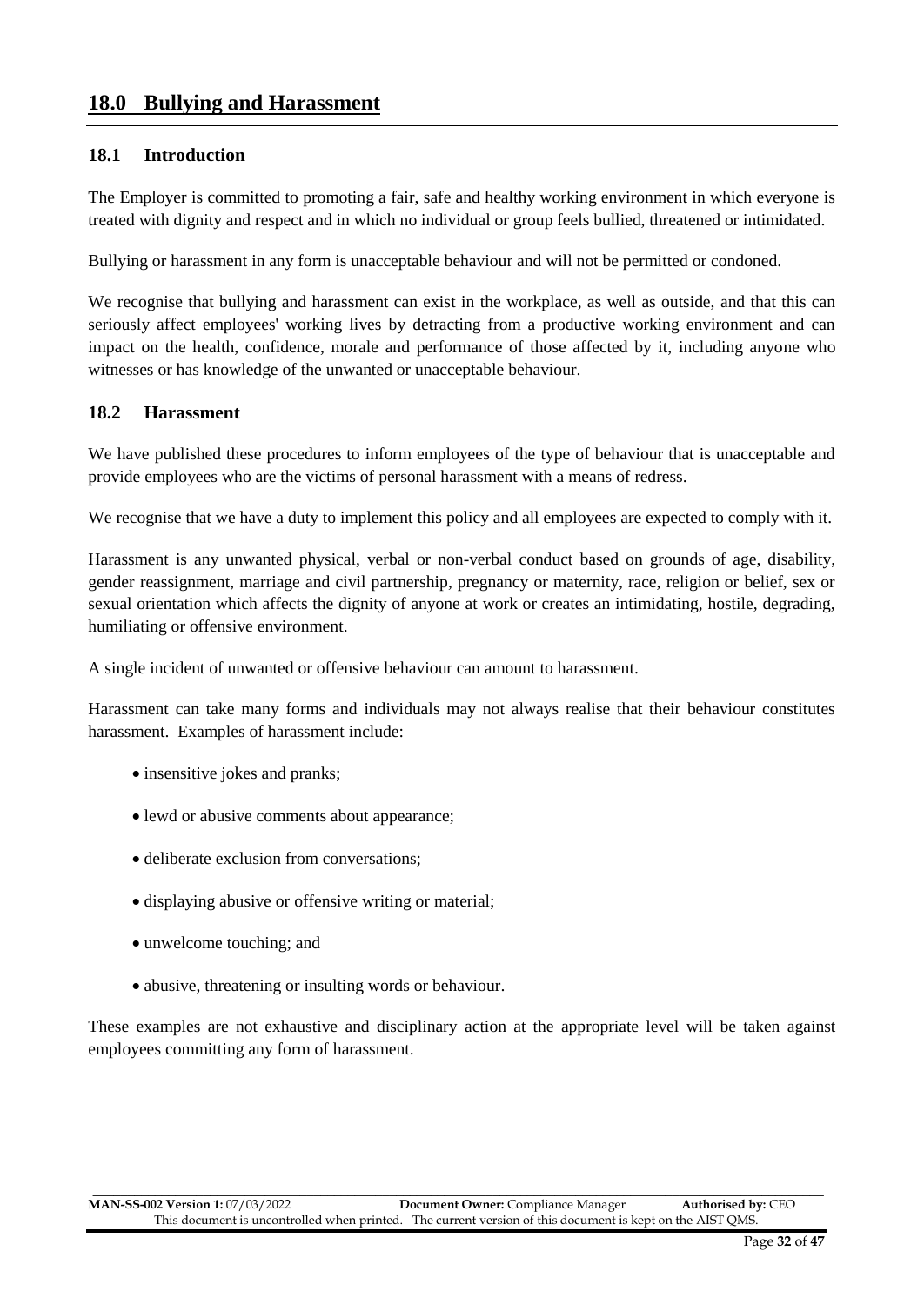#### **18.3 Bullying**

Bullying is repeated, offensive, abusive, intimidating, insulting or unreasonable behaviour directed towards an individual or a group, which makes the recipient(s) feel threatened, humiliated or vulnerable. Note single incidents of bullying will not be tolerated.

Bullying can occur in the workplace and outside of the workplace at events connected to the workplace, such as social functions or business trips.

Bullying can be a form of harassment and can cause an individual to suffer negative physical and mental effects.

Bullying can take the form of physical, verbal and non-verbal conduct. As with harassment, there are many examples of bullying, which can include:

- abusive, insulting or offensive language or comments;
- unjustified criticism or complaints;
- physical or emotional threats;
- deliberate exclusion from workplace activities;
- the spreading of misinformation or malicious rumours; and
- the denial of access to information, supervision or resources such that it has a detrimental impact on the individual or group.

These examples are not exhaustive and disciplinary action at the appropriate level will be taken against employees committing any form of bullying.

#### **18.4 Bullying and Harassment Complaint Procedures**

#### **i) Informal Complaint**

We recognise that complaints of bullying, harassment, and particularly of sexual harassment, can sometimes be of a sensitive or intimate nature and that it may not be appropriate for you to raise the issue through our normal grievance procedure. In these circumstances you are encouraged to raise such issues with a senior colleague of your choice (whether or not that person has a direct supervisory responsibility for you) as a confidential helper.

If you are the victim of minor bullying or harassment you should make it clear to the bully or harasser on an informal basis that their behaviour is unwelcome and ask the individual to stop. If you feel unable to do this verbally then you should hand a written request to the individual, and your confidential helper can assist you in this.

#### **ii) Formal complaint**

Where the informal approach fails or if the bullying or harassment is more serious, you should bring the matter to the attention of management as a formal written complaint and again your confidential helper can assist you in this. If possible, you should keep notes of the bullying or harassment so that the written complaint can include:

| <b>MAN-SS-002 Version 1: 07/03/2022</b> | <b>Document Owner:</b> Compliance Manager                                                                 | <b>Authorised by: CEO</b> |
|-----------------------------------------|-----------------------------------------------------------------------------------------------------------|---------------------------|
|                                         | This document is uncontrolled when printed. The current version of this document is kept on the AIST OMS. |                           |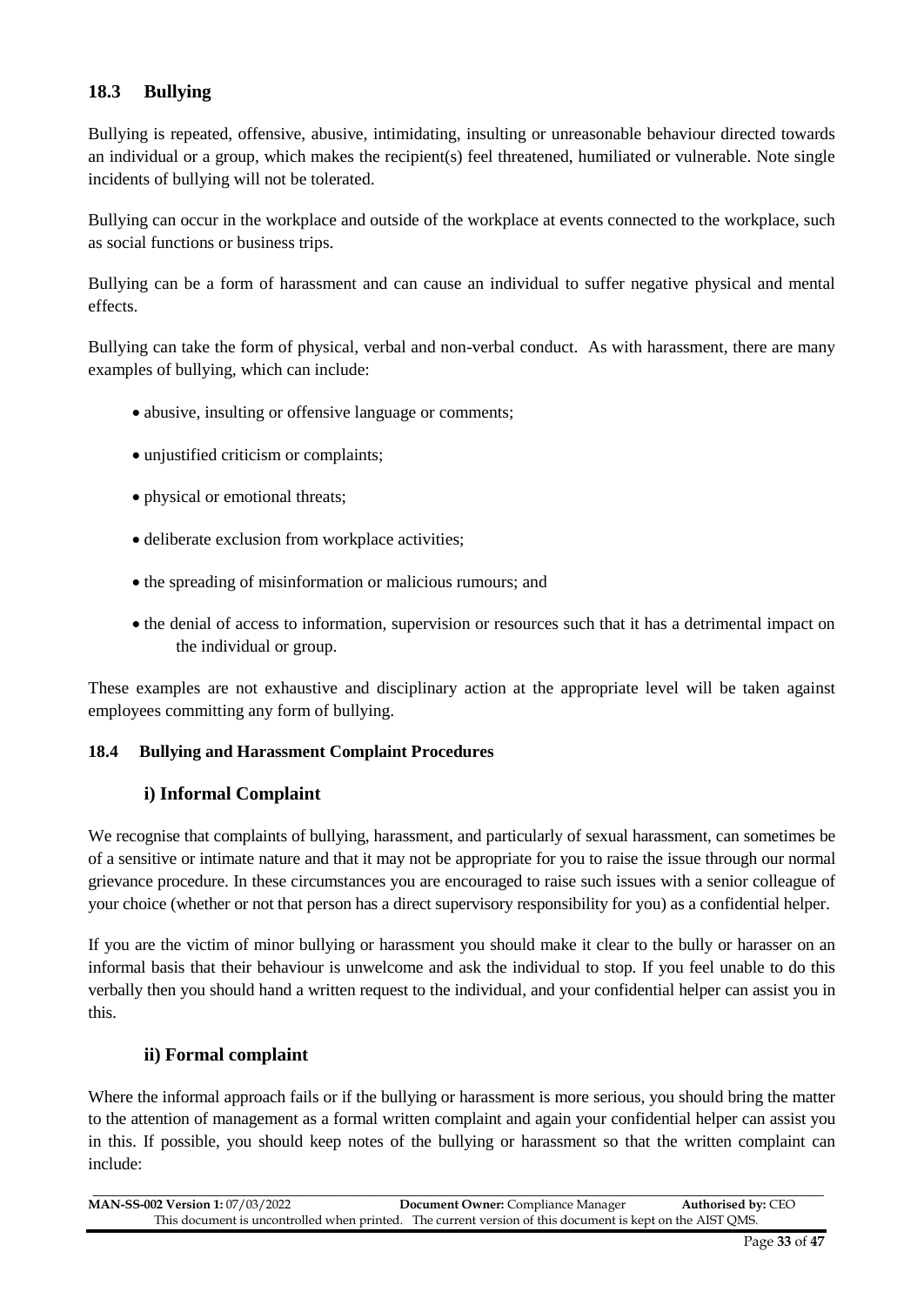- the name of the alleged bully or harasser;
- the nature of the alleged incident of bullying or harassment;
- the dates and times when the alleged incident of bullying or harassment occurred;
- the names of any witnesses; and
- any action already taken by you to stop the alleged bullying or harassment.

On receipt of a formal complaint we will take action to separate you from the alleged bully or harasser to enable an uninterrupted investigation to take place. This may involve a temporary transfer of the alleged bully or harasser to another work area or suspension with contractual pay until the matter has been resolved.

The person dealing with the complaint will invite you to attend a meeting, at a reasonable time and location, to discuss the matter and carry out a thorough investigation. You have the right to be accompanied at such a meeting by your confidential helper or another work colleague of your choice and you must take all reasonable steps to attend. Those involved in the investigation will be expected to act in confidence and any breach of confidence will be a disciplinary matter.

On conclusion of the investigation which will normally be within ten working days of the meeting with you, a report of the findings and of the investigator's decision will be sent, in writing, to you and to the alleged bully or harasser.

#### **18.5 General Notes**

If the report concludes that the allegation is well founded, the bully or harasser will be liable to disciplinary action in accordance with our disciplinary and disciplinary dismissal procedure.

If you bring a complaint of bullying or harassment you will not be victimised for having brought the complaint. However, if the report concludes that the complaint is both untrue and has been brought with malicious intent; disciplinary action will be taken against you.

## **19.0 Equal Opportunities Policy**

#### **19.1 Statement of Policy**

We recognise that discrimination is unacceptable and, although equality of opportunity has been a longstanding feature of our employment practices and procedure, we have made the decision to adopt a formal equal opportunities policy. Breaches of the policy will lead to disciplinary proceedings and, if appropriate, disciplinary action.

The aim of the policy is to ensure that no job applicant or employee is discriminated against either directly or indirectly on the grounds of age, disability, gender reassignment, marriage and civil partnership, pregnancy or maternity, race, religion or belief, sex or sexual orientation.

The policy will be communicated to all private contractors reminding them of their responsibilities in respect of equality of opportunity.

| <b>MAN-SS-002 Version 1: 07/03/2022</b> | <b>Document Owner:</b> Compliance Manager                                                                 | <b>Authorised by: CEO</b> |
|-----------------------------------------|-----------------------------------------------------------------------------------------------------------|---------------------------|
|                                         | This document is uncontrolled when printed. The current version of this document is kept on the AIST OMS. |                           |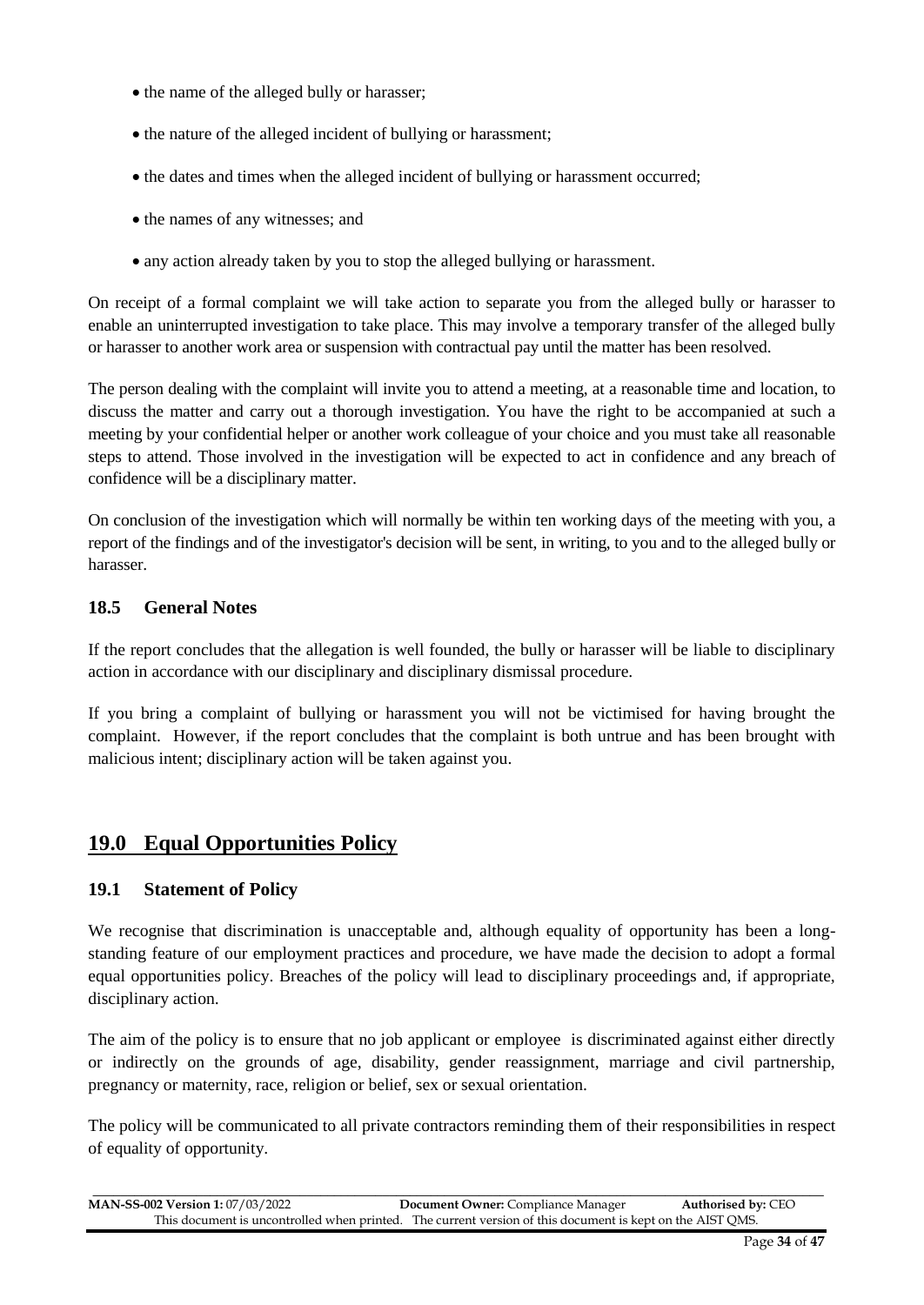We will maintain a neutral working environment in which no employee or worker feels under threat or intimidated.

#### **19.2 Recruitment and Selection**

The recruitment and selection process is crucially important to any equal opportunities policy. We will endeavour through appropriate training to ensure that employees making selection and recruitment decisions will not discriminate, whether consciously or unconsciously, in making these decisions.

Promotion and advancement will be made on merit and all decisions relating to this will be made within the overall framework and principles of this policy.

We will adopt a consistent, non-discriminatory approach to the advertising of vacancies.

We will not confine our recruitment to areas or media sources which provide only, or mainly, applicants of a particular group.

All applicants who apply for jobs with us will receive fair treatment and will be considered solely on their ability to do the job.

All employees involved in the recruitment process will periodically review their selection criteria to ensure that they are related to the job requirements and do not unlawfully discriminate.

Short listing and interviewing will be carried out by more than one person where possible.

Interview questions will be related to the requirements of the job and will not be of a discriminatory nature.

Selection decisions will not be influenced by any perceived prejudices of other staff.

#### **19.3 Training and Promotion**

Senior staff will receive training in the application of this policy to ensure that they are aware of its contents and provisions.

All promotion will be in line with this policy.

## **20.0 Termination of Employment**

#### **20.1 Resignations**

All resignations must be provided in writing, stating the reason for resigning your post.

#### **20.2 Terminating Your Employment without Notice**

If you terminate your employment without giving or working the required period of notice, as indicated in your contract of employment, you will have an amount equal to any additional cost of covering your duties during the notice period not worked deducted from any termination pay due to you.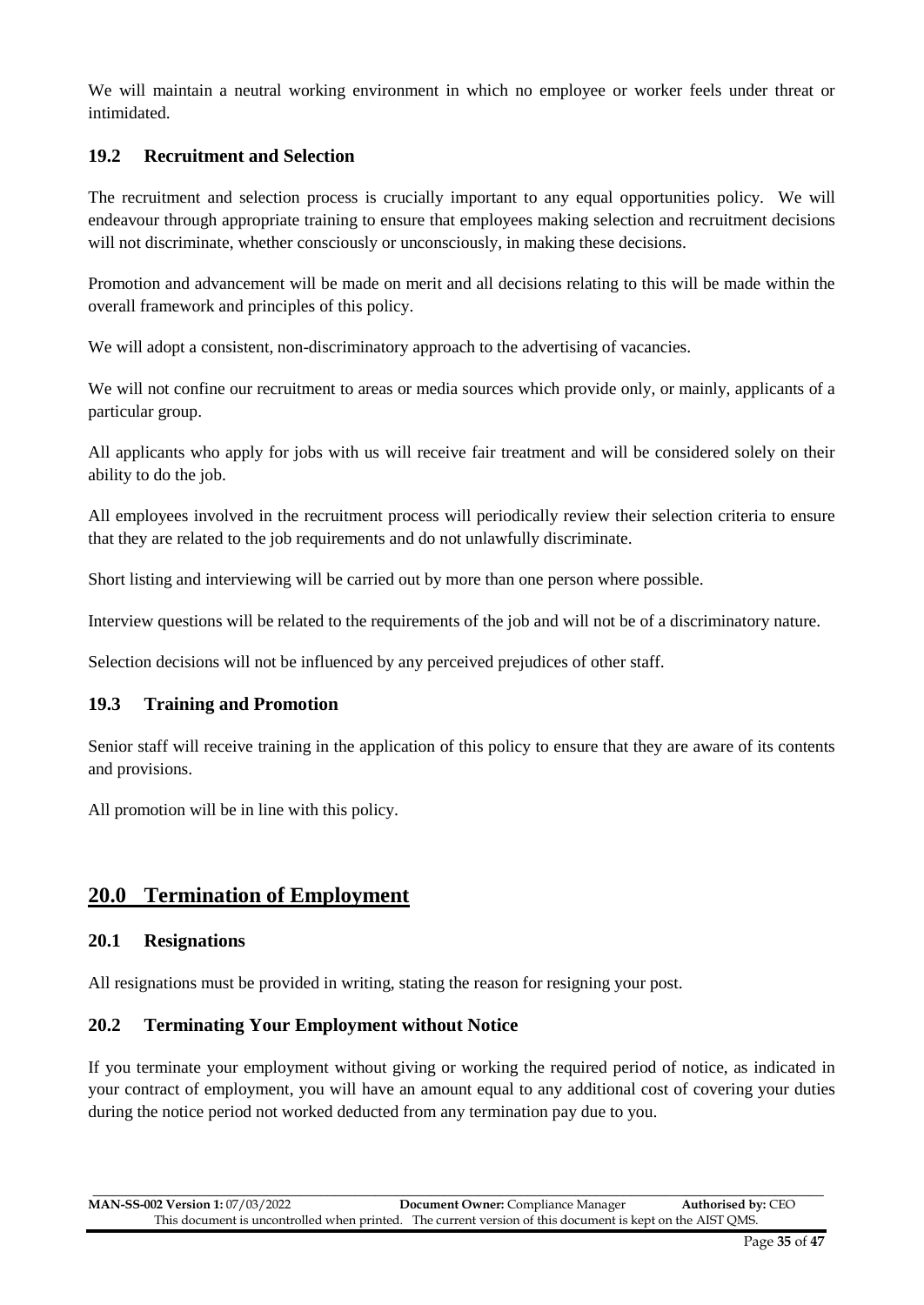#### **20.3 Return of Employer Property**

On the termination of your employment, you must return all Employer property which is in your possession or for which you have responsibility. Failure to return such items within seven (7) days will result in the cost of the items being deducted from any monies outstanding to you.

All Employer property should be returned to management.

#### **20.4 Garden Leave**

If either you or the Employer serves notice on the other to terminate your employment, the Employer may require you to take "garden leave" for all or part of the remaining period of your employment.

During any period of garden leave you will continue to receive your full salary and any other contractual benefits.

## **21.0 Educational Philosophy**

Every student is valued regardless of his/her ability and with respect for cultural diversity. Teaching and learning take place in a supportive, nurturing, student-centred environment where every effort is made to cultivate the individual's full potential. By meeting educational needs, individual student's barriers to learning can be overcome; empowering students to meet and exceed their own personal educational expectations. We believe that by providing a range of learning strategies in response to individual learning styles, learning will be a satisfying, fulfilling experience for all.

## **22.0 Australian Institute of Science & Technology: Who We Are**

#### **22.1 Our Vision**

The AIST vision is to provide an inspirational education where each student develops his/her personal best.

#### **22.2 Our Mission**

AIST's mission is to provide an industry-based curriculum and prepare students for vocational and University education, and the workplace, by providing quality education to its students and fostering an enjoyment of and respect for learning.

#### **22.3 Our Aims**

AIST's aims are as follows:

 in educating for life, the College will develop an environment to foster the student's development without personal, political or spiritual interference;

\_\_\_\_\_\_\_\_\_\_\_\_\_\_\_\_\_\_\_\_\_\_\_\_\_\_\_\_\_\_\_\_\_\_\_\_\_\_\_\_\_\_\_\_\_\_\_\_\_\_\_\_\_\_\_\_\_\_\_\_\_\_\_\_\_\_\_\_\_\_\_\_\_\_\_\_\_\_\_\_\_\_\_\_\_\_\_\_\_\_\_\_\_\_\_\_\_\_\_\_\_\_\_\_\_\_ **MAN-SS-002 Version 1:** 07/03/2022 **Document Owner:** Compliance Manager **Authorised by:** CEO This document is uncontrolled when printed. The current version of this document is kept on the AIST QMS.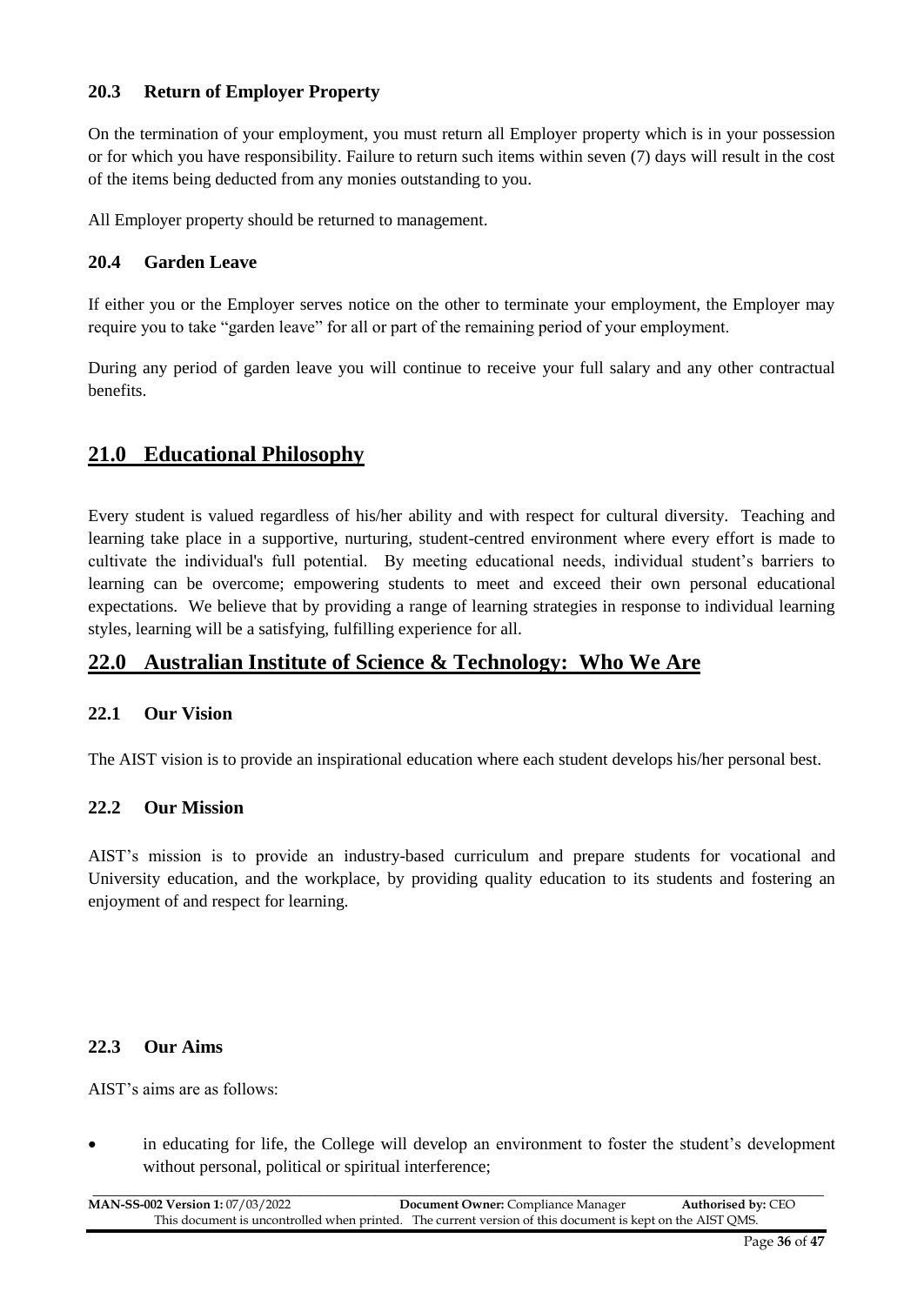- in all student endeavours, the pursuit of excellence will be encouraged so that each student will strive to attain the highest standards of which they are capable, personally;
- an open spirit of enquiry and respect for the truth will be important aspects of each student's pursuit of wisdom and knowledge;
- high priority will be given to the competent attainment by students of thinking, language, literacy, and numeracy skills;
- students will be encouraged to participate as much as possible in the whole programme of the College with the aim of enriching their lives through the development of character, initiative, and personality;
- AIST will provide personalised tuition by experienced, qualified, and dedicated staff who aspire to teach and assess according to the Effective Teacher Model and the National Professional Standards for Teachers;
- to keep abreast of improvements and advances in technology and offer programmes relevant to current employment and market standards;
- the incorporation of ICT (information and communications technology), proactive planning, resource management, problem solving skills, group dynamics leadership and cooperative learning abilities, that are developed through a dynamic and innovative curriculum and its delivery;
- the College aims to provide without academic barriers, an appropriate industry-based curriculum for all students; and
- promote in students a love of learning and a desire to continue learning and to help them make, effectively, the transition from tertiary study to the workplace.

#### **22.46 Our Values**

As a community of learners and in keeping with our proud heritage, AIST practises the following values, articulated in the National Framework for Values Education in Australian educational institutions that underpin the activities, actions, and behaviours within its community, to be the foundation of our endeavours:

#### **Care and Compassion**

Care for self and others

#### **Doing Your Best**

Seek to accomplish something worthy and admirable, try hard, and pursue excellence

| <b>MAN-SS-002 Version 1: 07/03/2022</b> | <b>Document Owner:</b> Compliance Manager                                                                 | <b>Authorised by: CEO</b> |
|-----------------------------------------|-----------------------------------------------------------------------------------------------------------|---------------------------|
|                                         | This document is uncontrolled when printed. The current version of this document is kept on the AIST OMS. |                           |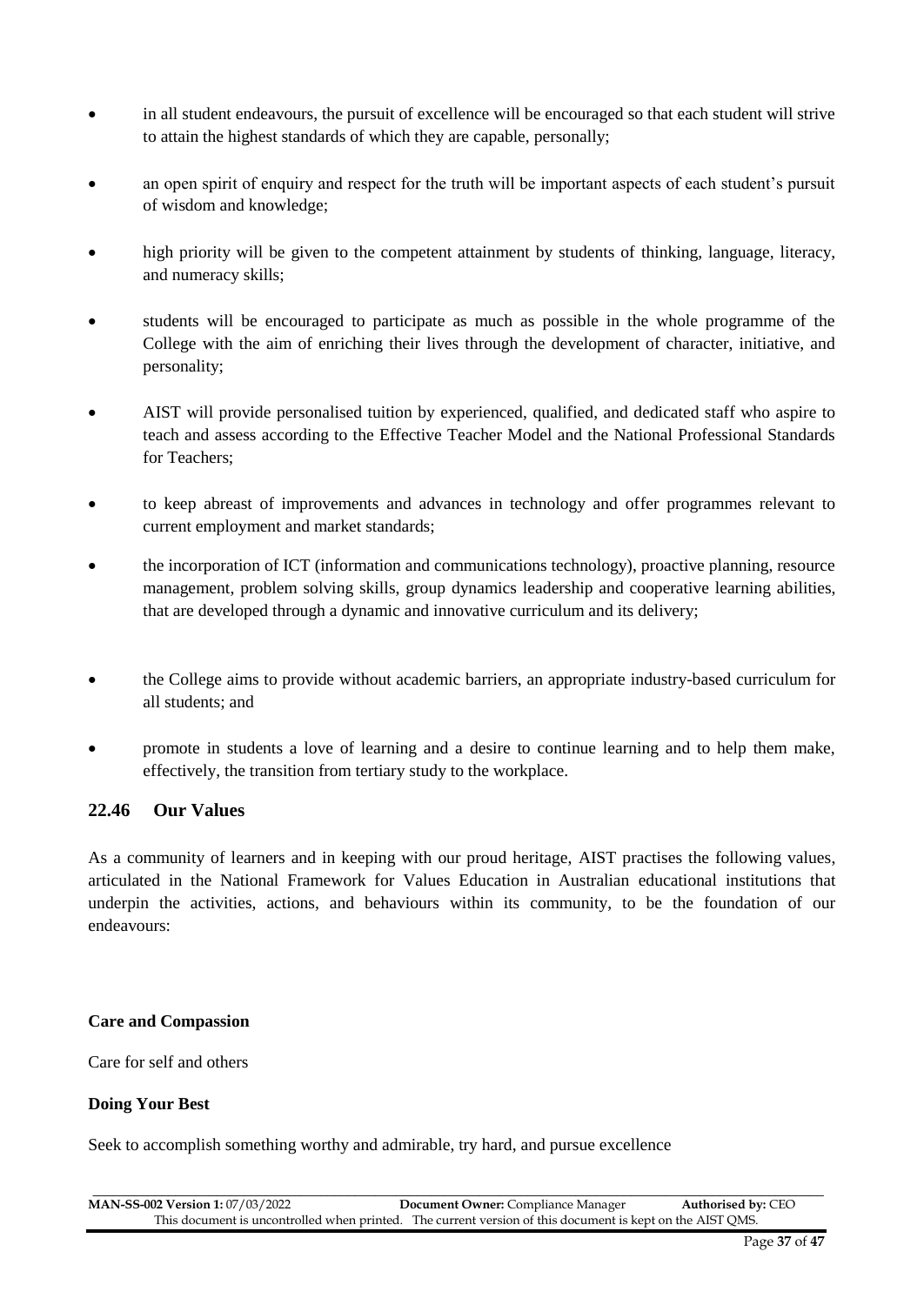#### **Fair Go**

Pursue and protect the common good where all people are treated fairly for a just society

#### **Freedom**

Enjoy all the rights and privileges of Australian citizenship free from unnecessary interference or control, and stand up for the rights of others

#### **Honesty and Trustworthiness**

Be honest, sincere and seek the truth

#### **Integrity**

Act in accordance with principles of moral and ethical conduct; ensure consistency between words and deeds

#### **Respect**

Treat others with consideration and regard, respect another person's point of view

#### **Responsibility**

Be accountable for one's own actions, resolve differences in constructive, non-violent and peaceful ways, contribute to society and to civic life, take care of the environment

#### **Understanding, Tolerance and Inclusion**

Be aware of others and their cultures, accept diversity within a democratic society, being included and including others

#### **22.5 Our Purpose**

AIST is uniquely positioned to become a 'College of the future', providing outstanding teaching and learning, and able to adapt strategically and efficiently to a changing World.

Our constant purpose is to foster and maintain a tradition of developing students to be prepared for today's World and that of the future; who are in possession of knowledge and attributes and a love of learning for life; and willing to serve their contemporaries and the wider community.

AIST is a College for all adult students which is coordinated, coherent and connected, and operates from a shared vision, mission and established core values.

#### **22.6 Our Strategic Initiatives and Focus**

- 1 AIST will attract, develop and retain the best teaching and support staff, to comply with its vision and values.
- 2 AIST will develop an outstanding curriculum to enhance learning opportunities for our students.

\_\_\_\_\_\_\_\_\_\_\_\_\_\_\_\_\_\_\_\_\_\_\_\_\_\_\_\_\_\_\_\_\_\_\_\_\_\_\_\_\_\_\_\_\_\_\_\_\_\_\_\_\_\_\_\_\_\_\_\_\_\_\_\_\_\_\_\_\_\_\_\_\_\_\_\_\_\_\_\_\_\_\_\_\_\_\_\_\_\_\_\_\_\_\_\_\_\_\_\_\_\_\_\_\_\_ **MAN-SS-002 Version 1:** 07/03/2022 **Document Owner:** Compliance Manager **Authorised by:** CEO This document is uncontrolled when printed. The current version of this document is kept on the AIST QMS.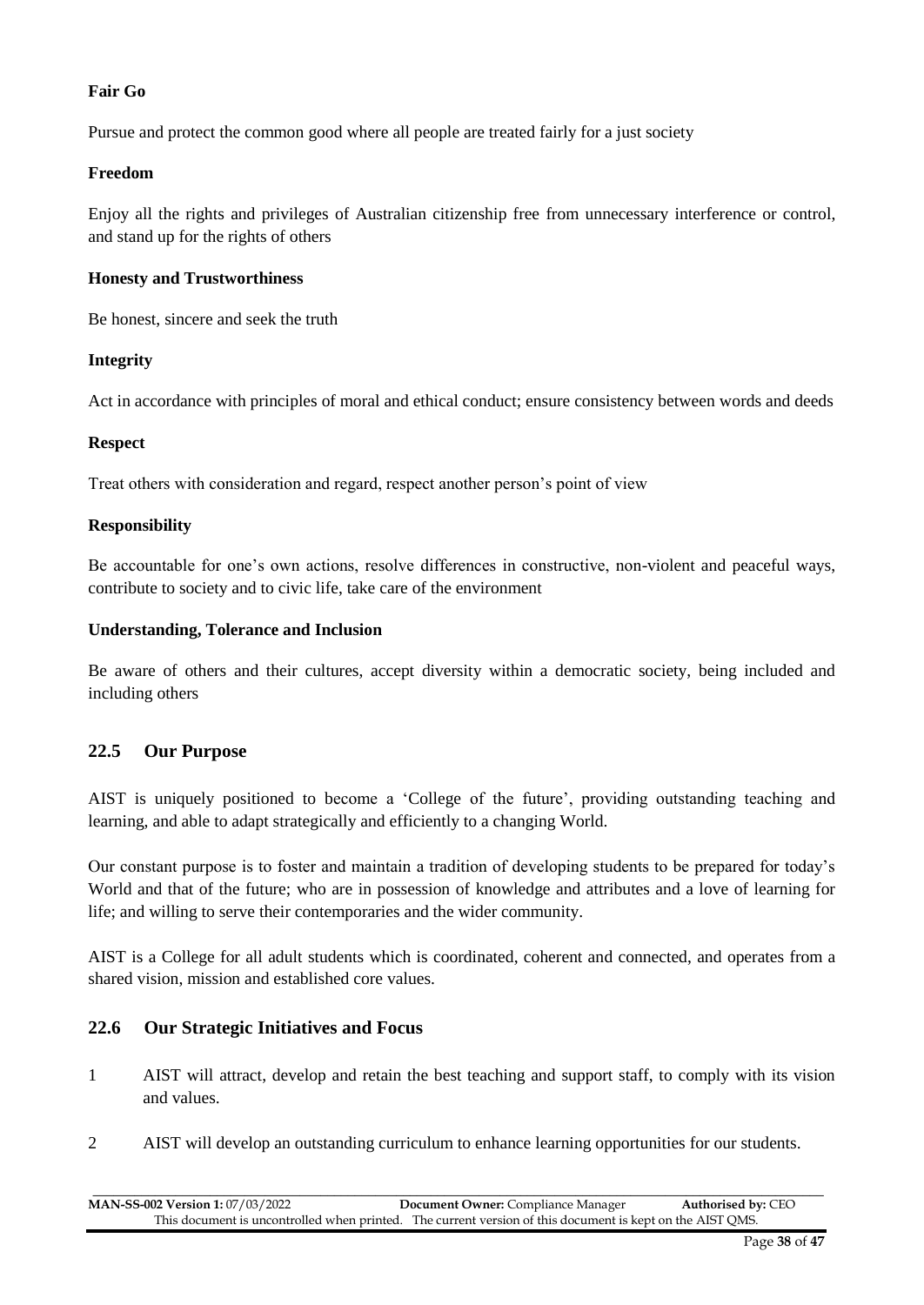- 3 AIST will enhance our relationships with the wider community and other important stakeholders.
- 4 AIST will have the services, infrastructure and financial capacity to deliver our strategic goals.
- 5 AIST will maintain our inclusive traditions and enhance our position in the local, national, and international community.
- 6 Information and communications technologies will be the enabler of our strategy.

#### **22.7 Why Choose AIST?**

- Industry focus meeting the needs of immediate employment demands;
- Medium size classes Boutique College -- Prestigious;
- Dedicated teachers who are devoted, qualified, experienced and skilled in working with local and international students;
- A challenging, rigorous, vocational approach where all students are encouraged and supported to achieve their full potential;
- Caters to individual learning needs; nurturing and caring; internationally focussed;
- Comfortable well-equipped classrooms;
- Private study/resource support facilities;
- Access to 5-star facilities right in the heart of the City;
- Access to computer and web-based learning materials in all classrooms;
- Individual academic counselling as required;
- Approachable CEO and teaching staff;
- An environment of integrity, diversity and tolerance;
- A culture that respects openness, inclusiveness and collegiality;
- Committed to equity, ethics, innovation and excellence.

## **23.0 AIST Advantages Over Competitor Colleges**

Our students achieve very good results, because:

- 1 Smaller class sizes Boutique College.
- 2 Friendlier students and teachers create an environment that is conducive to learning.
- 3 Comfortable, well-equipped classrooms that are maintained.

\_\_\_\_\_\_\_\_\_\_\_\_\_\_\_\_\_\_\_\_\_\_\_\_\_\_\_\_\_\_\_\_\_\_\_\_\_\_\_\_\_\_\_\_\_\_\_\_\_\_\_\_\_\_\_\_\_\_\_\_\_\_\_\_\_\_\_\_\_\_\_\_\_\_\_\_\_\_\_\_\_\_\_\_\_\_\_\_\_\_\_\_\_\_\_\_\_\_\_\_\_\_\_\_\_\_ **MAN-SS-002 Version 1:** 07/03/2022 **Document Owner:** Compliance Manager **Authorised by:** CEO This document is uncontrolled when printed. The current version of this document is kept on the AIST QMS.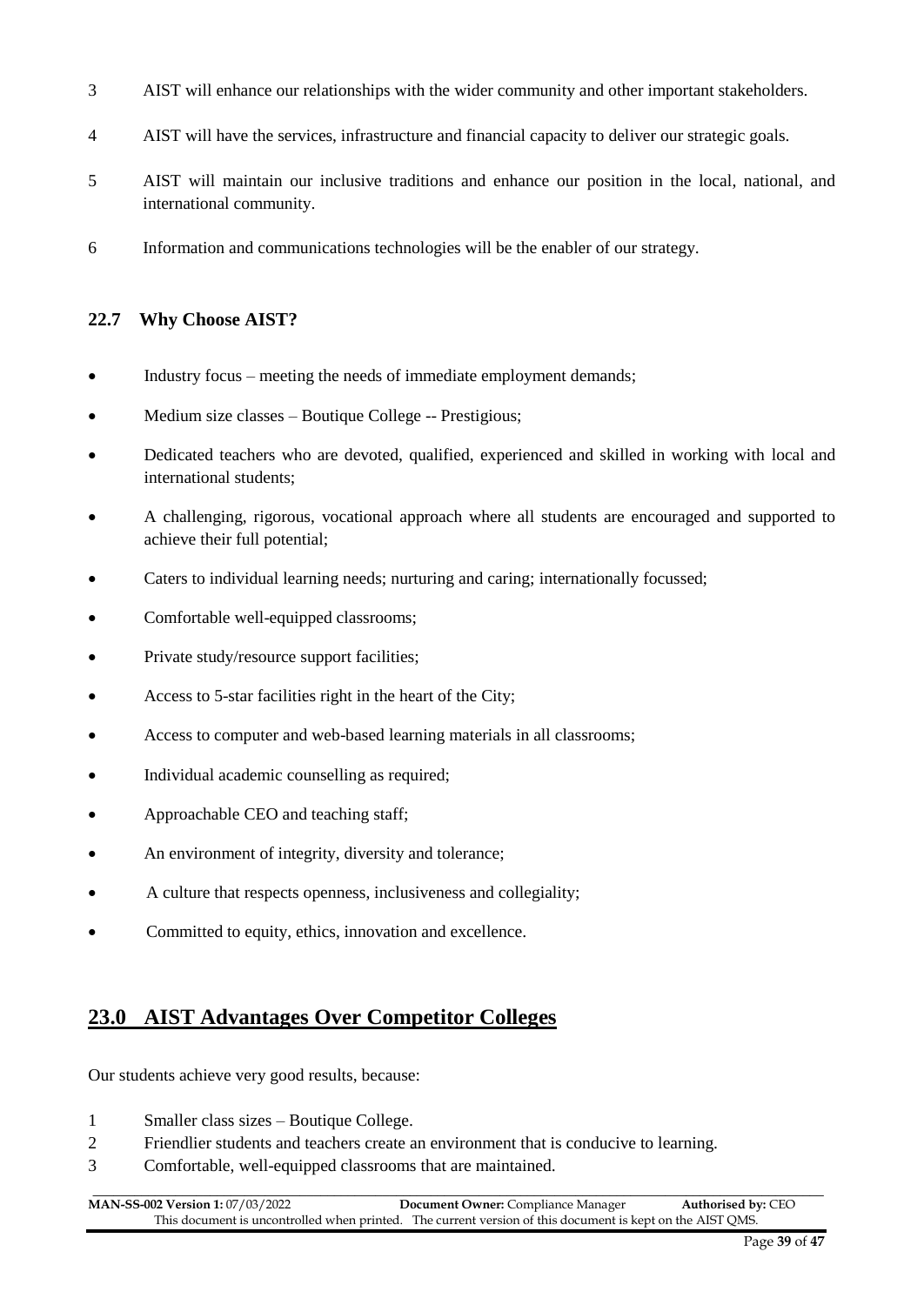- 4 Cafes—AIST has multiple, quality Cafes, right on its door-step.
- 5 Facilities—we have World-Class facilities in our back yard, including the State Library of New South Wales and the City of Sydney Library.
- 6 Less bureaucratic; less government control.
- 7 On-site management directed.

## **24.0 Features of AIST**

#### **24.1 Location/ Facilities**

Conveniently located in the heart of Sydney, AIST is well served by an excellent transport system and is surrounded by shopping centres, cafes, cinemas, libraries, sporting and many other entertainment and educational facilities. Details of the features and facilities of AIST can be found on AIST's website.

#### **24.2 Student Services include:**

- ongoing programmes of English language assistance;
- career and academic counselling;
- self-access facilities and help;
- guided learning facilities and help.

#### **24.3 Code of Practice**

Please ensure that you keep abreast with the Colleges` policies and procedures, forms, letters, manuals, etc as in when they get updated, eg our Code of Conduct.

## **25.0 Policies & Procedures**

#### **25.1 Procedures for Complying with Legislation and Regulations**

This procedure is in place to ensure all school staff operate in accordance with legislative and regulatory requirements.

Regulations and legislation are constantly under review to meet changing needs and demands. School staff are encouraged to research and report on changes and/or potential changes which may affect AIST's teaching products and services. AIST continually monitors Federal and State legislative and regulatory requirements that may affect its policy and procedural changes. However, AIST requires all staff to maintain a high level of professional development by updating and disseminating information which is public knowledge and readily available via internet web sites.

Three web sites that provide more information about compliance are: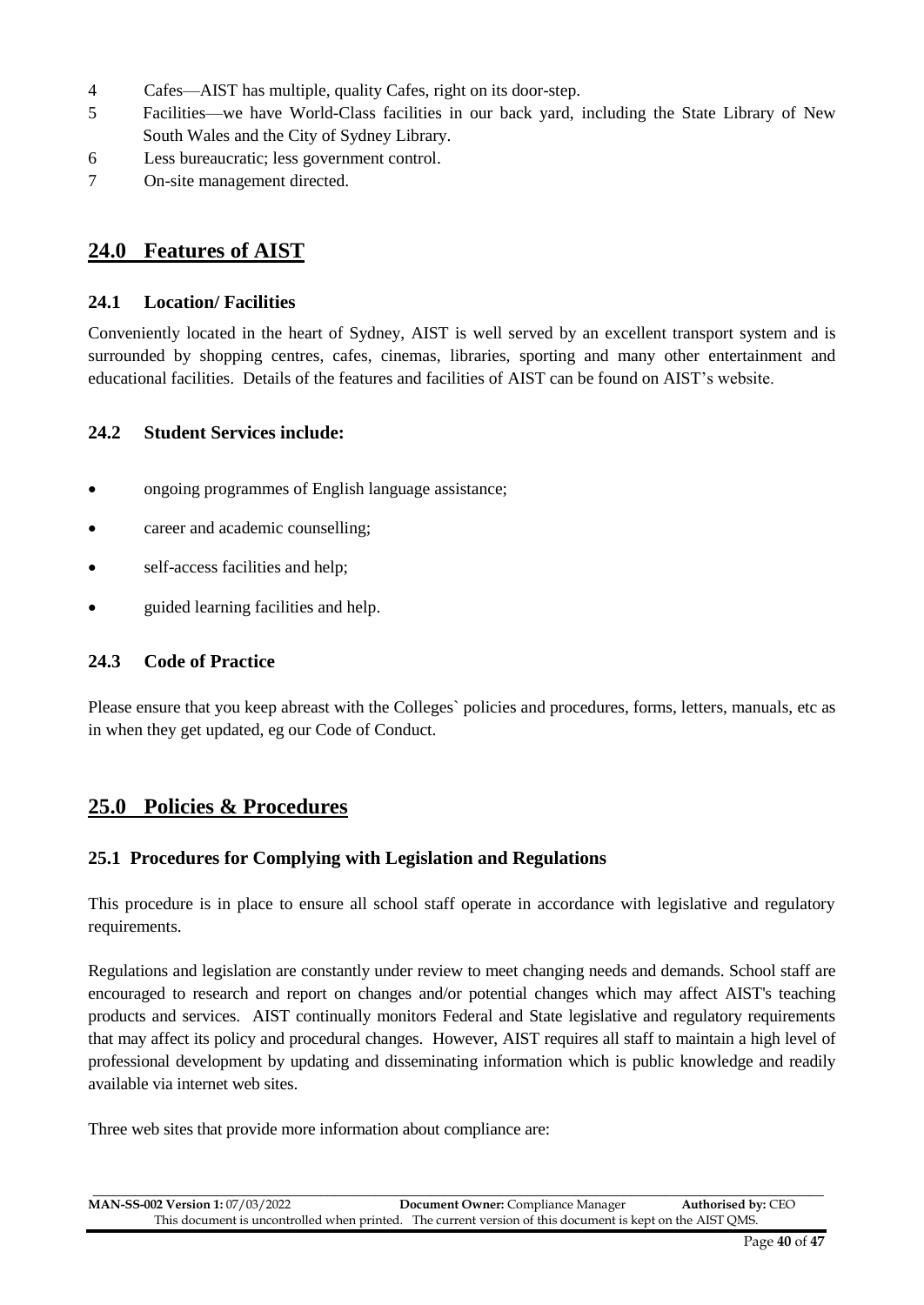#### [www.training.gov.au](http://www.training.gov.au/)

Is the official national register of information on training packages, qualifications, courses, units of competency and RTOs.

#### http://www.asqa.gov.au/

The ASQA web site provides information on registration details, accreditation and quality control matters and continually updates information via its 'latest news' and email alerts.

#### [ELICOS Standards 2018](https://internationaleducation.gov.au/Regulatory-Information/Education-Services-for-Overseas-Students-ESOS-Legislative-Framework/ELICOSnationalstandards/Pages/Default.aspx)

#### **Disseminating & Sharing Information**

AIST monitors and maintains a continual review of legislative and regulatory requirements. When changes significantly affect the policies or duties of staff, this information is disseminated to staff via the following methods:

- Staff meetings
- Electronic newsletters

Staff are encouraged to share relevant information at staff meetings via electronic newsletters and staff notice board information.

#### **25.2 Internal Communication**

To ensure all trainers/assessors and administration staff are fully aware of any changes to AIST policies and procedures, internal communication is implemented via four optional systems:

- Verbal communication via arranged meetings.
- Electronic communication including email and telephone.
- Informal communication via open office space office communication.
- Written communication memos and on the staff noticeboard.

#### **25.3 Continuous Improvement Policy**

This policy aims to provide a framework for AIST to identify and act on operations for continuous improvement. The ultimate responsibility for the maintenance of this policy lies with the Compliance Manager and therefore, is ultimately responsible for:

- Risk management, and
- Quality program implementation

AIST has a Quality Management System and processes via which continuous improvements are implemented. This policy requires all staff and/or students to promptly advise the Compliance Manager via the relevant line manager for addressing improvements identified to be implemented via the Quality Management System (QMS) The QMS is an on-going systematic end-to-end Quality Management System by which identified improvements to the AIST operations, systems and services offered to clients, students and staff are implemented via a management system.

Quality in this policy has multiple meanings:

| <b>MAN-SS-002 Version 1: 07/03/2022</b> | <b>Document Owner:</b> Compliance Manager                                                                 | <b>Authorised by: CEO</b> |
|-----------------------------------------|-----------------------------------------------------------------------------------------------------------|---------------------------|
|                                         | This document is uncontrolled when printed. The current version of this document is kept on the AIST OMS. |                           |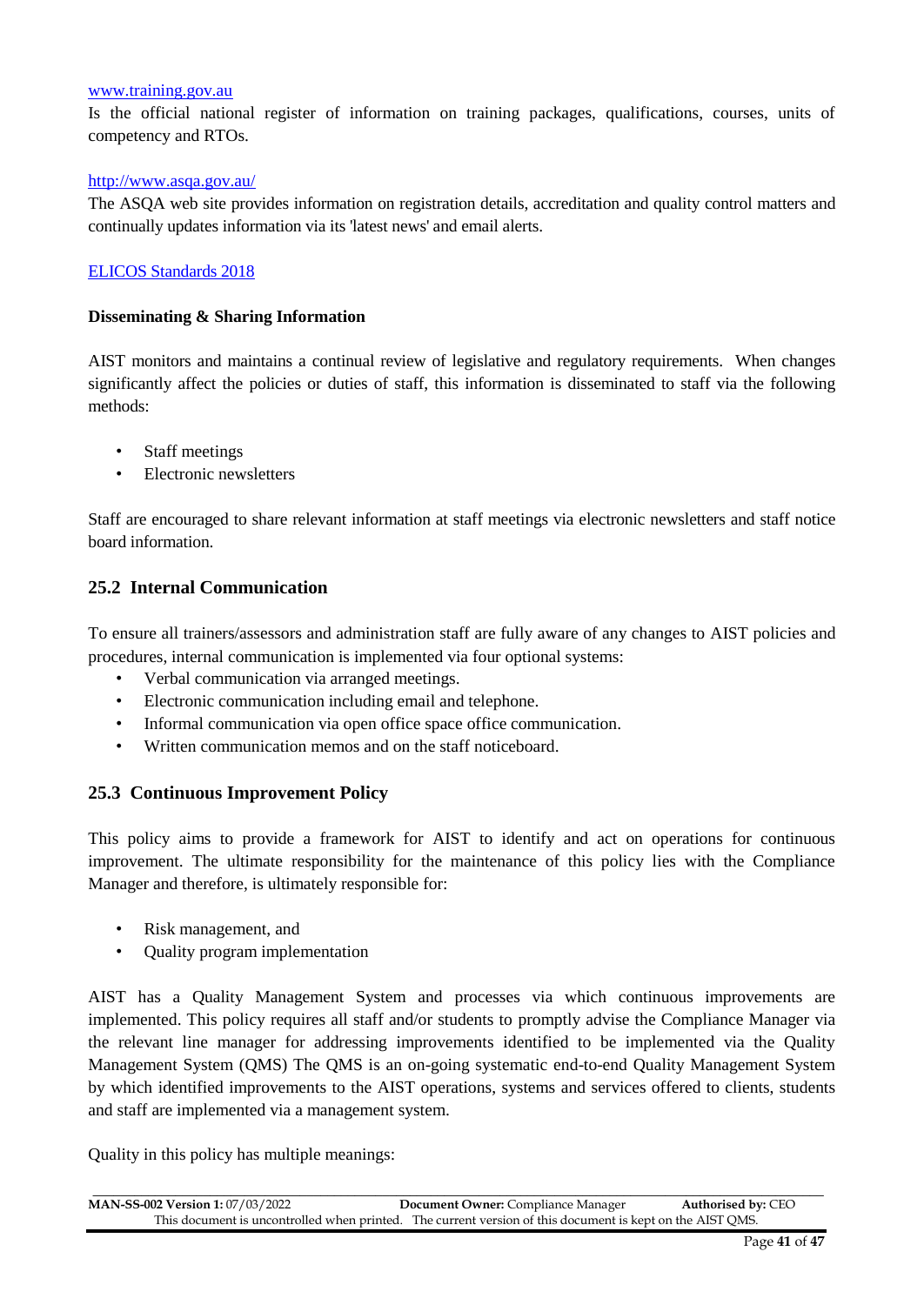- fitness for purpose
- striving for perfection
- value for money, and
- continuous improvement
- Quality Management System
- Quality Compliance System

The system is designed to:

- Allow clients, students and staff to identify and correctly channel identified opportunities for improvement to the relevant policy manager area for addressing and implementing with the Quality Department
- Be a central repository of all QMS documents as recorded in the Document Register
	- o Facilitate correct process flows from policy area to improvements to implementation
	- o Ensure that the Quality Updates are correctly disseminated to all policy relevant areas for implementation

#### **25.4 Copyright, Intellectual Property and Computer Software Policy**

AIST complies with Australia's laws dealing with copyright, intellectual property and computer software and has a Copyright Agency Licence (CAL) in place.

Sea English Academy International Pty Ltd (trading as AIST) is the owner of the licences of all software currently being used at AIST.

AIST undertakes to ensure any future software being installed in computers for use at AIST is similarly licensed.

#### **25.5 Intellectual Property**

All AIST materials developed by staff (teaching or administrative) whilst in the employ or contracted to AIST become the intellectual property of AIST. This intellectual property ownership is stated in the teacher contract and Letter of Appointment.

## **26.0 Meetings**

AIST actively promotes informal communication between all staff and management personnel. In addition to this practice there are formal procedures and meetings that are conducted and observed to accommodate those situations and occurrences that require more formal approaches.

Staff are expected to attend any meetings designated by their respective Manager. All meetings follow standard meeting protocols and thus if a staff member is unable to attend formal apologies are expected.

The date for meetings is informed by the respective Manager/CEO.

*Meetings per Month*

| <b>MAN-SS-002 Version 1: 07/03/2022</b> | <b>Document Owner:</b> Compliance Manager                                                                 | <b>Authorised by: CEO</b> |
|-----------------------------------------|-----------------------------------------------------------------------------------------------------------|---------------------------|
|                                         | This document is uncontrolled when printed. The current version of this document is kept on the AIST OMS. |                           |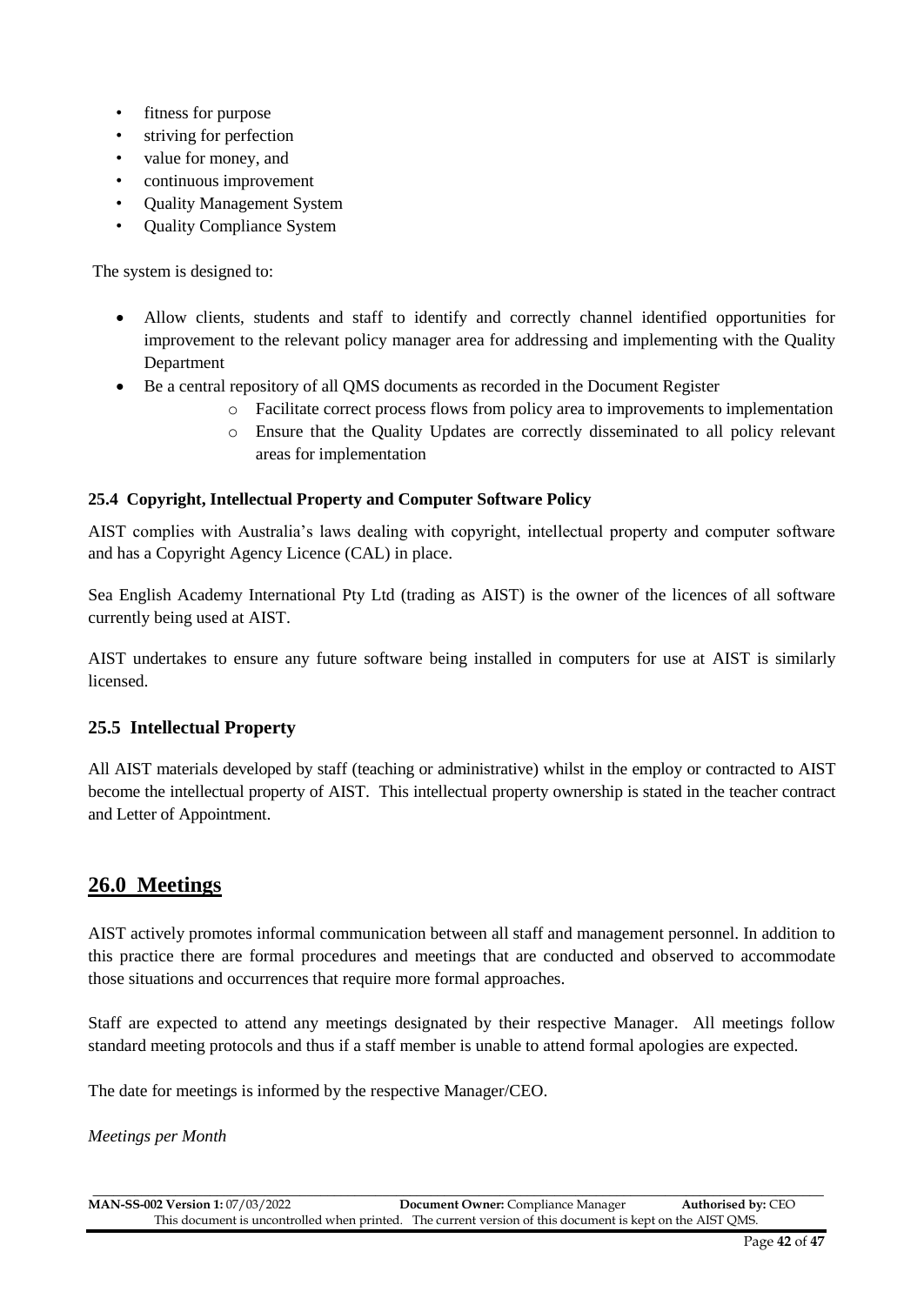Teachers' Meetings are each month as a communication point for teaching staff.

- Agendas and minutes are distributed to all teachers/trainers before and after each meeting.
- Anyone wishing to add an agenda item is to advise the Convenor of the item and approximate time frame you will require.
- Minutes of the meeting will be recorded following the meeting and will reflect discussions of the meeting as well as action to be taken.

#### *Meetings per Term*

- On the first month of each Term, teachers will be required to attend an Assessment Validation meeting (VET), which will be held at AIST.
- VET Learning and Assessment strategies will be reviewed, compared and evaluated to comply with relevant Assessment guidelines.
- Outcomes and actions from this meeting / workshop will be recorded in the minutes and distributed to all Teacher/Trainers.

## **27.0 The Vocational and Technical Education System**

#### **What is VET?**

VET stands for vocational education and training -- that is, study and/or practical teaching that develops the skill and knowledge that people need for employment.

#### **What is the VET sector?**

The VET sector is the part of the education system that provides courses and teaching programmes related to employment. The other components of the education system are the K-12 sector, the higher education sector and the adult and community education sector. There are connections between the qualifications in the different sectors, and it is possible for a person to have what they learned in one sector recognised in another sector.

The VET sector includes the TAFE (Technical and Further Education) system and private Schools and institutions (RTOs – Registered Training Organisations), and can also include businesses that provide on-the job teaching for their staff. As well as the VET providers, it includes organisations such as those whose role is to ensure that the needs of industry and government are addressed, design courses or teaching programmes, conduct assessments, or manage apprenticeships and traineeships.

There is a national system for ensuring that when a VET provider is registered and the qualification it offers is based on Training Packages or accredited courses, the qualifications will be recognised anywhere in Australia.

For information on all training packages, courses or VET providers, go to the National Register web site [www.t](http://www./)raining.gov.au

## **28.0 The Australian Qualifications Framework (AQF)**

The AQF provides a national framework for all education and teaching qualifications in Australia. There are 14 qualifications in the AQF, of which 8 are relevant to the VET sector:

| <b>MAN-SS-002 Version 1:</b> 07/03/2022 | <b>Document Owner:</b> Compliance Manager                                                                 | <b>Authorised by: CEO</b> |
|-----------------------------------------|-----------------------------------------------------------------------------------------------------------|---------------------------|
|                                         | This document is uncontrolled when printed. The current version of this document is kept on the AIST OMS. |                           |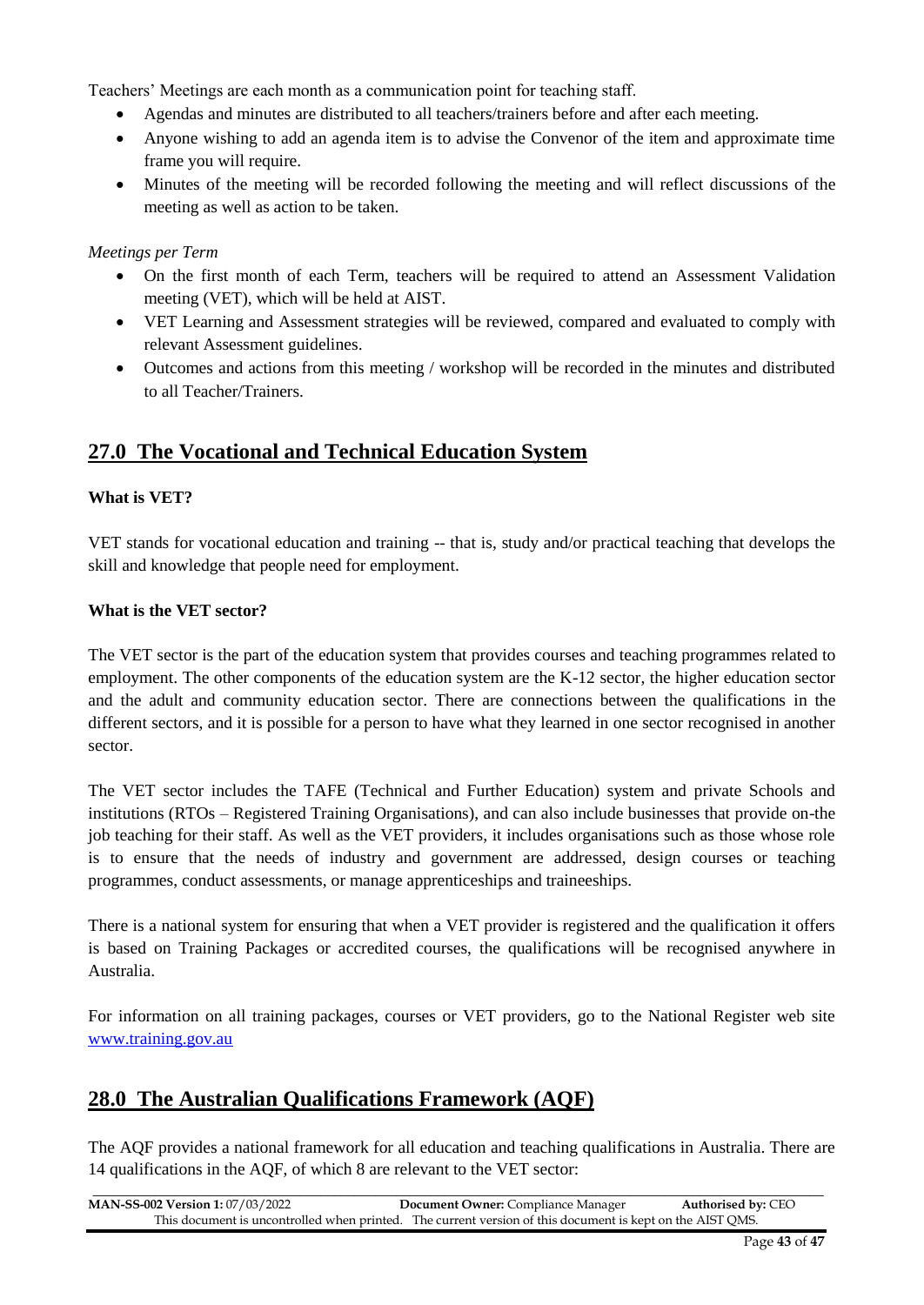| <b>Schools Sector</b>    | <b>VET Sector</b>          | <b>Higher Education Sector</b> |
|--------------------------|----------------------------|--------------------------------|
|                          |                            | <b>Doctoral Degree</b>         |
|                          |                            | <b>Master Degree</b>           |
|                          | Vocational Graduate        | Graduate Diploma               |
|                          | Diploma                    |                                |
|                          | <b>Vocational Graduate</b> | Graduate Certificate           |
|                          | Certificate                |                                |
|                          |                            | <b>Bachelor Degree</b>         |
|                          |                            | <b>Associate Degree</b>        |
|                          | <b>Advanced Diploma</b>    | <b>Advanced Diploma</b>        |
|                          | Diploma                    | Diploma                        |
|                          | Certificate IV             |                                |
|                          | Certificate III            |                                |
| Certificate II           | Certificate II             |                                |
| Senior Secondary         | Certificate I              |                                |
| Certificate of Education |                            |                                |

The adoption of the AQF for all vocational education and teaching must ensure that the teaching delivered and assessed is accurate and consistent and is based on the competency standards/modules and performance criteria/learning outcomes listed in Training Packages or accredited courses.

#### **National Training Packages and Accredited Courses**

National Training Packages are an initiative designed to make teaching more flexible and affordable for industry. Training packages support a wide range of learning pathways. Training packages are a collection of qualifications related to a specific industry sector (eg Business, Health, Hospitality, Transport etc).

Qualifications undertaken within Training Packages can be achieved through a variety of evidence-based pathways.

Courseware, information, documentation and assessments provided to learners must reflect the nationally endorsed competency standards, assessment guidelines and competency packaging advice outlined in the relevant Package.

#### **What is an Accredited Course?**

The predecessors to Training Packages, 'accredited courses' are registered with a state accreditation board and are approved for a period of up to 5 years. They must contain content and standards appropriate to national competency standards and fulfil the purpose for which they were developed.

An accredited course is owned by the developer of the course. RTOs must seek copyright licenses and approval to use the course from the course owner(s).

#### **Consultation with Industry**

AIST is committed to providing up-to-date current information. This commitment is only possible by consulting with industry using one or more of the following methods:

| <b>MAN-SS-002 Version 1: 07/03/2022</b> | <b>Document Owner:</b> Compliance Manager                                                                 | <b>Authorised by: CEO</b> |
|-----------------------------------------|-----------------------------------------------------------------------------------------------------------|---------------------------|
|                                         | This document is uncontrolled when printed. The current version of this document is kept on the AIST OMS. |                           |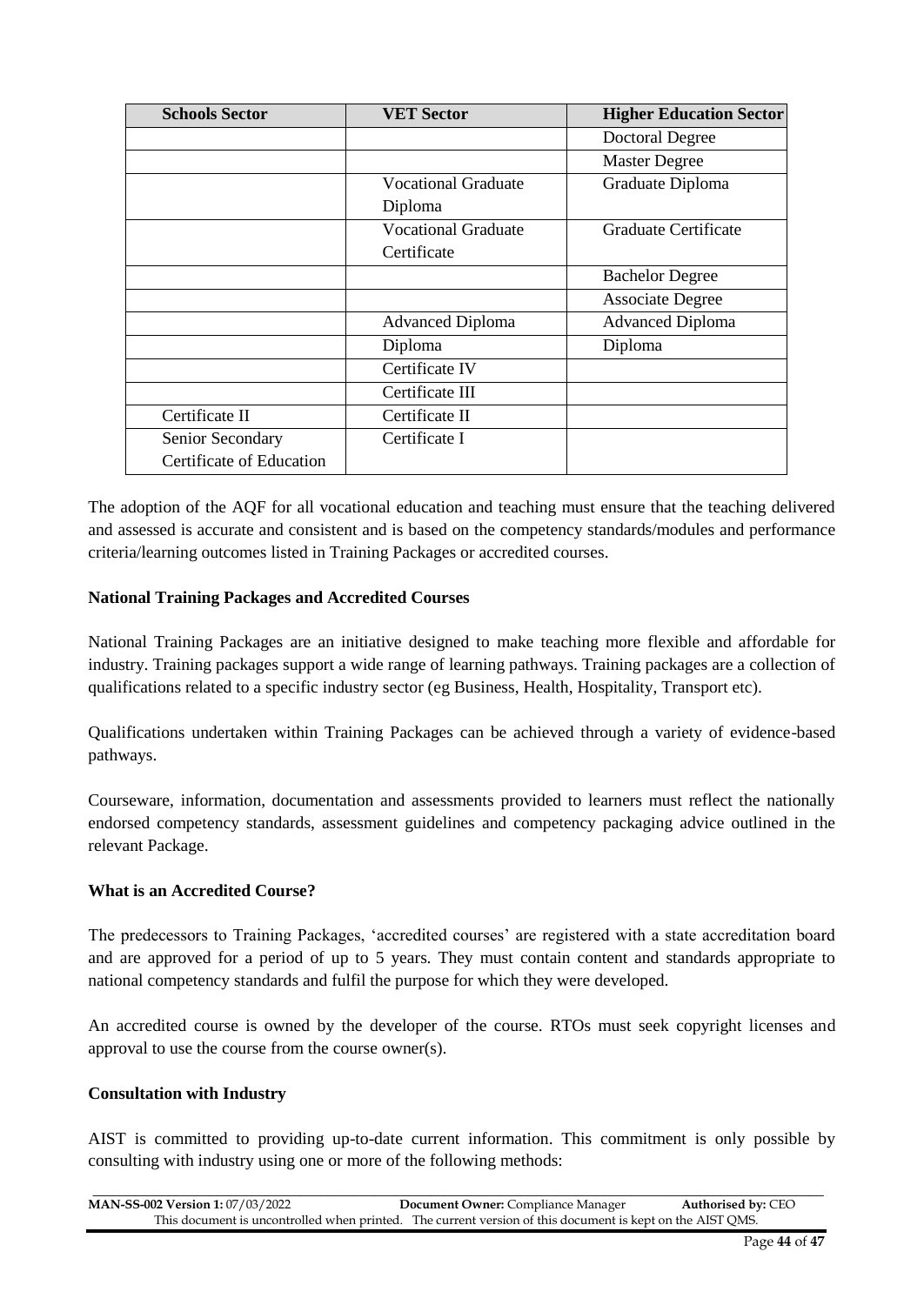- Consultation with employer(s)
- Consultation with trainers/assessors
- Consultation with participants
- Membership of professional bodies such as AIM, CPA or ACS
- Consultation with industry bodies such as the Skills Councils
- Other RTOs
- Analysis of market trends
- Articulation with other bodies eg universities
- Consultation with Unions
- Legislation

#### **Role of the RTO**

RTOs are registered nationally by ASQA in accordance with the VQF. RTOs deliver a range of VET packages and courses to students who are then assessed according to Training Package competencies and Accredited Course requirements.

AIST is registered by the Australian Skills Quality Authority (ASQA).

To maintain this approval an RTO must satisfy ongoing audits where they must produce documents and evidence to ensure:

- Nationally Recognised Training (NRT) meets teaching and assessment specified in national/enterprise Training Packages or Accredited Courses
- All trainers and assessors are competent in the functions they perform and qualified to meet the requirements specified in the training package and/or accredited course
- All teaching and assessment is planned, documented and implemented appropriate to the Australian Qualification Framework Implementation Handbook and the Standards for Registered Training **Organisations**
- All learners receive accurate, consistent and reliable course delivery and assessment information at the commencement and throughout their teaching
- All Certificates, Qualifications and Statements of Attainment are issued according to the Australian Qualification Implementation Framework Handbook and the Standards for Registered Training **Organisations**
- All teaching records are maintained and managed by recording competency standard assessments, including related off and on-the-job teaching assessment where required

#### **RTO Scope of Registration**

An RTO can only deliver and issue certificates and qualifications approved on its Scope of Registration. An organisation's scope of registration may change over time to meet target and teaching market needs. You can check an RTO's scope on training.gov.au

This website also provides Competency Unit Details, the elements and performance criteria which when combined make up the Competency Unit, evidence guides and the variables which can assist when designing or seeking assessment tools and evidence.

| <b>MAN-SS-002 Version 1: 07/03/2022</b> | <b>Document Owner:</b> Compliance Manager                                                                 | <b>Authorised by: CEO</b> |
|-----------------------------------------|-----------------------------------------------------------------------------------------------------------|---------------------------|
|                                         | This document is uncontrolled when printed. The current version of this document is kept on the AIST OMS. |                           |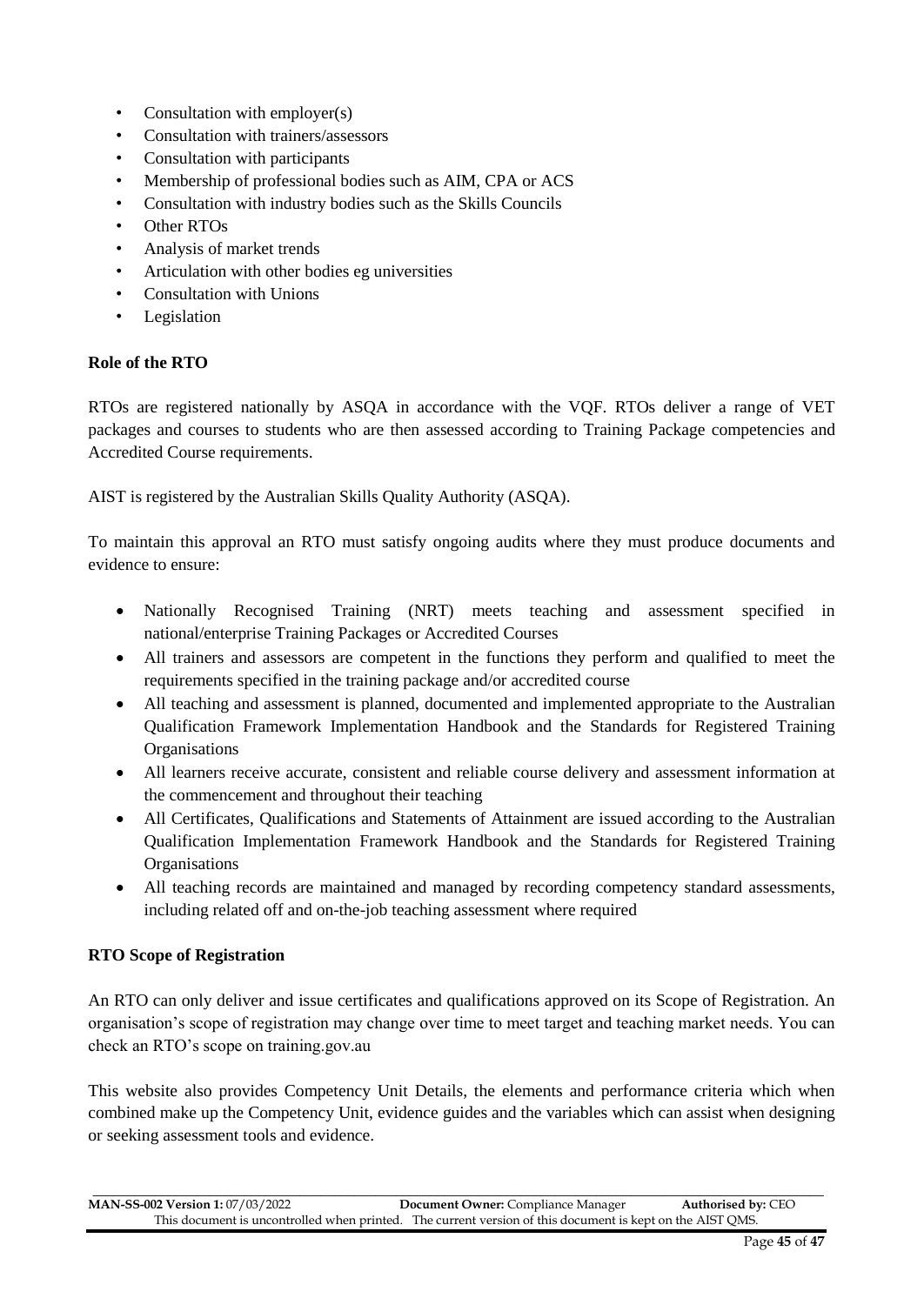## **29.0 Conclusion**

As you can appreciate, your full cooperation and compliance with all of AIST's policies, procedures and standards will at all times be appreciated. We hope that your employment with AIST is a satisfying experience and we look forward to your valued contribution to our College and on-going success.

## **30.0 APPENDIX 1: VET International Code of Ethics for Assessors**

AIST has adopted the international code of ethics and practice developed by international assessment specialists, the National Council for Measurement in Education (NCME). All assessors engaged by our organisation are bound by the code. The code of practice detailed below is based on the international standards:

- The differing needs and requirements of the person being assessed, the local enterprise and/or industry are identified and handled with sensitivity.
- Potential forms of conflict of interest in the assessment process and/or outcomes are identified and appropriate referrals are made, if necessary.
- All forms of harassment are avoided throughout the planning, conduct, reviewing and reporting of the assessment outcomes.
- The rights of the candidate are protected during and after the assessment.
- Personal and interpersonal factors that are not relevant to the assessment of competency must not influence the assessment outcomes.
- The candidate is made aware of rights and process of appeal.
- Evidence that is gathered during the assessment is verified for validity, reliability, authenticity, sufficiency and currency.
- Assessment decisions are based on available evidence that can be produced and verified by another assessor.
- Assessments are conducted within the boundaries of the assessment system policies and procedures.
- Formal agreement is obtained from both the candidate and the assessor that the assessment was carried out in accordance with agreed procedures.
- Assessment tools, systems, and procedures are consistent with equal opportunity legislation.
- The candidate is informed of all assessment reporting processes prior to the assessment.
- The candidate is informed of all known potential consequences of decisions arising from an assessment, prior to the assessment.
- Confidentiality is maintained regarding assessment results.
- Results are only released with the written permission of the candidate(s).
- The assessment results are used consistently with the purposes explained to the candidate.